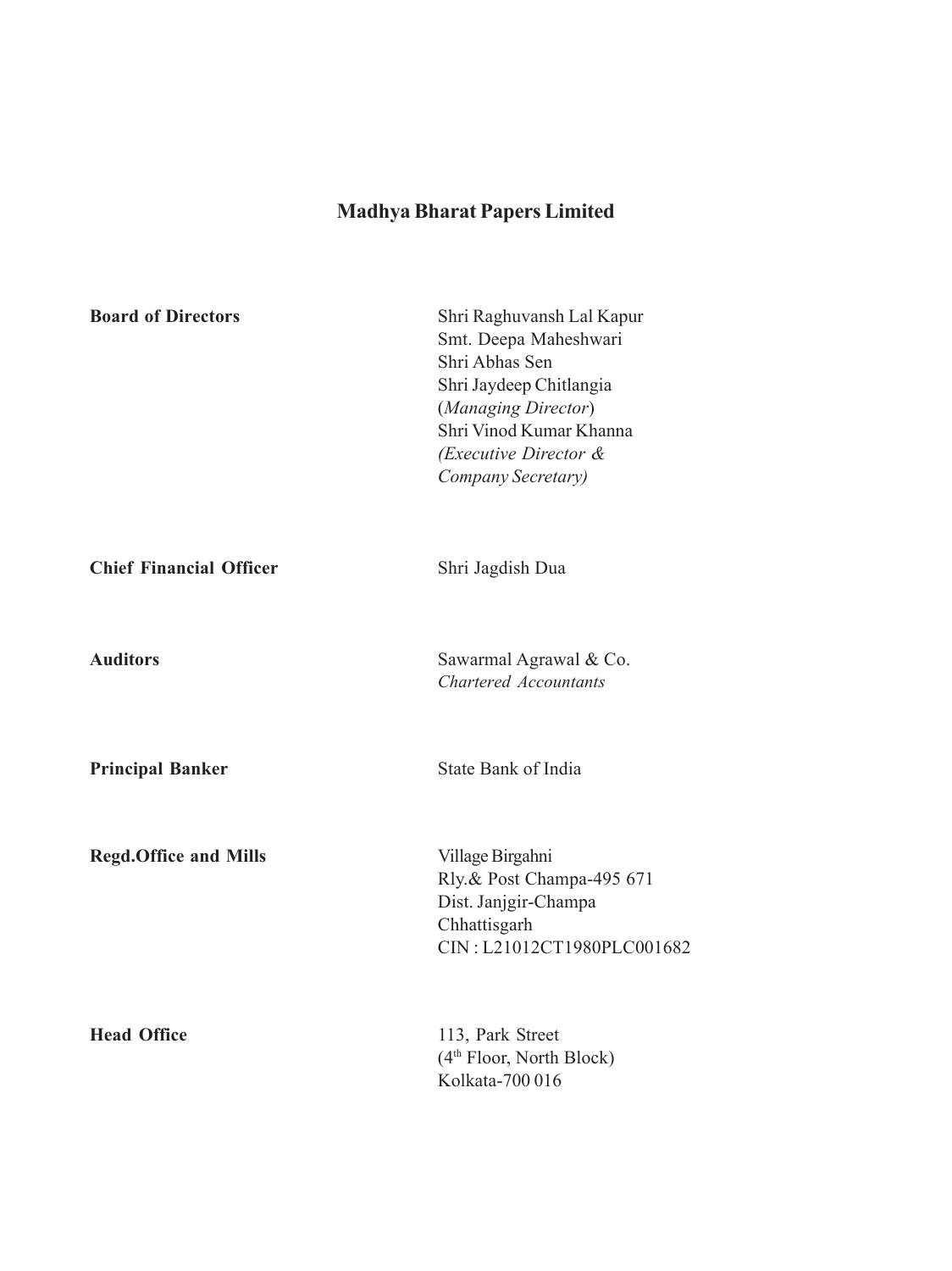# **DIRECTORS' REPORT**

Your Directors present the 37<sup>th</sup> Annual Report together with the Audited Statement of Accounts of the Company for the year ended  $31<sup>st</sup> March, 2017$ .

# **Financial Results**

|  | in lakhs) |  |
|--|-----------|--|
|  |           |  |
|  |           |  |

| <b>Particulars</b>                              | 2016-17  |           | 2015-16  |           |
|-------------------------------------------------|----------|-----------|----------|-----------|
| Profit/(Loss) before Depreciation & Tax         |          | (1253.15) |          | (909.73)  |
| Less: Depreciation                              | 104.79   |           | 105.13   |           |
| Adjustment for earlier years                    | 5.33     |           | (2.69)   |           |
| Provision for taxation                          |          |           |          |           |
| - Earlier years                                 |          |           | 0.57     |           |
| - Deferred Tax liabilities                      | (470.07) | (359.95)  | (352.95) | (249.94)  |
| Net Profit/(Loss)                               |          | (893.20)  |          | (659.79)  |
| Add: Balance Brought Forward from Previous year |          | (1309.29) |          | (649.50)  |
| <b>Balance Carried Forward</b>                  |          | (2202.49) |          | (1309.29) |

# **Operations/State of Company's Affairs & Future Outlook**

The Company was advised by Central Pollution Control Board (CPCB) and Chhattisgarh Environment Conservation Board (CECB) that the Company has to install Chemical Recovery System otherwise switch over to recycled waste paper. This required capital expenditure to convert the existing plant from agro residues to recycled waste paper. In view of the same coupled with slow demand of paper the Company has incurred huge losses amounting to  $\bar{\tau}$  1363.27 lakhs before tax adjustments (previous year loss of ₹ 1012.16 lakhs).

The production during the year was 8597 tonnes (6549 tonnes previous year) due to curtailment of operations arisen out of environmental laws, shortfall in working capital and capital expenditure for switchover to 100% waste paper recycling.

# **Changes in the Nature of Business, if any**

There was no change in the nature of business of the Company during the year.

# **Dividend**

In absence of profit, the Directors are unable to recommend any dividend for the financial year ended 31st March, 2017.

# **Reserves**

Due to inadequacy of profit, no general reserve is created for the year ended  $31<sup>st</sup>$  March, 2017.

# **Share Capital**

The paid up equity share capital as on 31<sup>st</sup> March, 2017 was  $\bar{\tau}$  3.41 crores. During the year under review the Company has not issued any shares or any convertible instruments.

# **Borrowings**

The total borrowings stood at  $\bar{\tau}$  3608.74 lakhs as at 31<sup>st</sup> March, 2017 as against  $\bar{\tau}$  2183.42 lakhs as on 31<sup>st</sup> March, 2016, an increase of  $\bar{\tau}$  1425.32 lakhs.

# **Deposits**

The Company has not accepted any deposits from public, and as such, there are no outstanding deposits in terms of Companies (Acceptance of Deposits) Rules, 2014.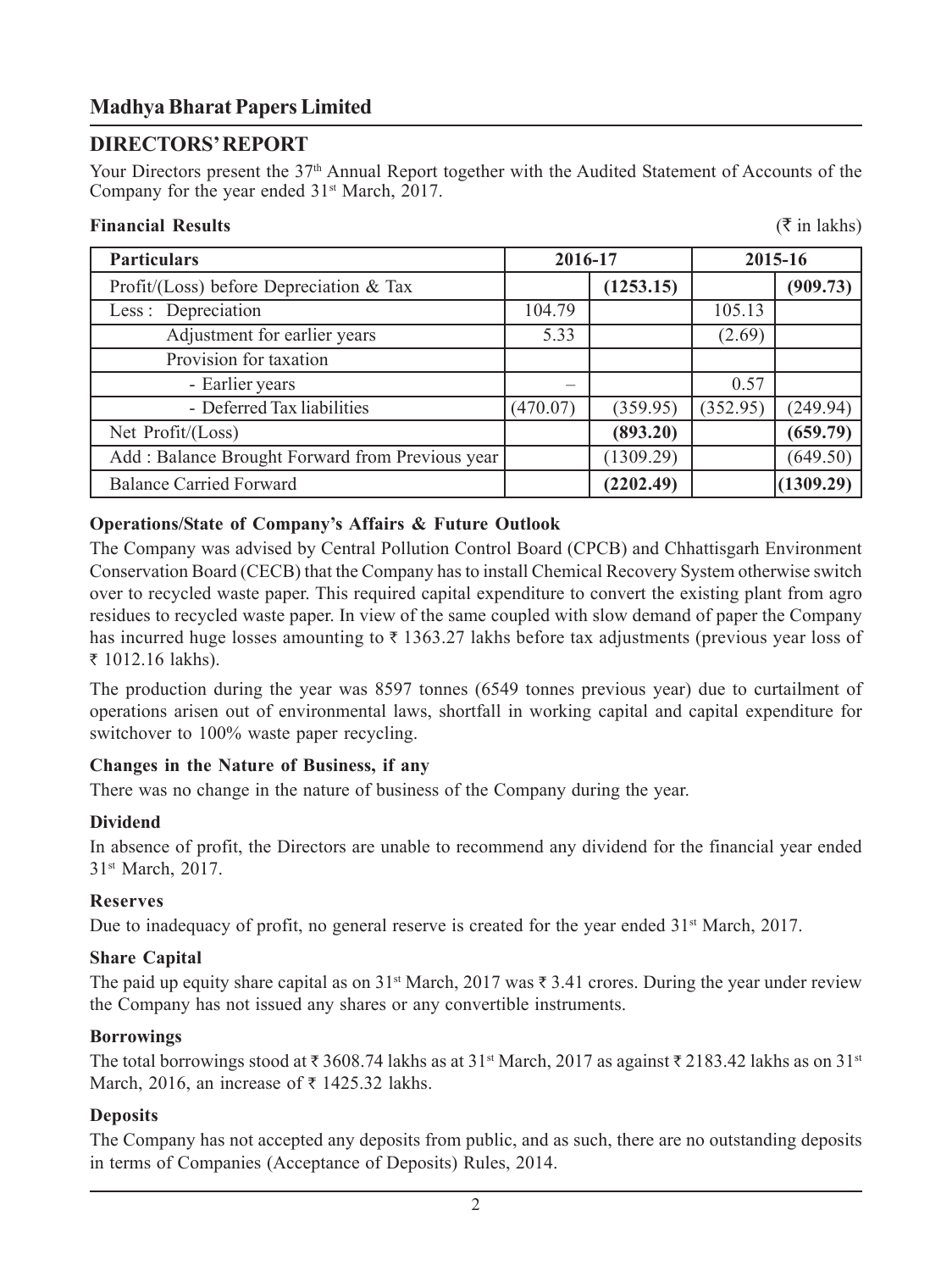

# **Application to Board of Industrial and Financial Reconstruction (BIFR)**

In terms of Section 23 of the Sick Industrial Companies (Special Provisions) Act, 1985, the company was covered under the category of potentially sick industrial company in financial year 2015-16. The same was reported to Board of Industrial and Financial Reconstruction (BIFR) by filing Report on  $25<sup>th</sup>$ October, 2016 (within 60 days from the date of Annual General Meeting). It was duly received and acknowledged by BIFR on 01.11.2016.

However, Sick Industrial Companies (Special Provisions) Act, 1985 stands repealed with effect from 1<sup>st</sup> December, 2016.

# **Internal financial control systems and their adequacy**

The Company has in place adequate internal financial controls commensurate with the size, scale and complexity of operations. During the year under review, such controls were tested and no reportable material weakness in the design or operation was observed.

## **Audit Committee**

The composition and terms of reference of the Audit Committee have been furnished in the Corporate Governance Report. There have been no instances where the Board has not accepted the recommendations of the Audit Committee.

## **Nomination & Remuneration Committee**

The composition and terms of reference of the Nomination & Remuneration Committee have been furnished in the Corporate Governance Report forming part of this report.

### **Stakeholders Relationship Committee**

The composition and terms of reference of the Stakeholders Relationship Committee have been furnished in the Corporate Governance Report forming part of this report.

#### **Extract of Annual Return**

Extract of the Annual Return in Form MGT-9 as required under Section 92(3) of the Companies Act, 2013 is enclosed as **Annexure 1**.

## **Board Meetings**

During the year under review, four Board Meetings were convened and held. The details of which are given in Corporate Governance Report.

## **Energy Conservation, Technology Absorption and Foreign Exchange Earning and Outgo**

The prescribed particulars of Conservation of Energy, Technology Absorption and Foreign Exchange Earnings and Outgo as required under Section 134(3)(m) of the Companies Act, 2013 read with Rule 8(3) of the Companies (Accounts) Rules, 2014 is enclosed as **Annexure 2**.

## **Risk Management**

The Company's policy on risk management includes identifying types of risk and its assessment, risk handling as well as risk monitoring and reporting.

The detail of the policy as approved by the Board of Directors is available on the Company's website www.mbpl.in.

## **Corporate Social Responsibility**

The provisions of Section 135 of the Companies Act, 2013 are not attracted to the Company.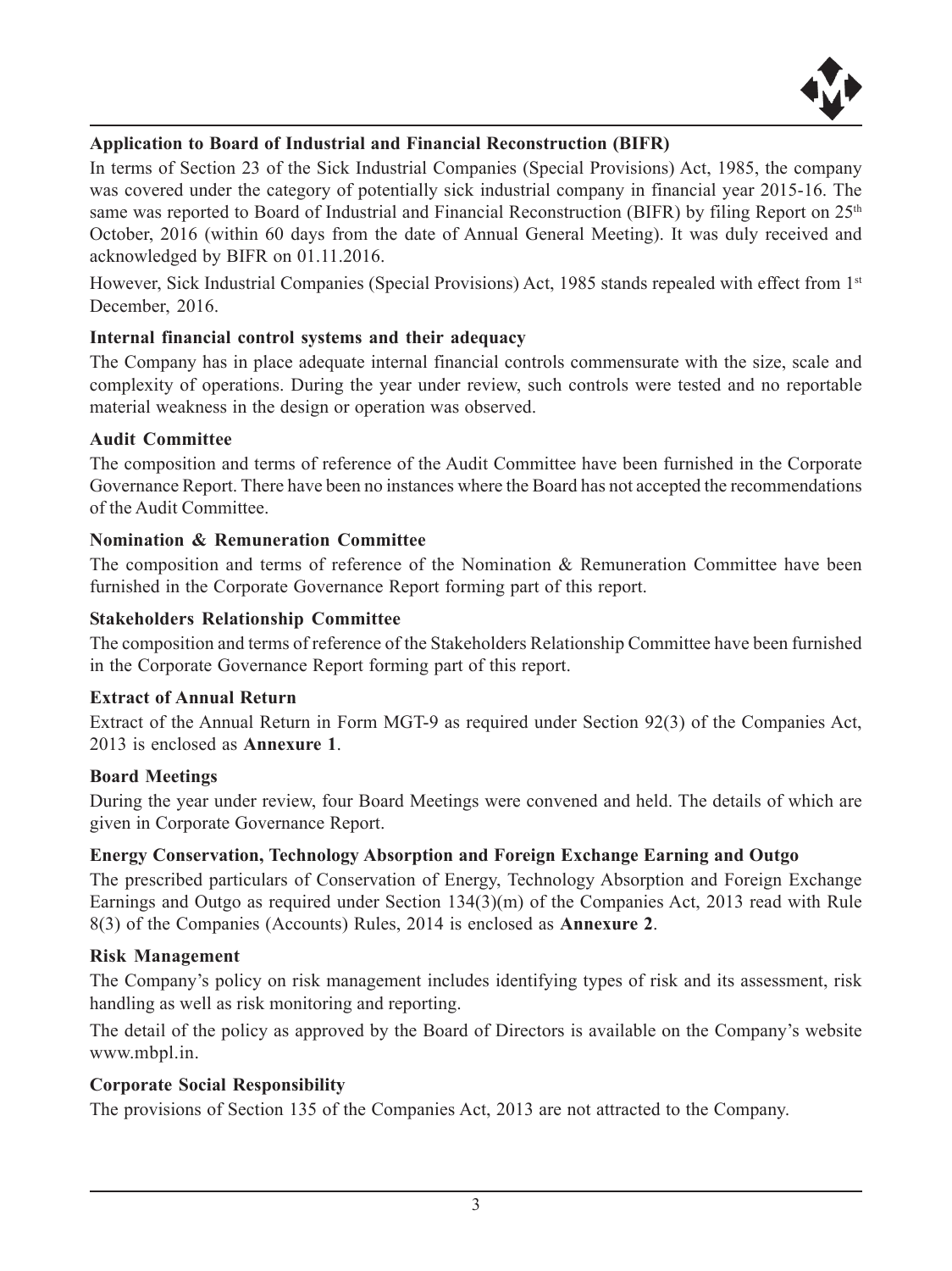# **Details of Vigil Mechanism / Whistle Blower Policy**

In order to ensure that the activities of the Company and its employees are conducted in a fair and transparent manner by adoption of highest standards of professionalism, honesty, integrity and ethical behavior, the Company has adopted vigil mechanism policy. The detail of the policy is available on the Company's website www.mbpl.in.

# **Directors and Key Managerial Personnel (KMP) details**

In accordance with the provisions of Section 152 of the Companies Act, 2013, Mr. Vinod Kumar Khanna (DIN: 00123393) retires by rotation at the forthcoming Annual General Meeting and being eligible offers himself for re-appointment.

All Independent Directors have given the declaration that they meet the criteria of independence as laid down under section 149(6) of the Companies Act, 2013 and Securities and Exchange Board of India (Listing Obligations and Disclosure Requirements) Regulations, 2015 (hereinafter referred as "SEBI Regulations").

During the year there was no change in the Key Managerial Personnel of the Company.

# **Annual Evaluation**

Pursuant to the provisions of Section 134(3)(p) of the Companies Act, 2013 and relevant regulations of SEBI Regulations, the Board has carried out the annual performance evaluation of its own performance, its committees and individual directors. The manner in which evaluation was carried out has been explained in the Corporate Governance Report.

# **Managerial Remuneration**

The information required pursuant to Section 197(12) of the Companies Act, 2013 read with Rule 5 of the Companies (Appointment and Remuneration of Managerial Personnel) Rules, 2014 in respect of managerial personnel and employees of the company is attached as **Annexure 3**.

# **Particulars of Contracts or Arrangements made with Related Party**

All related party transactions that were entered into during the financial year under review were at arm's length basis and were in the ordinary course of business. There are no materially significant related party transactions made by the Company with Promoters, Directors, Key Managerial Personnel or other designated persons which may have a potential conflict with the interest of the Company at large. Accordingly there are no transactions to be reported in Form AOC-2. Therefore a nil report is attached herewith as **Annexure 4**.

All related party transactions are placed before the Audit Committee and also the Board of approval. The detail of the policy on Related Party Transactions as approved by the Board of Directors and Audit Committee is available on the Company's website www.mbpl.in.

# **Particulars of Loans, Guarantees or Investments**

It is the Company's policy not to give loans directly, or indirectly, to any person (other than to employees under contractual obligations) or to other body corporate or give any guarantee or provide any security in connection with a loan to any other body corporate or person. The Company does not make any new investment in securities of any other body corporate.

# **Remuneration Policy**

The policy of the Company on director's appointment and remuneration, including criteria for determining qualifications, independence and other matters as provided under Section 178(3) of the Companies Act, 2013 is annexed to this Report as **Annexure 5**.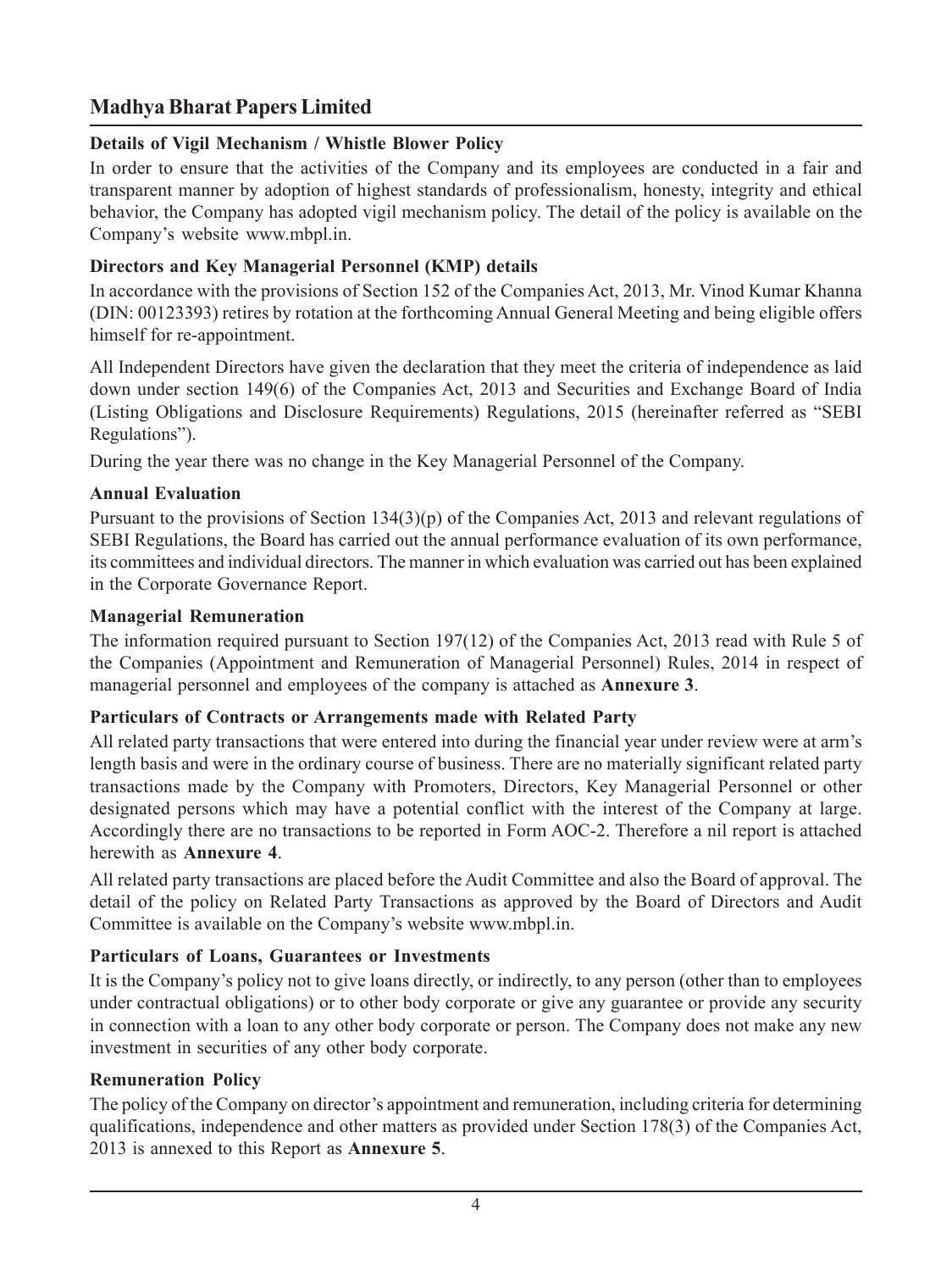

The Company's criteria for payment of remuneration to the Non Executive Directors and Familiarization Programme undertaken for Independent Directors are available on the Company's website www.mbpl.in.

## **Directors' Responsibility Statement**

Pursuant to the provisions of Section 134(3)(c) of the Companies Act, 2013, the directors state that:

- (i) in the preparation of the annual accounts, the applicable accounting standards have been followed along with proper explanation relating to material departures, if any;
- (ii) the directors have selected such accounting policies and applied them consistently and made judgments and estimates that were reasonable and prudent so as to give a true and fair view of the state of affairs of the Company as at March 31, 2017 and of the profit and loss of the Company for the year on that date;
- (iii) the Directors have taken proper and sufficient care for the maintenance of adequate accounting records in accordance with the provisions of the Companies Act, 2013 for safeguarding the assets of the Company and for preventing and detecting fraud and other irregularities;
- (iv) the Directors have prepared the annual accounts on a 'going concern' basis.
- (v) the Directors have laid down internal financial controls to be followed by the Company and such internal financial controls are adequate and are operating effectively.
- (vi) the Directors devised proper systems to ensure compliance with the provisions of all applicable laws and that such systems are adequate and operating effectively.

# **Corporate Governance**

The Independent Directors and Non-Executive Director received sitting fees for attending the Board and Committee meetings of the Directors. The sitting fees paid to the directors are within the limits prescribed under the Companies Act, 2013 and Rules thereon.

The Corporate Governance Report for the financial year ended 31<sup>st</sup> March, 2017 giving the details as required under SEBI Regulations, is given separately as **Annexure 6** and forms part of this Report of the Directors. The requisite certificate from the Statutory Auditors of the Company is enclosed as **Annexure 7** and forms a part of this Report of the Directors.

The company has laid down a Code of Conduct which is applicable to all members of the Board and Senior Management of the Company. A declaration signed by the Managing Director regarding compliance with the Code of Conduct is attached as **Annexure 8** and certificate pursuant to Regulation 17(8) of the SEBI Regulations is attached as **Annexure 9**.

# **Statutory Auditors**

M/s Sawarmal Agrawal & Co. (Firm Registration No.318164E), Chartered Accountants had been appointed as Statutory Auditors of the Company at the last Annual General Meeting held on 23rd September, 2016 for a term of three years subject to ratification by the members at every consequent Annual General Meeting. However,  $M/s$ . Sawarmal Agrawal & Co. expressed their unwillingness to continue as Auditors of Company from the conclusion of ensuing Annual General Meeting.

The Audit Committee of the Company in their meeting held on 14.08.2017 has recommended the appointment of M/s. G.P. Agrawal & Co., (F.R. No. 302082E) Chartered Accountants as Statutory Auditors of the Company from conclusion of the ensuing Annual General Meeting. The Company has received their consent to act as Auditors of the Company and accordingly, the Board of Directors in their meeting held on 14.08.2017 has decided to recommend their appointment as Statutory Auditors of the Company, subject to approval by the Members in the forthcoming Annual General Meeting, for a term of 5 years.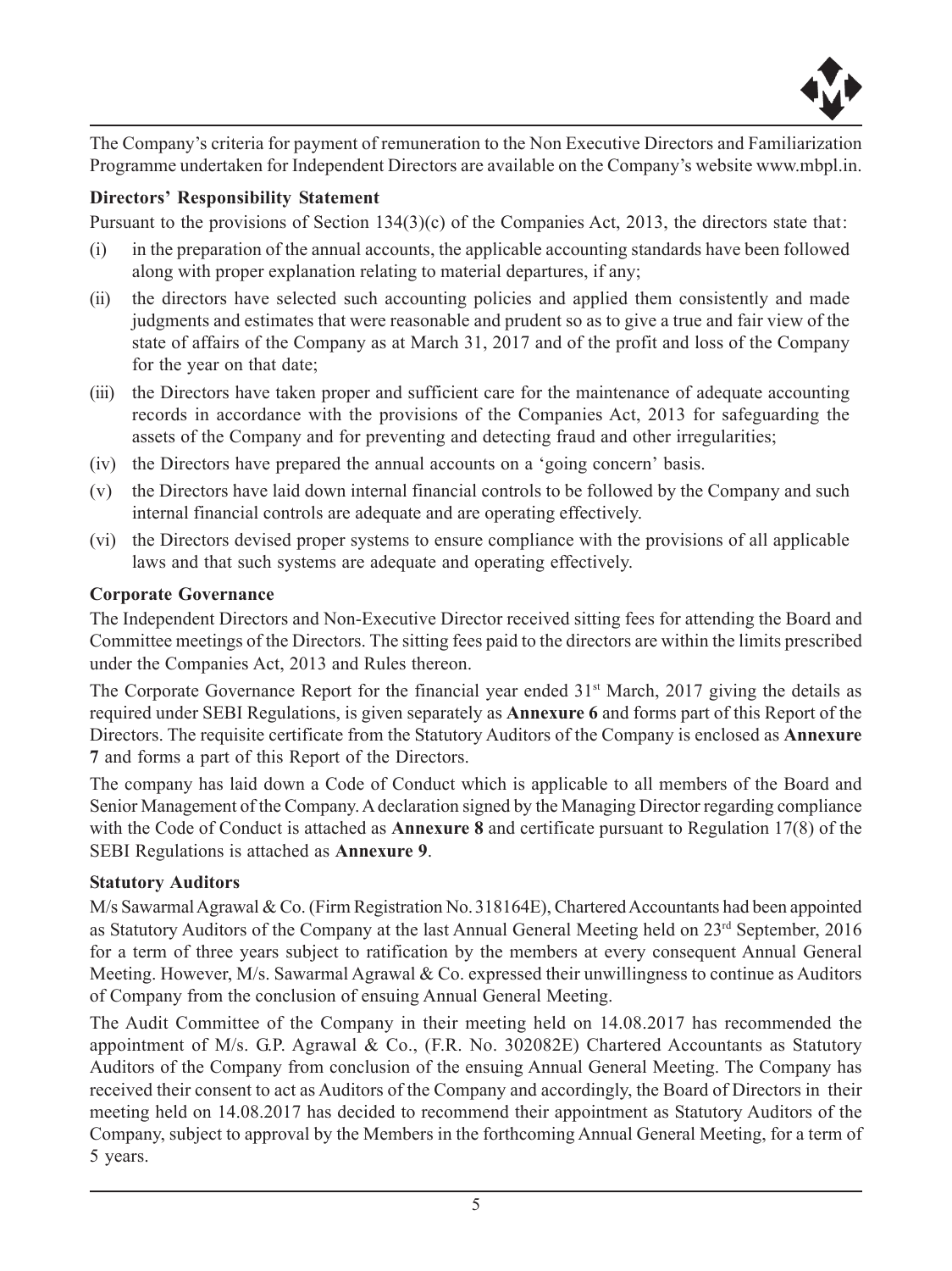### **Secretarial Auditors**

Pursuant to the provisions of Section 204 of the Companies Act, 2013 and rules made thereunder, the Company has appointed M/s A. K. Labh & Co, Practicing Company Secretaries to undertake the secretarial audit of the Company. The Secretarial Audit Report is attached as **Annexure 10**. There are no qualifications or observations or remarks made by the Auditors in their Report. Hence no comments or explanations by the board are required.

# **Investor Education & Protection Fund**

The provisions of Section 125(2) of the Companies Act, 2013 are not applicable to the Company as there was no dividend declared and paid in the last financial year.

### **Stock Exchange Listing**

The Equity Shares of the Company are listed at the Calcutta Stock Exchange Limited. The Company confirms payment of listing fee to the Calcutta Stock Exchange Limited for the year 2017-18.

## **Business Responsibility Reporting**

The provisions of SEBI Regulations with respect to Business Responsibility Reporting are not applicable to the Company and therefore the company has not undertaken Business Responsibility Reporting.

### **Material Changes and Commitments**

There have been no material changes and commitments affecting the financial position of the Company between the end of the financial year to which the financial statements relate and the date of the report.

### **Significant and Material Orders Passed by the Regulators or Courts**

There are no significant and material orders passed by the Regulators / Courts that would impact the going concern status of the Company and its future operations.

The Company has received favourable Award from Arbitrator for insurance claim against The Oriental Insurance Co. Ltd for  $\bar{\tau}$  69.95 lakhs with interest @ 10% per annum. However, the said Award is challenged by the Insurance Company in Calcutta High Court.

## **Management Discussion and Analysis Report**

As required under Regulation 34(2) of the SEBI Regulations, the Management Discussion and Analysis Report is attached as **Annexure 11** and forms an integral part of this Report.

#### **Subsidiary, Joint Ventures & Associate Companies**

The Company does not have any Subsidiary/ Joint Venture/ Associate Companies.

#### **Acknowledgement**

The Board of Directors would like to thank the Company's customers, employees, shareholders, bankers, suppliers and all other associated with the Company for their continued support.

On behalf of the Board

**Regd. Office:** Village Birgahni, Rly & Post Champa- 495 671, Dist. Janjgir-Champa Chhattisgarh. **R.L. KAPUR JAYDEEP CHITLANGIA** CIN: L21012CT1980PLC001682 *Director Managing Director* Dated: 14<sup>th</sup> August, 2017 (DIN: 00002483) (DIN: 00094002)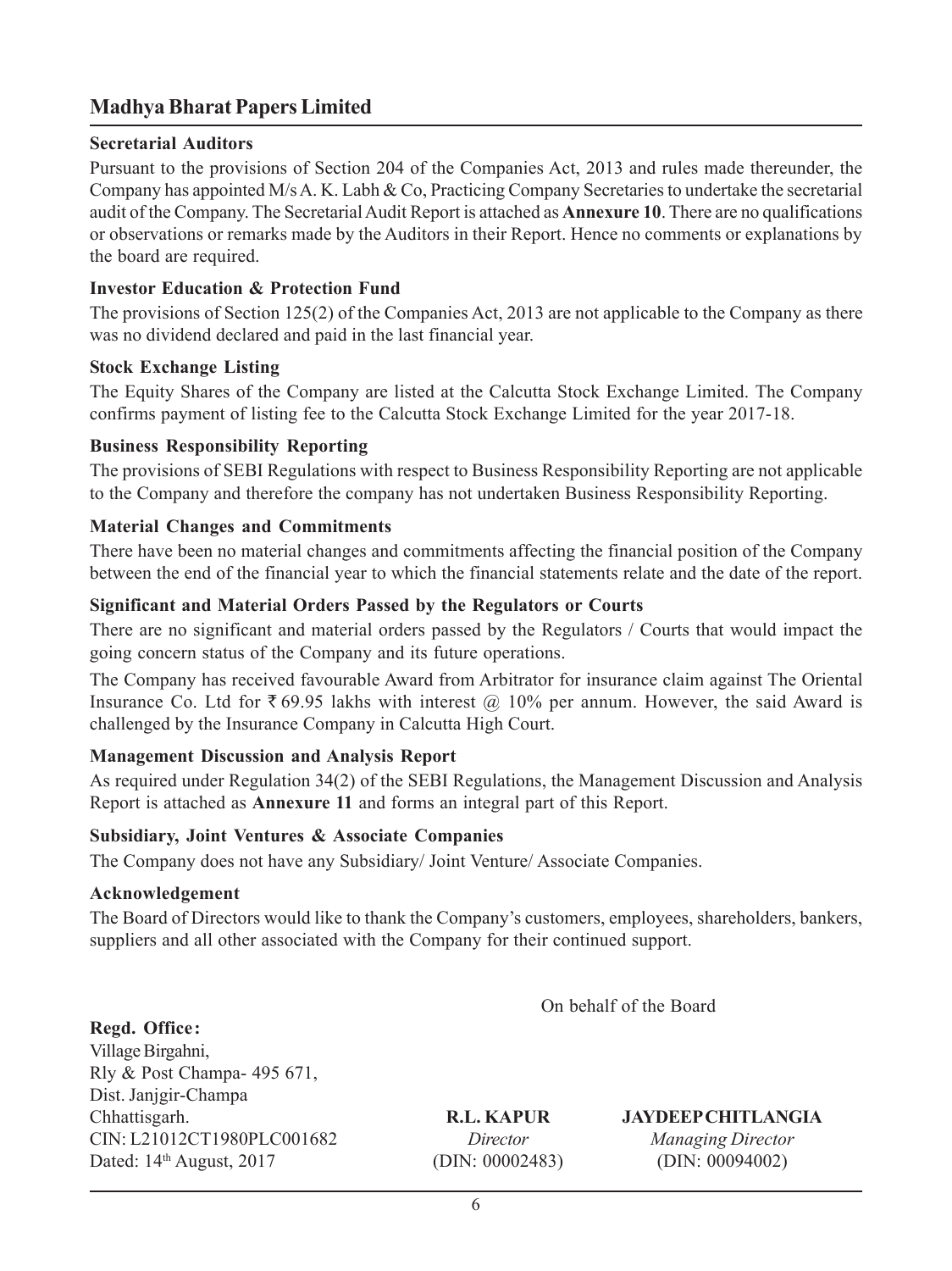

# **Form No. MGT-9 EXTRACT OF ANNUAL RETURN As on the financial year ended on 31st March 2017**

[Pursuant to section 92(3) *of the Companies Act, 2013* and rule 12(1) of the Companies (Management and Administration) Rules, 2014]

# **I. REGISTRATION AND OTHER DETAILS**:

| $\overline{1}$ | <b>CIN</b>                                                                        |   | L21012CT1980PLC001682                                                                                                                     |
|----------------|-----------------------------------------------------------------------------------|---|-------------------------------------------------------------------------------------------------------------------------------------------|
| 11)            | <b>Registration Date</b>                                                          |   | 14 <sup>th</sup> November, 1980                                                                                                           |
| 111)           | Name of the Company                                                               |   | MADHYA BHARAT PAPERS LIMITED                                                                                                              |
| iv)            | Category/Sub-Category of the Company                                              |   | Public Company Limited by Shares                                                                                                          |
| V)             | Address of the Registered office and contact<br>details                           |   | P.O. Champa, Dist. Janjgir-Champa-<br>495671 Chhattisgarh.<br>Phone: 09203906288                                                          |
| V1)            | Whether listed company                                                            |   | Yes                                                                                                                                       |
|                | vii) Name, Address and Contact details of Registrar<br>and Transfer Agent, if any | ÷ | Maheshwari Datamatics Private Limited,<br>23, R N Mukherjee Road,<br>5 <sup>th</sup> Floor, Kolkata-700001<br>Contact No. (033) 2243 5029 |

# **II. PRINCIPAL BUSINESS ACTIVITIES OF THE COMPANY**:

(Contributing 10% or more of the total turnover of the company)

| <b>Sl. No.</b> | <b>Name and Description</b> | NIC Code of the | % to total turnover |  |
|----------------|-----------------------------|-----------------|---------------------|--|
|                | of main products / services | product/service | of the company      |  |
|                | Writing & Printing Paper    | 1701            | 100%                |  |

# **III. PARTICULARS OF SUBSIDIARY, JOINT VENTURES &ASSOCIATE COMPANIES :-**

| SI. No.   Name & Address<br>of the Company | $\vert$ CIN/ $\vert$ Subsidiary/Joint<br><b>GLN</b>   Venture/Associate | % of Shares<br>held | Applicable<br><b>Section</b> |
|--------------------------------------------|-------------------------------------------------------------------------|---------------------|------------------------------|
| Not Applicable                             |                                                                         |                     |                              |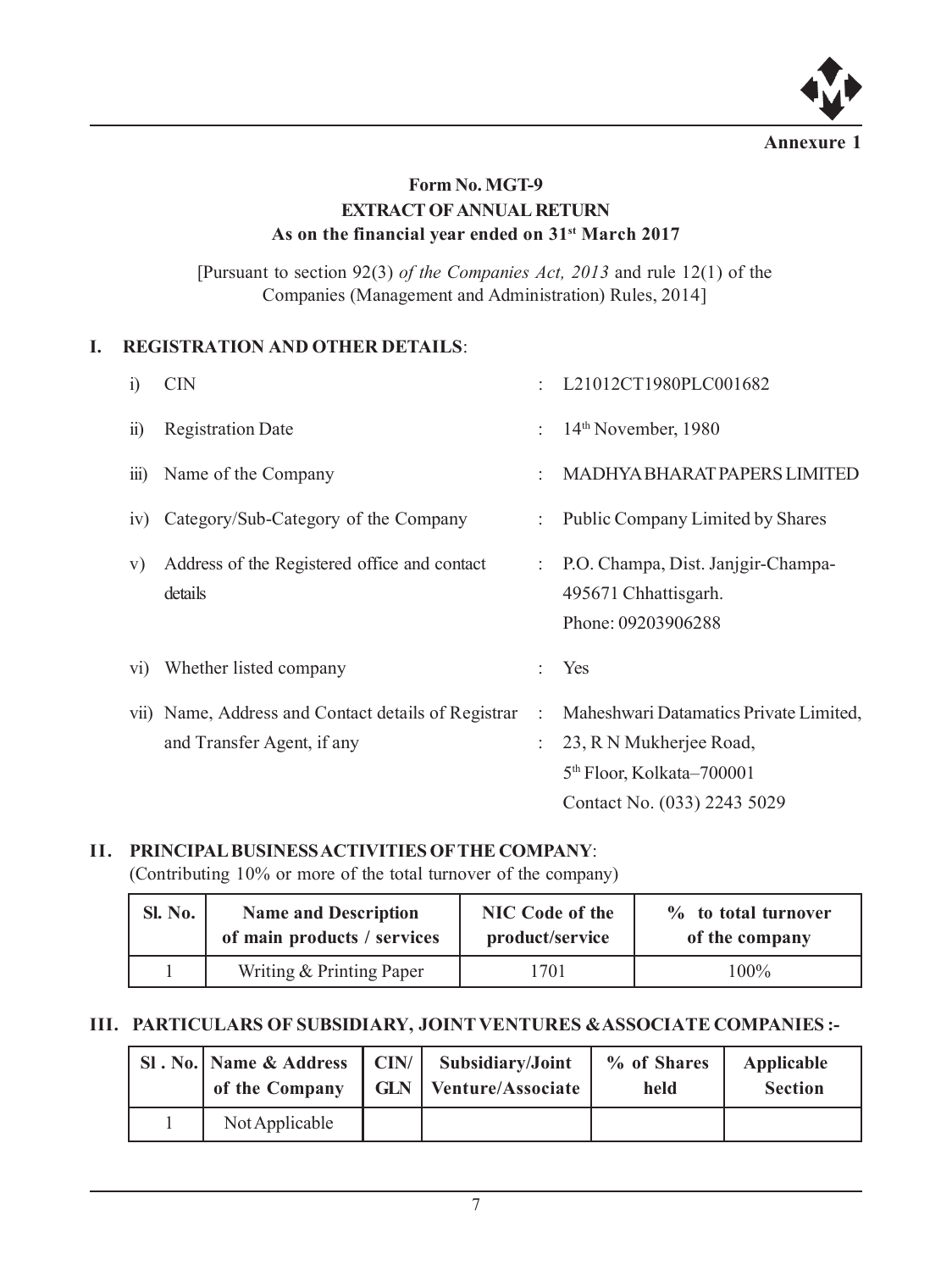## **IV. SHARE HOLDING PATTERN (Equity Share Capital Breakup as percentage of Total Equity)**

## *i) Category-wise Share Holding*

| <b>Category of Shareholders</b>                                                                                                                                                                                                                                                                                                 | No. of Shares held at the<br>beginning of the year |             |                          | No. of Shares held at the<br>end of the year |                  |                          |                  | $\frac{0}{0}$<br>Change          |                    |
|---------------------------------------------------------------------------------------------------------------------------------------------------------------------------------------------------------------------------------------------------------------------------------------------------------------------------------|----------------------------------------------------|-------------|--------------------------|----------------------------------------------|------------------|--------------------------|------------------|----------------------------------|--------------------|
|                                                                                                                                                                                                                                                                                                                                 | Demat                                              | Physical    | <b>Total</b>             | $%$ of<br>Total<br><b>Shares</b>             | Demat            | Physical                 | <b>Total</b>     | $%$ of<br>Total<br><b>Shares</b> | during<br>the year |
| <b>Promoters</b><br>А.<br>$(1)$ Indian<br>a) Individual/HUF<br>Central Government<br>b)<br>State Government<br>c)<br>d) Bodies Corporate                                                                                                                                                                                        | 1902737<br>45400                                   |             | 1902737 55.7987<br>45400 | 1.3314                                       | 1902737<br>45400 |                          | 1902737<br>45400 | 55.7987<br>1.3314                |                    |
| e) Banks / Financial Institutions<br>Any Other<br>f)                                                                                                                                                                                                                                                                            |                                                    |             |                          |                                              |                  |                          |                  |                                  |                    |
| Sub-Total $(A)$ $(1)$                                                                                                                                                                                                                                                                                                           | 1948137                                            | ÷,          | 1948137                  | 57.1301                                      | 1948137          | $\overline{a}$           | 1948137          | 57.1301                          |                    |
| $(2)$ Foreign<br>NRIs-Individuals<br>Other-Individuals<br>Bodies Corporate<br>Banks / Financial Institutions<br>Any Other (Specify)                                                                                                                                                                                             |                                                    |             |                          |                                              |                  |                          |                  |                                  |                    |
| Sub-Total $(A)$ $(2)$                                                                                                                                                                                                                                                                                                           |                                                    | ÷,          |                          | $\overline{\phantom{a}}$                     |                  | $\overline{\phantom{a}}$ | $\sim$           |                                  |                    |
| Total shareholding of<br>Promoter (A)<br>$(A) = (A)(1)+(A)(2)$                                                                                                                                                                                                                                                                  | 1948137                                            |             | 1948137                  | 57.1301                                      | 1948137          |                          | 1948137          | 57.1301                          |                    |
| <b>B.</b> Public Shareholding<br>(1) Institutions<br>Mutual Funds<br>a)<br>b) Banks / Financial Institutions<br>c) Central Government(s)<br>d) State Government(s)<br>e) Venture Capital Funds<br>f) Insurance Companies<br>Foreign Institutional Investors<br>g)<br>h) Foreign Venture Capital Funds<br>Others (specify)<br>i) | 1255856                                            |             | 1255856 36.8286          |                                              | 1255856          |                          | 1255856          | 36.8286                          |                    |
| Sub-total $(B)$ $(1)$                                                                                                                                                                                                                                                                                                           | 1255856                                            |             | 1255856                  | 36.8286                                      | 1255856          |                          | 1255856          | 36.8286                          |                    |
| (2) Non-Institutions<br><b>Bodies Corporate</b><br>a)<br>Indian<br>i)<br>ii) Overseas<br>Individuals<br>b)                                                                                                                                                                                                                      | 63200                                              | 17100       | 80300                    | 2.3548                                       | 62200            | 17100                    | 79300            |                                  | 2.3255(0.0293)     |
| Individual shareholders holding<br>i)<br>nominal share capital<br>upto $\overline{\tau}$ 2 lakhs<br>Individual shareholders holding<br>$\overline{11}$                                                                                                                                                                          |                                                    | 24849 59658 | 84507                    | 2.4782                                       | 25849            | 59658                    | 85507            |                                  | 2.5075 0.0293      |
| nominal share capital in excess<br>of ₹ 2 lakhs<br>c) Others (specify)<br>1. Non Resident Indians<br>2. Clearing Member<br>3. OCB                                                                                                                                                                                               | 41200                                              |             | 41200                    | 1.2082                                       | 41200            |                          | 41200            | 1.2082                           |                    |
| 4. Trust<br>5. Foreign Portfolio Investor                                                                                                                                                                                                                                                                                       |                                                    |             |                          |                                              |                  |                          |                  |                                  |                    |
| Sub-total(B) $(2)$                                                                                                                                                                                                                                                                                                              | 129249                                             | 76758       | 206007                   | 6.0413                                       | 129249           | 76758                    | 206007           | 6.0413                           |                    |
| <b>Total Public Shareholding (B)</b><br>$(B) = (B) (1) + (B) (2)$                                                                                                                                                                                                                                                               | 1385105                                            | 76758       | 1461863                  | 42.8699                                      | 1385105          | 76758                    | 1461863          | 42.8699                          |                    |
| C. Shares held by Custodian<br>for GDRs & ADRs                                                                                                                                                                                                                                                                                  |                                                    |             |                          |                                              |                  |                          |                  |                                  |                    |
| Grand Total (A+B+C)                                                                                                                                                                                                                                                                                                             | 3333242                                            |             | 76758 3410000            |                                              | 100 3333242      |                          | 76758 3410000    | 100                              |                    |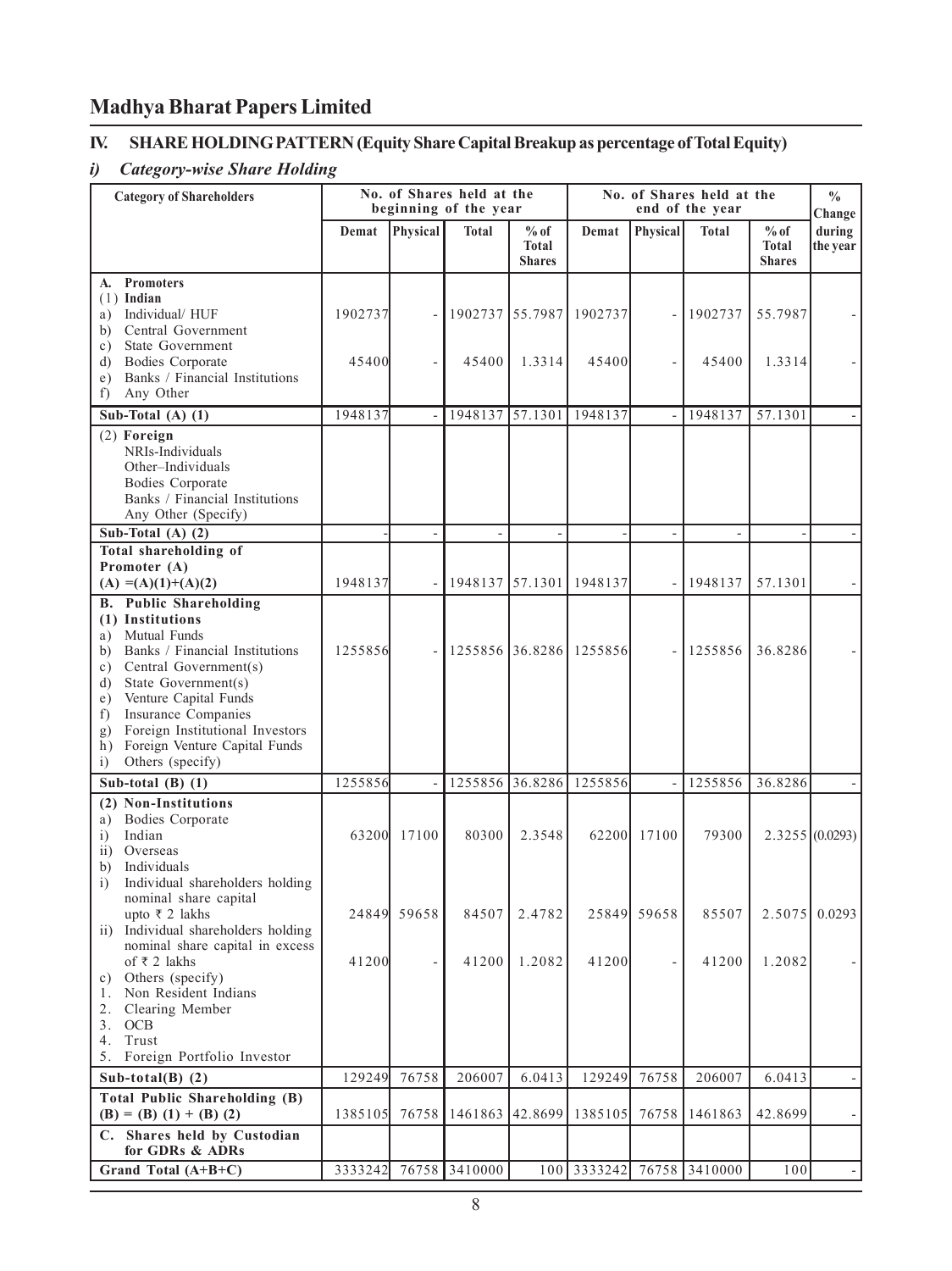

# **ii) Shareholding of Promoters**

|                |                             | Shareholding at the beginning<br>of the year |                                                               |                                                                          | Shareholding at the end | $\frac{0}{0}$<br>change                             |                                                                       |                                                  |
|----------------|-----------------------------|----------------------------------------------|---------------------------------------------------------------|--------------------------------------------------------------------------|-------------------------|-----------------------------------------------------|-----------------------------------------------------------------------|--------------------------------------------------|
| SI.<br>No.     | <b>Shareholder's Name</b>   | No. of<br><b>Shares</b>                      | $%$ of<br>total<br><b>Shares</b><br>0 <sup>f</sup><br>Company | $%$ of<br><b>Shares</b><br>Pledged /<br>encumbered<br>to total<br>shares | No. of<br><b>Shares</b> | % of<br>total<br><b>Shares</b><br>of the<br>company | % of<br><b>Shares</b><br>Pledged/<br>encumbered<br>to total<br>shares | in<br>share-<br>holding<br>during<br>the<br>year |
| $\mathbf{1}$   | Sudeep Chitlangia           | 490000                                       | 14.3695                                                       | $\overline{a}$                                                           | 490000                  | 14.3695                                             |                                                                       |                                                  |
| $\overline{2}$ | Jaydeep Chitlangia          | 430000                                       | 12.6100                                                       | L.                                                                       | 430000                  | 12.6100                                             |                                                                       |                                                  |
| $\overline{3}$ | Sheela Chitlangia           | 274737                                       | 8.0568                                                        | L.                                                                       | 274737                  | 8.0568                                              | $\overline{\phantom{a}}$                                              |                                                  |
| $\overline{4}$ | Archana Chitlangia          | 250000                                       | 7.3314                                                        | L.                                                                       | 250000                  | 7.3314                                              |                                                                       | ٠                                                |
| 5              | Nikhilesh Chitlangia        | 190000                                       | 5.5718                                                        |                                                                          | 190000                  | 5.5718                                              |                                                                       |                                                  |
| 6              | Shreya Chitlangia           | 85000                                        | 2.4929                                                        | $\overline{a}$                                                           | 85000                   | 2.4927                                              |                                                                       |                                                  |
| $\tau$         | Radheshyam Chitlangia (HUF) | 80000                                        | 2.3460                                                        |                                                                          | 80000                   | 2.3460                                              |                                                                       |                                                  |
| 8              | Akhilesh Chitlangia         | 50000                                        | 1.4663                                                        | ÷.                                                                       | 50000                   | 1.4663                                              |                                                                       |                                                  |
| 9              | Abhishek Chitlangia         | 43500                                        | 1.2757                                                        | $\overline{\phantom{a}}$                                                 | 43500                   | 1.2757                                              | $\overline{\phantom{a}}$                                              | ÷                                                |
| 10             | Sunita Chitlangia           | 9500                                         | 0.2786                                                        |                                                                          | 9500                    | 0.2786                                              | L,                                                                    | $\overline{\phantom{a}}$                         |
| 11             | Chitlangia Medical Society  | 45400                                        | 1.3314                                                        |                                                                          | 45400                   | 1.3314                                              |                                                                       |                                                  |
|                | <b>Total</b>                | 1948137                                      | 57.1301                                                       | $\overline{\phantom{a}}$                                                 | 1948137                 | 57.1301                                             |                                                                       |                                                  |

# **iii) Change in Promoters' Shareholding (please specify, if there is no change)**

| SI.<br>N <sub>0</sub> | <b>Particulars</b>                                                                                                                                                                        |                                           | Shareholding at the beginning<br>of the year | <b>Cumulative Shareholding</b><br>during the year |                                     |  |  |
|-----------------------|-------------------------------------------------------------------------------------------------------------------------------------------------------------------------------------------|-------------------------------------------|----------------------------------------------|---------------------------------------------------|-------------------------------------|--|--|
|                       |                                                                                                                                                                                           | No. of<br><b>Shares</b>                   | % of total shares of<br>the company          | No. of<br><b>Shares</b>                           | % of total shares of<br>the company |  |  |
| a)                    | At the beginning of the year                                                                                                                                                              | 1948137                                   | 57.1301                                      | 1948137                                           | 57.1301                             |  |  |
| b)                    | Date wise Increase / Decrease in<br>Promoters Share holding during the<br>year specifying the reasons for<br>increase / decrease (e.g. allotment /<br>transfer / bonus/ sweat equity etc) | No change in Shareholding during the year |                                              |                                                   |                                     |  |  |
| c)                    | At the end of the year                                                                                                                                                                    | 1948137                                   | 57.1301                                      | 1948137                                           | 57.1301                             |  |  |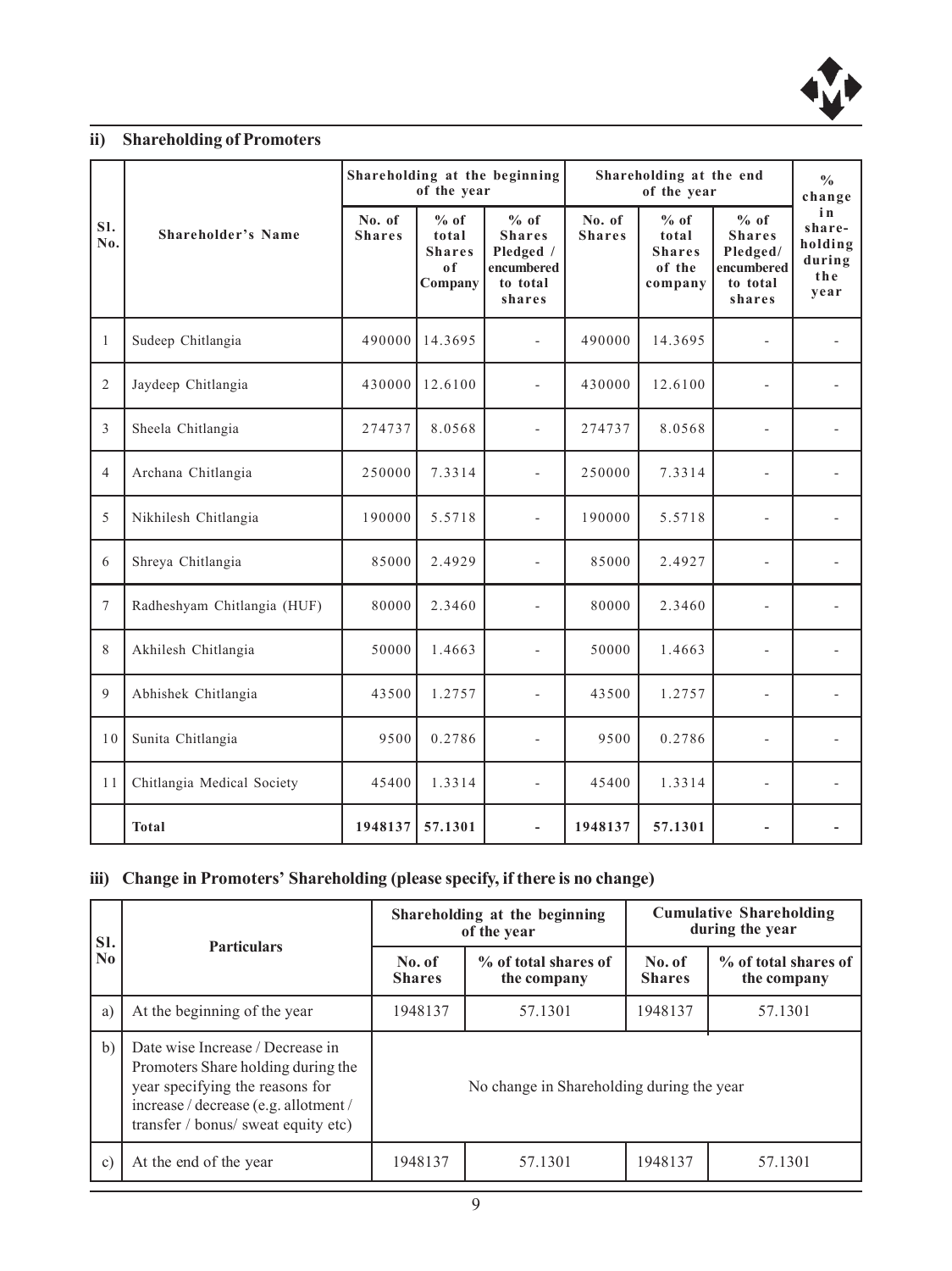### **iv) Shareholding Pattern of top ten Shareholders (other than Directors, Promoters and Holders of GDRs and ADRs):**

| SI.              | For Each of the Top 10              |                         | Shareholding at the beginning<br>of the year | <b>Cumulative Shareholding</b><br>during the year |                                     |  |
|------------------|-------------------------------------|-------------------------|----------------------------------------------|---------------------------------------------------|-------------------------------------|--|
| N <sub>0</sub>   | <b>Shareholders</b>                 | No. of<br><b>Shares</b> | % of total shares of<br>the company          | No. of<br><b>Shares</b>                           | % of total shares of<br>the company |  |
| 1                | <b>IDBI</b> Bank Ltd.               |                         |                                              |                                                   |                                     |  |
|                  | At the beginning of the year        | 562937                  | 16.5084                                      | 562937                                            | 16.5084                             |  |
|                  | At the end of the year              |                         |                                              | 562937                                            | 16.5084                             |  |
| $\overline{2}$   | <b>IFCILtd.</b>                     |                         |                                              |                                                   |                                     |  |
|                  | At the beginning of the year        | 277436                  | 8.1360                                       | 277436                                            | 8.1360                              |  |
|                  | At the end of the year              |                         |                                              | 277436                                            | 8.1360                              |  |
| $\overline{3}$   | <b>ICICI Bank Ltd.</b>              |                         |                                              |                                                   |                                     |  |
|                  | At the beginning of the year        | 227150                  | 6.6613                                       | 227150                                            | 6.6613                              |  |
|                  | At the end of the year              |                         |                                              | 227150                                            | 6.6613                              |  |
| $\overline{4}$   | <b>State Bank of India</b>          |                         |                                              |                                                   |                                     |  |
|                  | At the beginning of the year        | 136515                  | 4.0034                                       | 136515                                            | 4.0034                              |  |
|                  | At the end of the year              |                         |                                              | 136515                                            | 4.0034                              |  |
| 5                | Lower Vyapar Pvt.Ltd.               |                         |                                              |                                                   |                                     |  |
|                  | At the beginning of the year        | 48700                   | 1.4282                                       | 48700                                             | 1.4282                              |  |
|                  | At the end of the year              |                         |                                              | 48700                                             | 1.4282                              |  |
| 6                | <b>Urmila Desai</b>                 |                         |                                              |                                                   |                                     |  |
|                  | At the beginning of the year        | 41200                   | 1.2082                                       | 41200                                             | 1.2802                              |  |
|                  | At the end of the year              |                         |                                              | 41200                                             | 1.2802                              |  |
| $\boldsymbol{7}$ | <b>Bank of Baroda</b>               |                         |                                              |                                                   |                                     |  |
|                  | At the beginning of the year        | 29628                   | 0.8689                                       | 29628                                             | 0.8689                              |  |
|                  | At the end of the year              |                         |                                              | 29628                                             | 0.8689                              |  |
| 8                | <b>Punjab National Bank</b>         |                         |                                              |                                                   |                                     |  |
|                  | At the beginning of the year        | 22190                   | 0.6507                                       | 22190                                             | 0.6507                              |  |
|                  | At the end of the year              |                         |                                              | 22190                                             | 0.6507                              |  |
| 9                | <b>Steadfast Commercial Co.Ltd.</b> |                         |                                              |                                                   |                                     |  |
|                  | At the beginning of the year        | 15000                   | 0.4399                                       | 15000                                             | 0.4399                              |  |
|                  | At the end of the year              |                         |                                              | 15000                                             | 0.4399                              |  |
| 10               | <b>Gopaldas Bagree</b>              |                         |                                              |                                                   |                                     |  |
|                  | At the beginning of the year        | 10000                   | 0.2933                                       | 10000                                             | 0.2933                              |  |
|                  | At the end of the year              |                         |                                              | 10000                                             | 0.2933                              |  |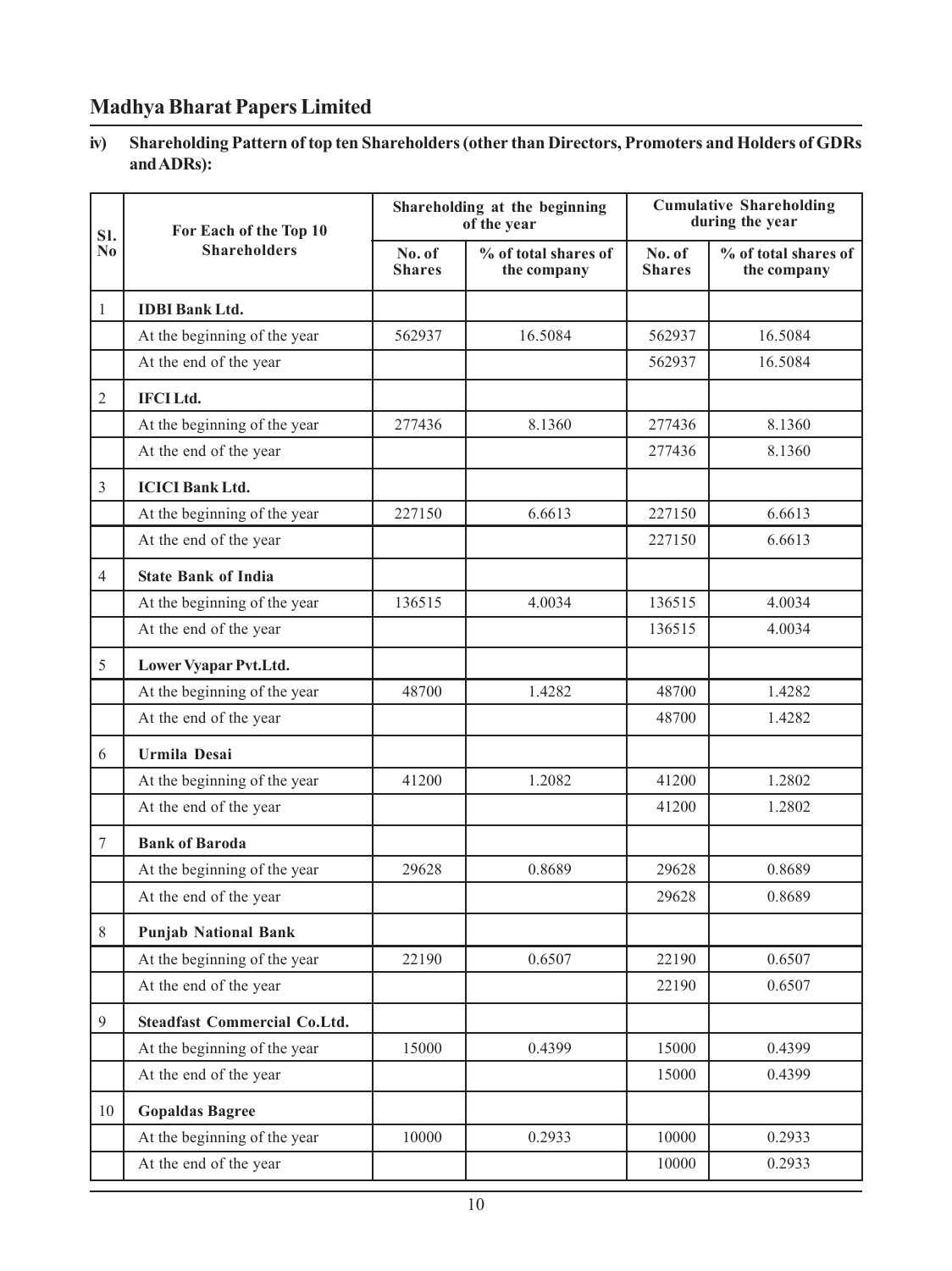

# **v) Shareholding of Directors and Key Managerial Personnel :**

| For each of the Directors          |                             |                                           | <b>Cumulative Shareholding</b><br>during the year |                                     |  |
|------------------------------------|-----------------------------|-------------------------------------------|---------------------------------------------------|-------------------------------------|--|
| and KMP                            | No. of<br><b>Shares</b>     | % of total shares of<br>the company       | No. of<br><b>Shares</b>                           | % of total shares of<br>the company |  |
|                                    |                             |                                           |                                                   |                                     |  |
| Jaydeep Chitlangia                 |                             |                                           |                                                   |                                     |  |
| At the beginning of the year<br>a) | 430000                      | 12.6100                                   | 430000                                            | 12.6100                             |  |
| Changes during the year<br>b)      |                             |                                           |                                                   |                                     |  |
| c) At the end of the year          | 430000                      | 12.6100                                   | 430000                                            | 12.6100                             |  |
| Deepa Maheshwari                   |                             |                                           |                                                   |                                     |  |
| At the beginning of the year<br>a) | 500                         | 0.0147                                    | 500                                               | 0.0147                              |  |
| b) Changes during the year         |                             |                                           |                                                   |                                     |  |
| c) At the end of the year          | 500                         | 0.0147                                    | 500                                               | 0.0147                              |  |
| <b>Abhas Sen</b>                   |                             |                                           |                                                   |                                     |  |
| At the beginning of the year<br>a) | $\overline{a}$              |                                           | $\overline{a}$                                    |                                     |  |
| b) Changes during the year         | $\overline{a}$              |                                           | $\overline{a}$                                    |                                     |  |
| c) At the end of the year          |                             |                                           | $\overline{\phantom{a}}$                          |                                     |  |
| Raghuvansh Lal Kapur               |                             |                                           |                                                   |                                     |  |
| At the beginning of the year<br>a) | $\overline{a}$              |                                           | $\qquad \qquad -$                                 |                                     |  |
| b) Changes during the year         | $\overline{a}$              |                                           | $\overline{a}$                                    |                                     |  |
| c) At the end of the year          |                             |                                           | $\overline{\phantom{0}}$                          |                                     |  |
| <b>Vinod Kumar Khanna</b>          |                             |                                           |                                                   |                                     |  |
| a) At the beginning of the year    | 850                         | 0.0249                                    | 850                                               | 0.0249                              |  |
| b) Changes during the year         |                             |                                           |                                                   |                                     |  |
| c) At the end of the year          | 850                         | 0.0249                                    | 850                                               | 0.0249                              |  |
|                                    |                             |                                           |                                                   |                                     |  |
| <b>Jagdish Dua</b>                 |                             |                                           |                                                   |                                     |  |
| a) At the beginning of the year    | $\overline{a}$              |                                           |                                                   |                                     |  |
| b) Changes during the year         | $\overline{a}$              |                                           | 200                                               | 0.0059                              |  |
| c) At the end of the year          |                             |                                           | 200                                               | 0.0059                              |  |
|                                    | <b>Details of Directors</b> | Details of Key Managerial Personnel (KMP) | Shareholding at the beginning<br>of the year      |                                     |  |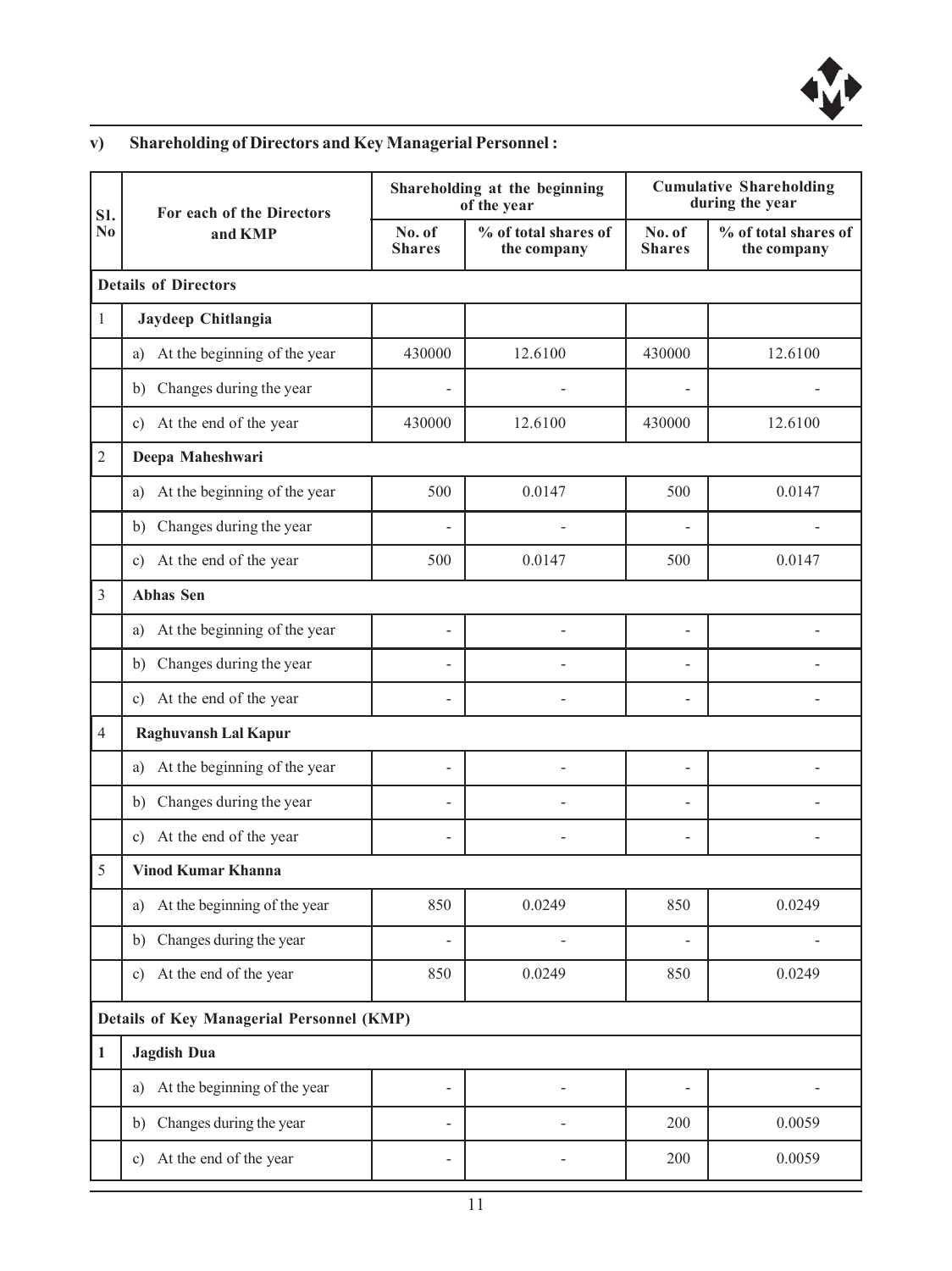### **V. INDEBTEDNESS**

#### **Indebtedness of the Company including interest outstanding/accrued but not due for payment**

|                                                     |                                            |                           |                 | $($ $\mu$ in Tanns)                 |  |  |  |
|-----------------------------------------------------|--------------------------------------------|---------------------------|-----------------|-------------------------------------|--|--|--|
|                                                     | <b>Secured Loans</b><br>excluding deposits | <b>Unsecured</b><br>Loans | <b>Deposits</b> | <b>Total</b><br><b>Indebtedness</b> |  |  |  |
| Indebtedness at the beginning of the financial year |                                            |                           |                 |                                     |  |  |  |
| Principal Amount<br>$\ddot{1}$                      | 430.31                                     | 1622.29                   |                 | 2052.60                             |  |  |  |
| Interest due but not paid<br>$\overline{ii}$        |                                            |                           |                 |                                     |  |  |  |
| Interest accrued but not due<br>$\overline{iii}$    |                                            | 130.82                    |                 | 130.82                              |  |  |  |
| Total $(i + ii + iii)$                              | 430.31                                     | 1753.11                   |                 | 2183.42                             |  |  |  |
| Change in Indebtedness during the financial year    |                                            |                           |                 |                                     |  |  |  |
| Addition                                            | 208.67                                     | 1938.20                   |                 | 2146.87                             |  |  |  |
| Reduction                                           |                                            | (721.56)                  |                 | (721.56)                            |  |  |  |
| <b>Net Change</b>                                   | 208.67                                     | 1216.64                   | 0.00            | 1425.31                             |  |  |  |
| Indebtedness at the end of the financial year       |                                            |                           |                 |                                     |  |  |  |
| Principal Amount<br>i)                              | 638.99                                     | 2659.26                   |                 | 3298.25                             |  |  |  |
| Interest due but not paid<br>$\rm ii)$              |                                            | 310.49                    |                 | 310.49                              |  |  |  |
| Interest accrued but not due<br>$\overline{iii}$    | $\overline{\phantom{a}}$                   | $\overline{\phantom{a}}$  |                 | $\overline{\phantom{a}}$            |  |  |  |
| Total $(i + ii + iii)$                              | 638.99                                     | 2969.75                   | 0.00            | 3608.74                             |  |  |  |

#### **VI. REMUNERATION OF DIRECTORS AND KEY MANAGERIAL PERSONNEL**

#### **A. Remuneration to Managing Director, Whole-time Directors and/or Manager:**

**(Amount in** `**)**

 $(\bar{z}$  in lakhs)

| SI.<br>No.       | <b>Particulars of Remuneration</b>                                                        | Jaydeep Chitlangia,<br><b>Managing Director</b> | Vinoe Kumar Khanna Total Amount<br><b>Whole-time Director</b> |         |
|------------------|-------------------------------------------------------------------------------------------|-------------------------------------------------|---------------------------------------------------------------|---------|
| 1.               | Gross Salary:                                                                             |                                                 |                                                               |         |
|                  | Salary as per provisions contained in<br>(a)<br>section 17(1) of the Income-tax Act, 1961 | 3009012                                         | 2172000                                                       | 5181012 |
|                  | Value of perquisites $u/s$ 17(2) of the<br>(b)<br>Income-tax Act, 1961                    | 32400                                           |                                                               | 32400   |
|                  | Profits in lieu of salary under section<br>(c)<br>$17(3)$ of the Income-tax Act, 1961     |                                                 |                                                               |         |
| 2.               | <b>Stock Option</b>                                                                       | Nil                                             | Nil                                                           | Nil     |
| 3.               | Sweat Equity                                                                              | Nil                                             | Nil                                                           | Nil     |
| $\overline{4}$ . | Commission                                                                                |                                                 |                                                               |         |
|                  | - as $\%$ of profit<br>others, specify                                                    | Nil                                             | Nil                                                           | Nil     |
| 5.               | Others, please specify – Club membership                                                  | 14942                                           |                                                               | 14942   |
|                  | Total $(A)$                                                                               | 3056354                                         | 2172000                                                       | 5228354 |
|                  | Ceiling as per the Act                                                                    | 4200000                                         | 4200000                                                       | 8400000 |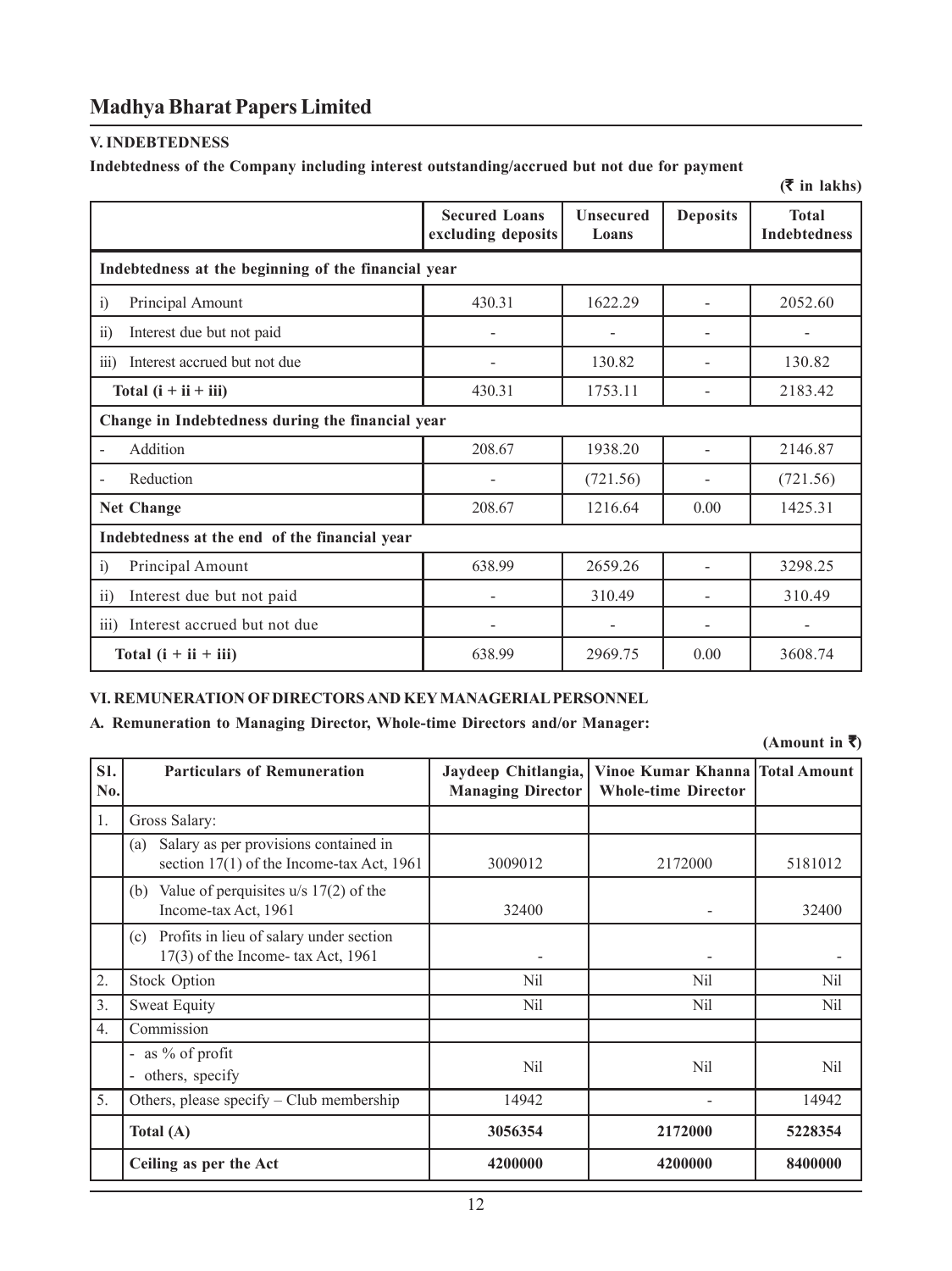

#### **B. Remuneration to other directors:**

#### **(Amount in** `**)**

| SI.          | <b>Name of Directors</b>                                                                                          |                  |                         |                     |                               |
|--------------|-------------------------------------------------------------------------------------------------------------------|------------------|-------------------------|---------------------|-------------------------------|
| No.          | <b>Particulars of Remuneration</b>                                                                                | <b>Abhas Sen</b> | Raghuvansh<br>Lal Kapur | Deepa<br>Maheshwari | <b>Total</b><br><b>Amount</b> |
| $\mathbf{1}$ | Independent Directors Fee for<br>attending board/committee meetings                                               | 72500            | 72500                   |                     | 145000                        |
|              | Total $(1)$                                                                                                       | 72500            | 72500                   |                     | 145000                        |
| 2            | Other Non-Executive Directors Fee<br>for attending board/committee meetings,<br>commission others, please specify | N.A.             | N.A.                    | 70000               | 70000                         |
|              | Total $(2)$                                                                                                       |                  |                         | 70000               | 70000                         |
|              | Total $(B) - (1+2)$                                                                                               | 72500            | 72500                   | 70000               | 215000                        |

### **C. Remuneration to Key Managerial Personnel other than MD/ Manager/ WTD:**

|                  |                                                                                       | (Amount in ₹)              |
|------------------|---------------------------------------------------------------------------------------|----------------------------|
| SI.              | <b>Particulars of Remuneration</b>                                                    | Name of KMP                |
| No.              |                                                                                       | Jagdish Dua,<br><b>CFO</b> |
|                  | Gross salary                                                                          |                            |
|                  | (a) Salary as per provisions contained in section $17(1)$ of the Income-tax Act, 1961 | 768000                     |
|                  | (b) Value of perquisites $u/s$ 17(2) Income-tax Act, 1961                             | 316800                     |
|                  | (c) Profits in lieu of salary under section $17(3)$ Income-tax Act, 1961              | <b>NIL</b>                 |
| $\overline{2}$   | <b>Stock Option</b>                                                                   | <b>NIL</b>                 |
| $\overline{3}$ . | Sweat Equity                                                                          | <b>NIL</b>                 |
| $\overline{4}$ . | Commission<br>- as $%$ of profit<br>- others, specify                                 | <b>NIL</b>                 |
| 5.               | Others, please specify:                                                               | NIL                        |
|                  | Total                                                                                 | 1084800                    |

#### **VII. PENALTIES/ PUNISHMENT/ COMPOUNDING OF OFFENCES:**

| <b>Type</b>                  | Section of the<br><b>Companies Act</b> | <b>Brief</b><br><b>Description</b> | Details of Penalty/ Punishment   Authority [RD<br><b>Compounding Fees imposed</b> | /NCLT/Court | Appeal made, if<br>any (give details) |  |  |
|------------------------------|----------------------------------------|------------------------------------|-----------------------------------------------------------------------------------|-------------|---------------------------------------|--|--|
| A. COMPANY                   |                                        |                                    |                                                                                   |             |                                       |  |  |
| Penalty                      |                                        | $\blacksquare$                     |                                                                                   |             |                                       |  |  |
| Punishment                   |                                        | -                                  |                                                                                   |             |                                       |  |  |
| Compounding                  |                                        |                                    |                                                                                   |             |                                       |  |  |
| <b>B. DIRECTORS</b>          |                                        |                                    |                                                                                   |             |                                       |  |  |
| Penalty                      |                                        |                                    |                                                                                   |             |                                       |  |  |
| Punishment                   |                                        | -                                  |                                                                                   |             |                                       |  |  |
| Compounding                  |                                        | -                                  |                                                                                   |             |                                       |  |  |
| C. OTHER OFFICERS IN DEFAULT |                                        |                                    |                                                                                   |             |                                       |  |  |
| Penalty                      |                                        |                                    |                                                                                   |             |                                       |  |  |
| Punishment                   |                                        |                                    |                                                                                   |             |                                       |  |  |
| Compounding                  |                                        |                                    |                                                                                   |             |                                       |  |  |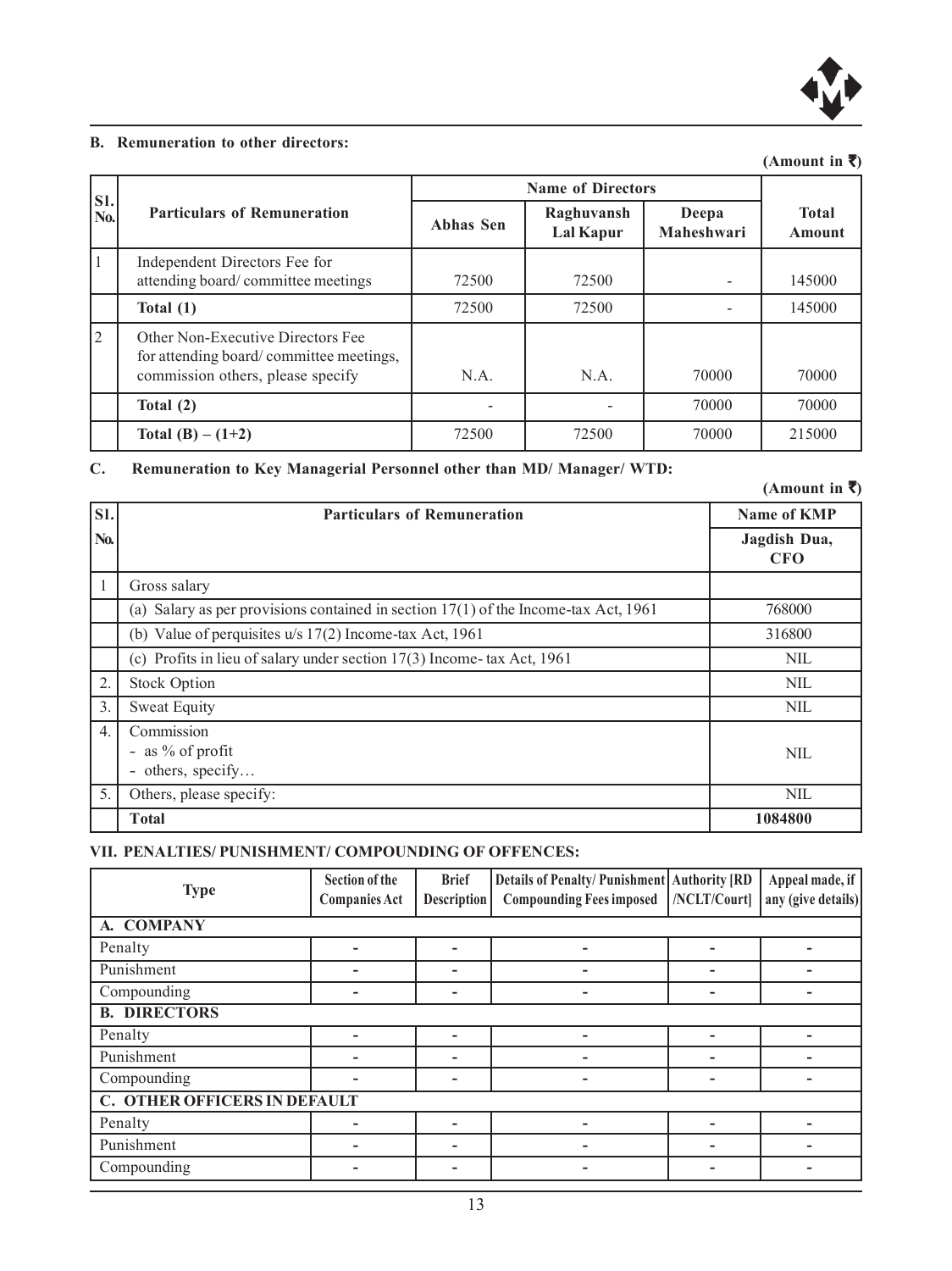### **Annexure 2**

**Information under Section 134(3)(m) of the Companies Act, 2013 read with Rule – 8(3) of the Companies (Accounts) Rules, 2014 and forming part of Directors' Report:**

#### A. **CONSERVATION OF ENERGY**

#### (a) **Energy Conservation measures taken**:

Change of various pumps and motors in Paper Machine and Pulp Mill have assisted in energy conservation. Further energy conservation measures are being identified to conserve and optimize the use of energy through improved operational methods and other means.

#### (b) **Impact of the above measures:**

The Company has been able to optimize electricity.

(c) **Total energy consumption and energy consumption per unit of production**: Form- A enclosed.

#### B. **TECHNOLOGY ABSORPTION:**

**Efforts made in technology absorption as per Form-B**: Form-B enclosed.

#### C. **FOREIGN EXCHANGE EARNINGS AND OUTGO**:

(a) The Company has not exported any of its products during the year.

|  | (b) Total foreign exchange used and earned during the year | $(\overline{\tau}$ in lakhs) |
|--|------------------------------------------------------------|------------------------------|
|  | (i) CIF value of imports                                   | 430.49                       |
|  | Expenditure in foreign currency                            | 5.74                         |
|  | (ii) Foreign exchange earned                               |                              |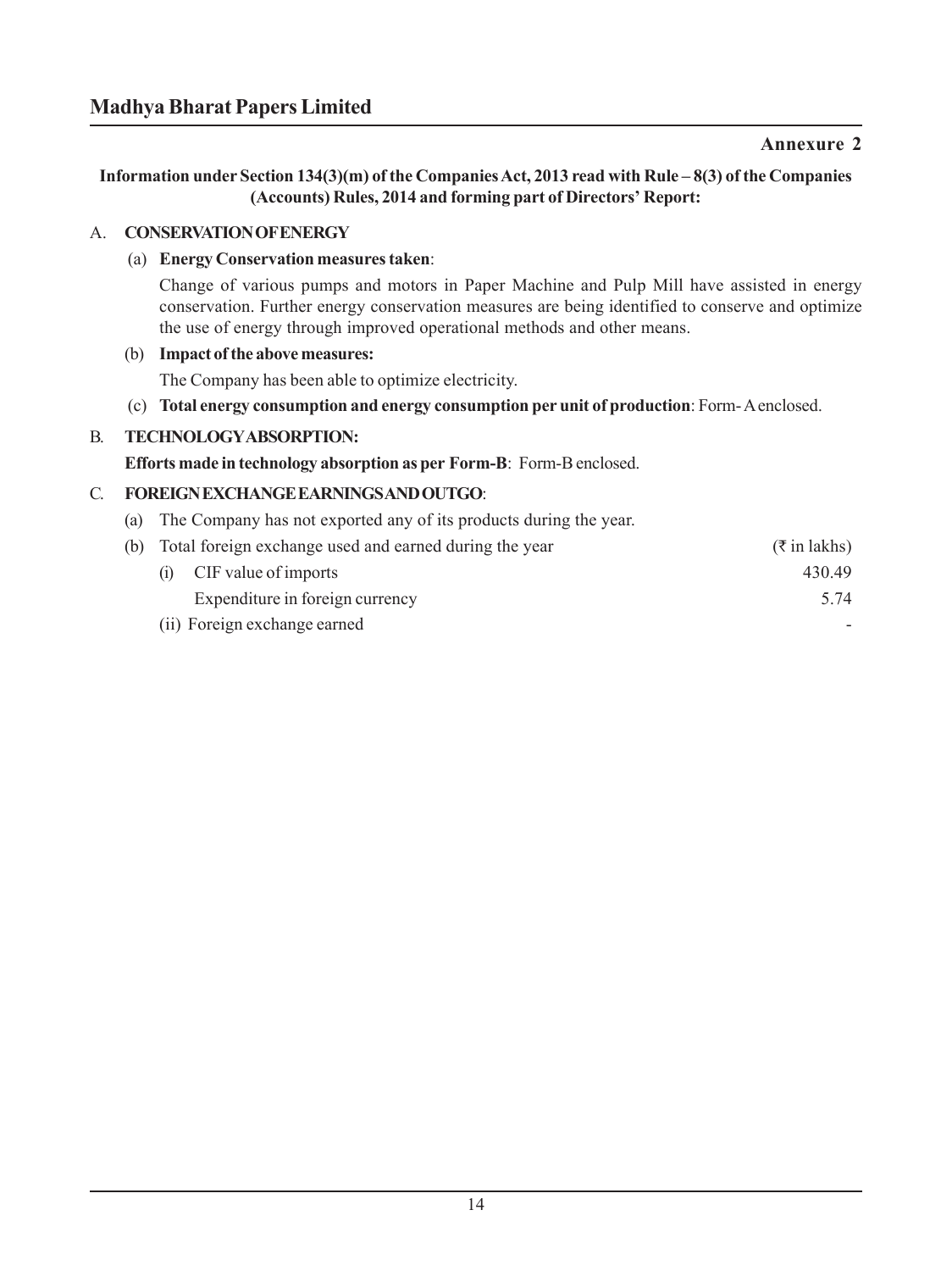

# **FORM - A**

**Form for disclosure of particulars with respect to conservation of energy**

|    | Particulars                                      | Unit                           | 2016-17      | 2015-16        |
|----|--------------------------------------------------|--------------------------------|--------------|----------------|
| A. | POWER AND FUEL CONSUMPTION                       |                                |              |                |
|    | Electricity<br>1.                                |                                |              |                |
|    | a) Purchased Power                               |                                |              |                |
|    | Units                                            | Kwh                            | 7,77,615     | 11,66,885      |
|    | <b>Total Amount</b>                              | ₹                              | 121,83,350   | 124,23,208     |
|    | Rate                                             | ₹/Kwh                          | 15.67        | 10.65          |
|    | b) Own Generation                                |                                |              |                |
|    | Through Diesel Generator<br>i)                   |                                |              |                |
|    | Units                                            | Kwh                            | 105          | 299            |
|    | Units per Unit of Diesel Oil                     | ₹                              | 10.50        | 11.96          |
|    | Cost/Unit                                        | ₹/Kwh                          | 5.90         | 4.05           |
|    | Through Turbine Generator<br>$\ddot{u}$          |                                |              |                |
|    | Units                                            | Kwh                            | 105, 15, 221 | 73,23,958      |
|    | Units per Unit of Coal                           | Kwh/MT                         | 805          | 899            |
|    | Cost per Unit                                    | ₹/Kwh                          | 3.11         | 2.12           |
|    | 2.<br>Coal                                       |                                |              |                |
|    | For steam generation & consumption in Paper Dvn. |                                |              |                |
|    | a) Grade F&E                                     |                                |              |                |
|    | Quantity                                         | M.T.                           | 26,282       | 16,323         |
|    | <b>Total Cost</b>                                | ₹                              | 6,66,49,799  | 3, 12, 34, 857 |
|    | Average Cost                                     | ₹/M.T.                         | 2,536        | 1,914          |
|    | b) Washery Reject                                |                                |              |                |
|    | Quantity                                         | M.T.                           | 562          | 263            |
|    | <b>Total Cost</b>                                | ₹                              | 4,35,727     | 2,09,780       |
|    | Average Cost                                     | ₹/M.T.                         | 775          | 798            |
|    | c) Fire Wood                                     |                                |              |                |
|    | Quantity                                         | M.T.                           |              | 0.40           |
|    | <b>Total Cost</b>                                | ₹                              |              | 1,153          |
|    | Average Cost                                     | ₹/M.T.                         |              | 2,883          |
|    | d) Charcoal                                      |                                |              |                |
|    | Quantity                                         | M.T.                           | 9.6          | 7.9            |
|    | <b>Total Cost</b>                                | ₹                              | 2,13,021     | 1,74,012       |
|    | Average Cost                                     | $\overline{\mathcal{K}}/M$ .T. | 22,190       | 22,083         |
|    | 3.<br>Furnace Oil                                |                                |              |                |
|    | Diesel Oil<br>4.                                 |                                |              |                |
|    | Quantity                                         | Ltr.                           | 10           | 25             |
|    | <b>Total Cost</b>                                | ₹                              | 620          | 1,211          |
|    | Average Cost                                     | ₹/Ltr.                         | 62           | 48             |
| В. | <b>CONSUMPTION PER UNIT OF PRODUCTION</b>        |                                |              |                |
|    | Electricity                                      | Kwh/M.T.                       | 1,314        | 1,297          |
|    | Coal                                             | M.T/M.T.                       | 3.12         | 2.53           |
|    | Diesel Oil                                       | Ltr/M.T.                       |              |                |
|    |                                                  |                                |              |                |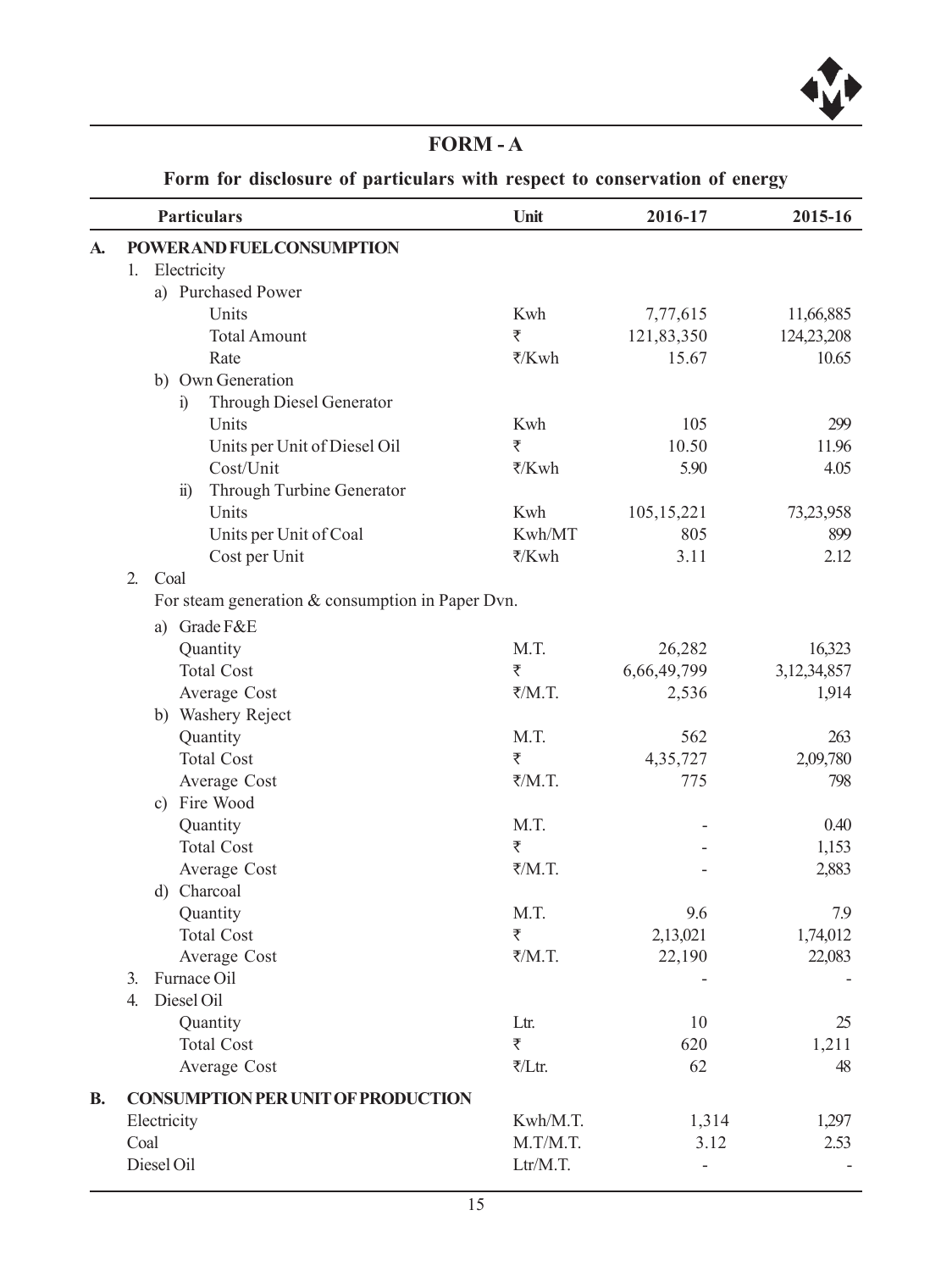### **FORM-B**

**Form for disclosure of particulars with respect to Technology Absorption**

#### **RESEARCH AND DEVELOPMENT**

#### 1. **Specific areas in which R&D carried out by the Company**.

The R  $\&$  D activities of the Company are aimed at improvement of quality of its products, cost control and reduction of pollutants.

- 2. **Benefits Derived** The products of the Company were in reasonable demand.
- 3. **Future Plan of Action** Further improvement in quality, reduction in costs and reduction of pollutants.
- 4. **Expenditure on R & D:** Nil

### **TECHNOLOGY ABSORPTION, ADAPTATION AND INNOVATION**

1. **Efforts made**

The Company is taking all necessary steps to improve the designing of various equipments for achieving optimum results and is trying to absorb various technologies available in the industry.

2. **Benefits**

The Company could not enjoy any benefits as the plant was not in full operation.

3. **Particulars of technologies imported during the last 5 years:** Nil

### **Annexure 3**

### **MANAGERIAL REMUNERATION AND PARTICULARS OF EMPLOYEES**

**A) Details of every employee of the Company as required under Rule 5(1) of Companies (Appointment and Remuneration of Managerial Personnel) Rules, 2014 for the year ended 31st March, 2017:**

|       | <b>Particulars</b>                                                                                                                                                                                                                                                                                                                                                 | <b>Details</b>                                                                                                                                                                    |  |  |
|-------|--------------------------------------------------------------------------------------------------------------------------------------------------------------------------------------------------------------------------------------------------------------------------------------------------------------------------------------------------------------------|-----------------------------------------------------------------------------------------------------------------------------------------------------------------------------------|--|--|
| (i)   | The ratio of each Director to the median remuneration of the<br>employees of the Company for the financial year                                                                                                                                                                                                                                                    | Non Executive Directors*<br>Mr. Abhas Sen<br>0.29<br>Mr. Raghuvansh Lal Kapur<br>0.29<br>0.28                                                                                     |  |  |
|       | *Only sitting fee paid for attending<br>Board/Committee meeting.                                                                                                                                                                                                                                                                                                   | Mrs. Deepa Maheshwari<br><b>Executive Directors</b><br>Mr. Jaydeep Chitlangia<br>13.88<br>Mr. Vinod Kumar Khanna<br>10.05                                                         |  |  |
| (ii)  | The percentage increase in remuneration of each Director, Chief<br>Financial Officer, Chief Executive Officer, Company Secretary<br>or Manager, if any, in the financial year                                                                                                                                                                                      | Non Executive Directors<br>Nil<br>÷<br>Managing Director<br>Nil<br><b>Executive Director</b><br>Nil<br>Chief Financial Officer<br>7.84%                                           |  |  |
| (iii) | The percentage increase in the median remuneration of employees<br>in the financial year                                                                                                                                                                                                                                                                           | 0.42%                                                                                                                                                                             |  |  |
| (iv)  | The number of permanent employees on the rolls of the Company                                                                                                                                                                                                                                                                                                      | 221 permanent employees as on March 31, 2017                                                                                                                                      |  |  |
| (v)   | Average percentile increase already made in the salaries of<br>employees other than the managerial personnel in the last financial<br>year and its comparison with the percentile increase in the<br>managerial remuneration and justification thereof and point out if<br>there are any exceptional circumstances for increase in the<br>managerial remuneration. | Average increment of Non-Managerial<br>Personnel-5.29%<br>Average increment of Managerial Personnel-<br>1.38%<br>No exceptional increase given in the managerial<br>remuneration. |  |  |
| (vi)  | Affirmation that the remuneration is as per the remuneration<br>policy of the Company                                                                                                                                                                                                                                                                              | Remuneration paid during the year is as per the<br>Remuneration Policy of the Company.                                                                                            |  |  |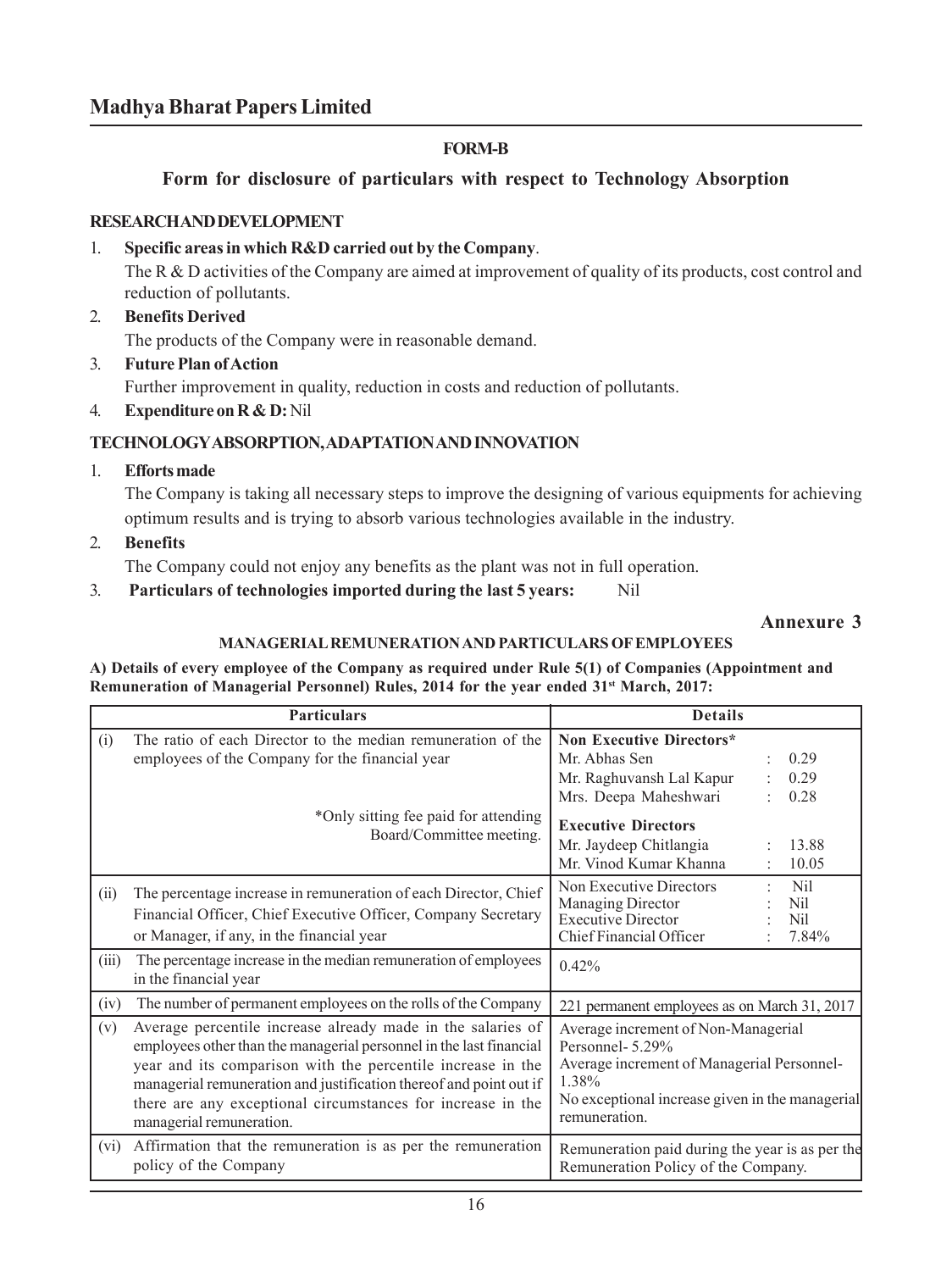

| B) Details of top ten employees of the Company in terms of remuneration drawn as required under Rule 5(2) of Companies |
|------------------------------------------------------------------------------------------------------------------------|
| (Appointment and Remuneration of Managerial Personnel) Rules, 2014 for the year ended $31st$ March, 2017 :             |

| <b>SI</b><br>No. | Employee<br>Name           | Designation                                         | Remuneration<br>received<br>(Amount in $\bar{x}$ ) | Oualification                           | Total<br>experience<br>in years | Date of<br>commence-<br>ment of<br>employment | Age | <b>Previous</b><br>employment | Number of<br><b>Equity shares</b><br>held in the<br>Company |
|------------------|----------------------------|-----------------------------------------------------|----------------------------------------------------|-----------------------------------------|---------------------------------|-----------------------------------------------|-----|-------------------------------|-------------------------------------------------------------|
| $\mathbf{1}$     | Jaydeep<br>Chitlangia      | Managing<br>Director                                | 3056354                                            | B.Com                                   | 27                              | 01.01.1990                                    | 54  |                               | 430000                                                      |
| $\overline{2}$   | Vinod<br>Kumar<br>Khanna   | <b>Executive Director</b><br>& Company<br>Secretary | 2172000                                            | M.Com, LLB,<br>FCA, FCS,<br><b>FCMA</b> | 40                              | 19.10.1982                                    | 62  | Neptune<br>Paper Mills<br>Ltd | 850                                                         |
| $\overline{3}$ . | C R<br>Pattanayak          | Regional Manager                                    | 1125648                                            | Civil Engineer                          | 18                              | 01.01.2008                                    | 4 1 | Aster<br>Teleservice          | N <sub>i</sub>                                              |
| $\overline{4}$ . | Jagdish Dua                | Chief Financial<br>Officer                          | 1092300                                            | B.Com                                   | 34                              | 01.02.1991                                    | 50  | Shree Kaladhri<br>Agency      | 200                                                         |
| 5                | Mausum<br>Mukherjee        | Senior Systems<br>Manager                           | 883380                                             | B.Sc                                    | 24                              | 01.08.1996                                    | 46  | Calcutta<br>Fan Ltd           | N <sub>i</sub>                                              |
| 6                | Ramesh<br>Kumar<br>Periwal | Assistant General<br>Manager<br>(Purchase)          | 740256                                             | B.Com                                   | 29                              | 20.08.1988                                    | 48  |                               | N <sub>i</sub>                                              |
| 7.               | Ajay Kumar<br>Singh        | Superitendent                                       | 644013                                             | B.Sc                                    | 33                              | 03.03.2014                                    | 55  | Gajanan Paper<br>Industries   | N <sub>i</sub>                                              |
| 8 <sub>1</sub>   | Sarmistha<br>Pal           | Secretary to MD                                     | 582720                                             | $M.A$ .                                 | 18                              | 18.03.2013                                    | 46  | Maruti Suzuki<br>India Ltd    | N <sub>i</sub> l                                            |
| $\overline{9}$   | Amitava<br>Addy            | Administrative<br>Officer                           | 578640                                             | B.Com                                   | 3.5                             | 18.05.1982                                    | 56  | ä,                            | N <sub>i</sub>                                              |
| 1 <sub>0</sub>   | IMK<br>Mundhra             | Commercial<br>Manager                               | 571995                                             | B.Com                                   | 34                              | 01.01.2013                                    | 56  | J.                            | 5.0                                                         |

### **Annexure 4**

# **Form No. AOC-2**

[Pursuant to *clause (h) of sub-section (3) of section 134 of the Act and* Rule 8(2) of the Companies (Accounts) Rules, 2014]

#### **Form for disclosure of particulars of contracts/arrangements entered into by the company with related parties referred to in sub-section (1) of section 188 of the Companies Act, 2013 including certain arms length transactions under third proviso thereto**

#### **1. Details of contracts or arrangements or transactions not at arm's length basis NIL**

- a) Name(s) of the related party and nature of relationship
- b) Nature of contracts/arrangements/transactions
- c) Duration of the contracts/arrangements/transactions
- d) Salient terms of the contracts or arrangements or transactions including the value, if any
- e) Justification for entering into such contracts or arrangements or transactions
- f) Date(s) of approval by the Board
- g) Amount paid as advances, if any
- h) Date on which the special resolution was passed in general meeting as required under first proviso to Section 188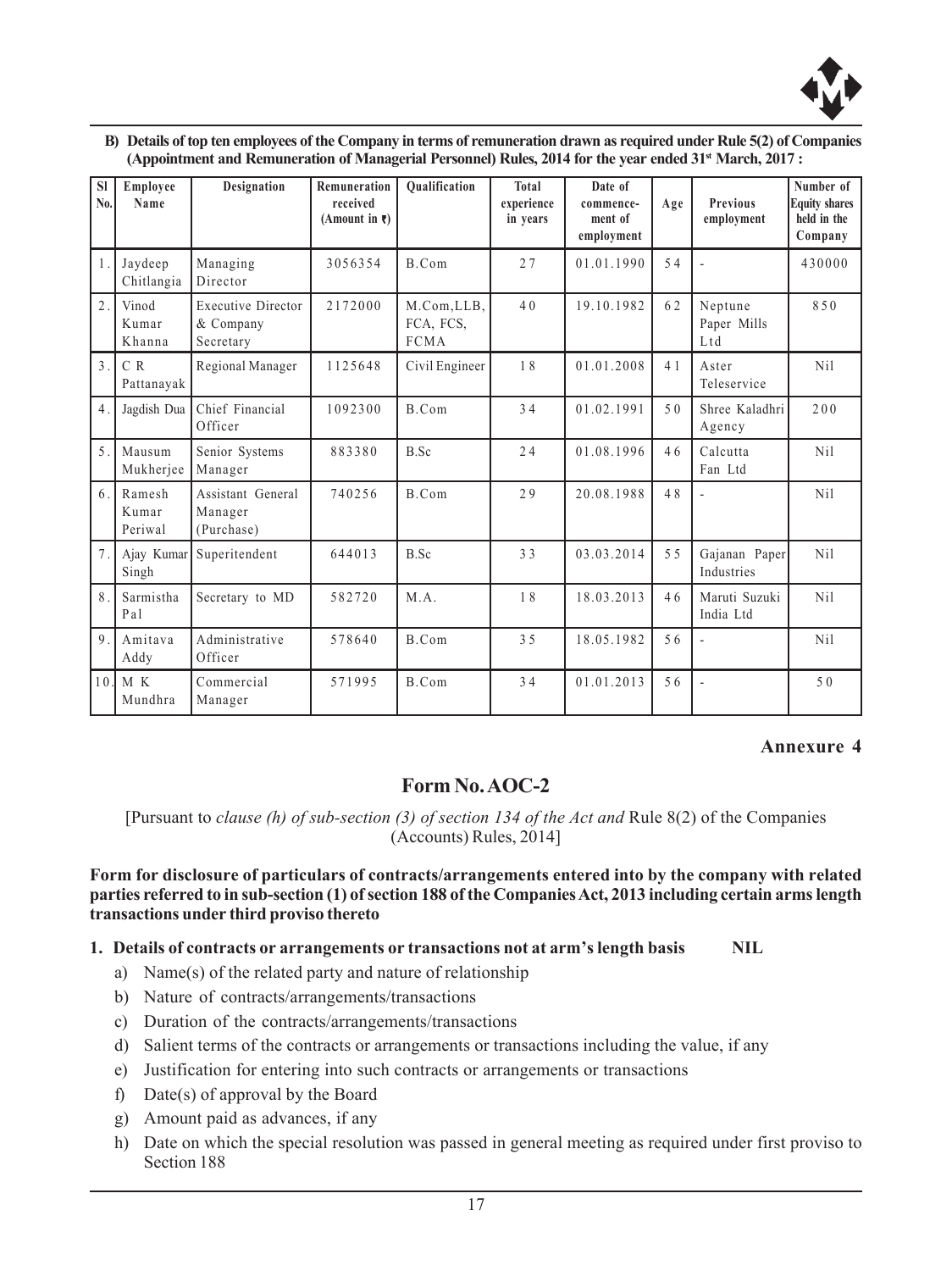### **2. Details of material contracts or arrangement or transactions at arm's length basis NIL**

- a) Name(s) of the related party and nature of relationship
- b) Nature of contracts/arrangements/transactions
- c) Duration of the contracts/arrangements/transactions
- d) Salient terms of the contracts or arrangements or transactions including the value, if any
- e) Date(s) of approval by the Board, if any
- f) Amount paid as advances, if any

## **For and on behalf of the Board**

**Regd.Office:** Village Birgahni, Rly & Post Champa-495 671, Dist. Janjgir-Champa CIN: L21012CT1980PLC001682*Director Managing Director* **Dated: 14th August, 2017** (DIN: 00002483) (DIN: 00094002)

**R.L. KAPUR JAYDEEP CHITLANGIA**<br>Director Managing Director

**Annexure 5**

#### **Remuneration Policy:**

#### **a) Remuneration Policy for Non Executive Directors/ Independent Directors**

Levels of remuneration to directors are determined such that they attract, retain and motivate directors of the quality and ability required to run the company successfully. With changes in the corporate governance norms, the role of the Non-Executive Directors (NEDs) and the degree and quality of their engagement with the Board and the Company has undergone significant changes over a period of time.

Under the SEBI (Listing Obligations and Disclosure Requirements) Regulations, 2015 (hereinafter referred to as "SEBI Regulations"), every company to publish its criteria of making payments to NEDs in its Annual Report. Alternatively, this may be put up on the Company's website and reference may be drawn thereto in its Annual Report. Section 197 of the Companies Act, 2013 and Clause 49(II)(C) require the prior approval of the shareholders of a company for making payment to its NEDs.

Further, in order to be consistent with globally accepted governance practices, the company has ushered in flexibility in respect of payment of remuneration to NEDs. It has linked the remuneration paid to NEDs to their attendance at the meetings of the Board or Committees thereof, their contributions at the meetings or otherwise, and on their position in various Committees of the Board, whether as the Chairman or Member.

All board level compensation (including to the NEDs) is approved by the shareholders and disclosed separately in the financial statements. Appropriate disclosures are also made in the Annual Report of the company. The board approves the commission paid to the directors.

In addition, the company also pays a sitting fee on a per meeting basis to the NEDs for attending the meetings of the board and other committees.

#### **b) Remuneration Policy for Executive Directors**

The remuneration policy for the executive directors has been formulated, considering the following key principles including but not limited to the basic principle to have long term relationship with the Company:

#### **Key Principles:**

- Linked to strategy: A substantial portion of the executive director's remuneration is linked to success in developing and implementing the Company's strategy.
- Performance related: A part of the total remuneration varies with performance, aligning with the shareholder's interest.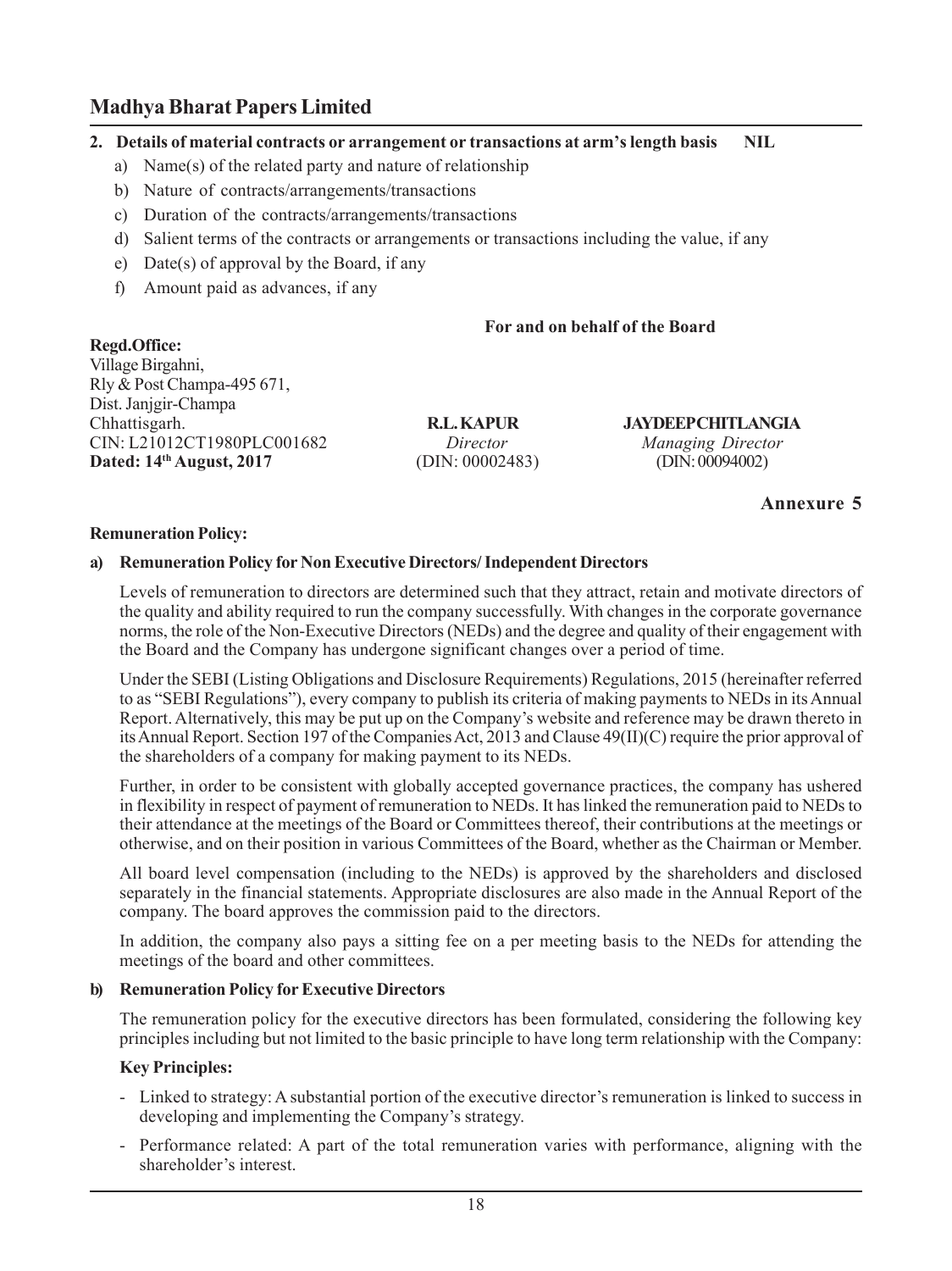

- Long term: The structure of remuneration is designed to reflect the long term nature of the Company and significance of the protection of interest of the shareholders.
- Fair treatment: Total overall remuneration takes account of both the external market and company's condition to achieve a balanced "fair outcome".

#### **Elements of the Remuneration structure of Executive Directors:**

The remuneration to key managerial personnel shall include:

- Fixed Salary
- Perquisites and Allowances
- Other benefits in accordance with the market practice and industry analysis.

Annual remuneration reviews shall be based on individual performance, company performance, market environment and future plans.

The remuneration to any one Managing Director or Whole Time Director or Manager shall not exceed five percent of the net profits of the Company and if there is more than one such director total remuneration shall not exceed ten percent of the net profits of the Company to all such directors and manager together. The total remuneration to its directors, including managing director and whole-time director, and its manager in respect of any financial year shall not exceed eleven percent of the net profits of that financial year.

In case of no profits, or inadequate profits, the Company shall pay remuneration to its managing or wholetime director or manager in accordance with the provisions of Schedule V of the Companies Act 2013.

#### **c) Remuneration Policy for Key Managerial Personnel (KMP)**

The remuneration to Key Managerial Personnel of the Company i.e. Managing Director/Chief Executive Officer/ Whole Time Director, Company Secretary and Chief Financial Officer as defined under Companies Act, 2013 read with related rules issued thereon, will be fixed after taking into account educational and professional qualification, experience & expertise of the personnel and the competitive market practices.

#### **Key Principles:**

- Remuneration should be sufficient to attract, retain and motivate best non-executive talent suits to the requirement of the Company.
- Remuneration practice should be consistent with the recognized best standard practices for Key Managerial Personnel.

#### **Elements of the Remuneration structure of KMP's:**

The remuneration to key managerial personnel shall include:

- Fixed salary
- Perquisites and Allowances
- Other benefits in accordance with the market practice

Annual remuneration reviews shall be based on individual performance, company performance, market environment and future plans.

#### **d) Remuneration Policy for Senior Management Personnel and other Executives:**

The remuneration to Senior Management personnel shall be fixed considering internal, external and individual equity; and also procedural equity.

Remuneration to Senior Management Personnel shall include –

- Fixed Salary
- Perquisites and Allowances
- And other benefits in accordance with the market practice

Annual remuneration reviews shall be based on individual performance, company performance, market environment and future plans.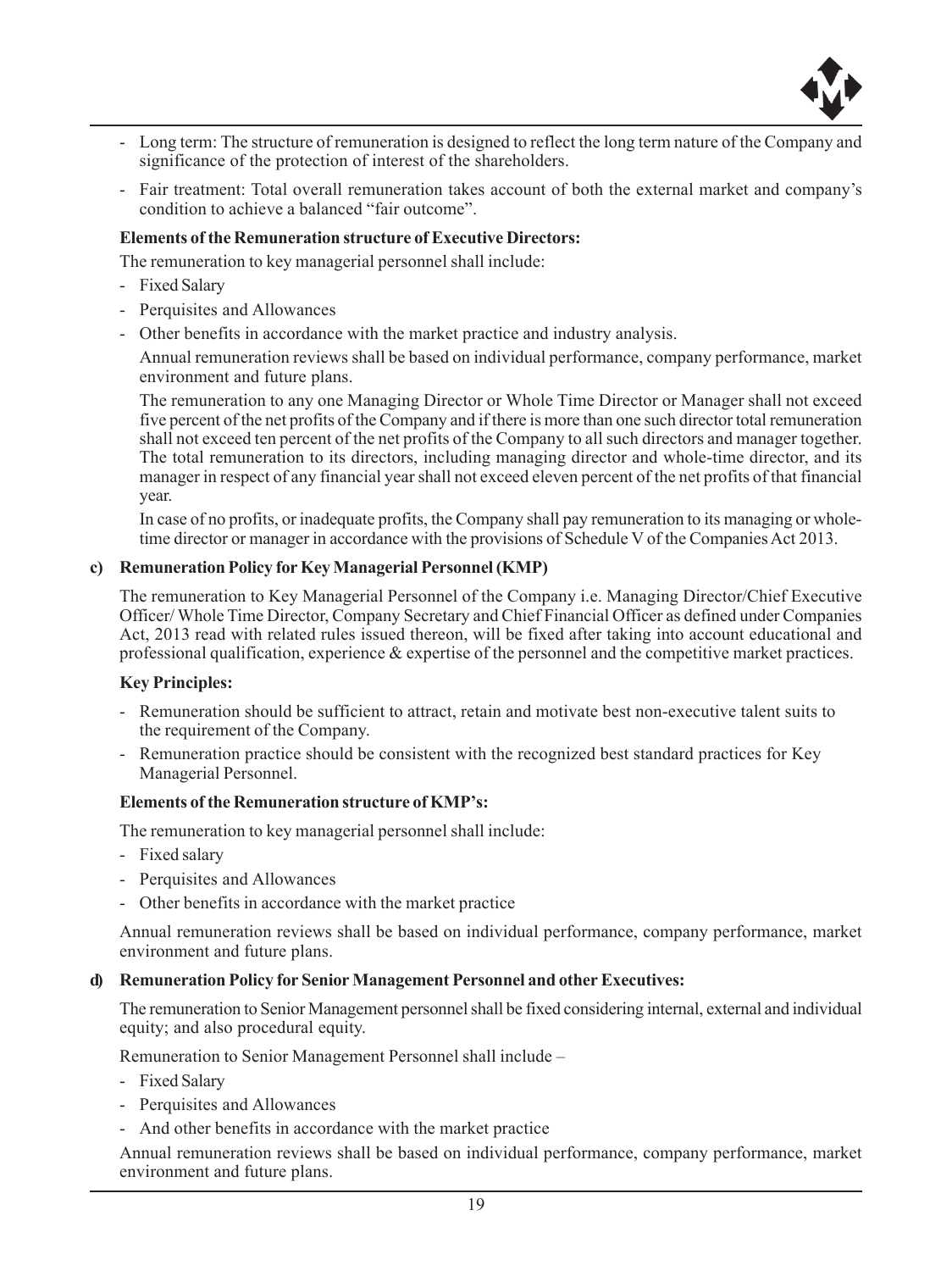### **REPORT ON CORPORATE GOVERNANCE**

### **1. Company's Philosophy on Corporate Governance**

The Company is committed to good corporate governance and aims at achieving increased levels of transparency and accountability to its shareholders and other key stakeholders.

### **2. Board of Directors**

### **a) Composition of the Board**

The Board of Directors consists of:

- \* One Managing Director
- Two Non-Executive Independent Directors
- One Non-Executive Woman Director
- One Executive Director

None of the Directors are related to each other.

## **b) Board meetings held during the year ended 31st March 2017**

During the year under review, four Board meetings were held on  $25<sup>th</sup>$  May,  $2016$ ,  $10<sup>th</sup>$  August,  $2016$ ,  $08<sup>th</sup>$ November, 2016 and 07<sup>th</sup> February, 2017.

**c) Attendance of each Director at the Board Meetings, last Annual General Meeting and Number of other Directorship and Chairmanship/Membership of Committee of each Director in various companies:**

| Name of the<br><b>Director</b> | DIN      | Category of<br>Directorship   | No. of<br><b>Attendance</b><br><b>Board</b><br>in previous<br><b>Meetings</b><br>23.09.2016<br>attended |                | No. of<br><b>Directorship</b><br>held in other<br><b>Public Limited</b> | No. of membership/<br>chairmanship in<br>other<br><b>Board/Committee</b> |               |
|--------------------------------|----------|-------------------------------|---------------------------------------------------------------------------------------------------------|----------------|-------------------------------------------------------------------------|--------------------------------------------------------------------------|---------------|
|                                |          |                               |                                                                                                         |                | <b>Companies</b>                                                        | Chairman                                                                 | <b>Member</b> |
| Jaydeep Chitlangia             | 00094002 | Managing<br>Director-Promoter | 4                                                                                                       | Yes            | $\overline{2}$                                                          |                                                                          |               |
| Abhas Sen                      | 01450642 | Non-Executive,<br>Independent | $\overline{4}$                                                                                          | No             |                                                                         |                                                                          |               |
| Raghuvansh Lal Kapur           | 00002483 | Non-Executive.<br>Independent | 4                                                                                                       | No             |                                                                         |                                                                          |               |
| Deepa Maheshwari               | 00550697 | Non-Executive                 | 4                                                                                                       | N <sub>0</sub> |                                                                         |                                                                          |               |
| Vinod Kumar Khanna             | 00123393 | Executive                     | 4                                                                                                       | Yes            |                                                                         |                                                                          |               |

**\*** Only Audit Committee and Stakeholders Relationship Committee are considered

## **d) Information placed before the Board of Directors**

As required under the Regulation 17(7) read with Part – A of Schedule-II of SEBI (Listing Obligations and Disclosures Requirements) Regulations, 2015 all the informations were placed before the Board.

#### **e) Shareholding of Non-Executive Directors**

Mrs. Deepa Maheshwari holds 500 shares in the Company and no other Non-Executive Directors hold any shares in the Company.

#### **f) Code for Prevention of Insider Trading practices and Fair Disclosures**

As per SEBI (Prohibition of Insider Trading) Regulations 2015, the Company Secretary is the Compliance Officer and is responsible for setting forth policies, procedures, monitoring adherence to the rules for the preservation of price sensitive information, preclearance of trade, monitoring of trades and implementation of the Code of Conduct for trading in Company's securities under the overall supervision of the Board.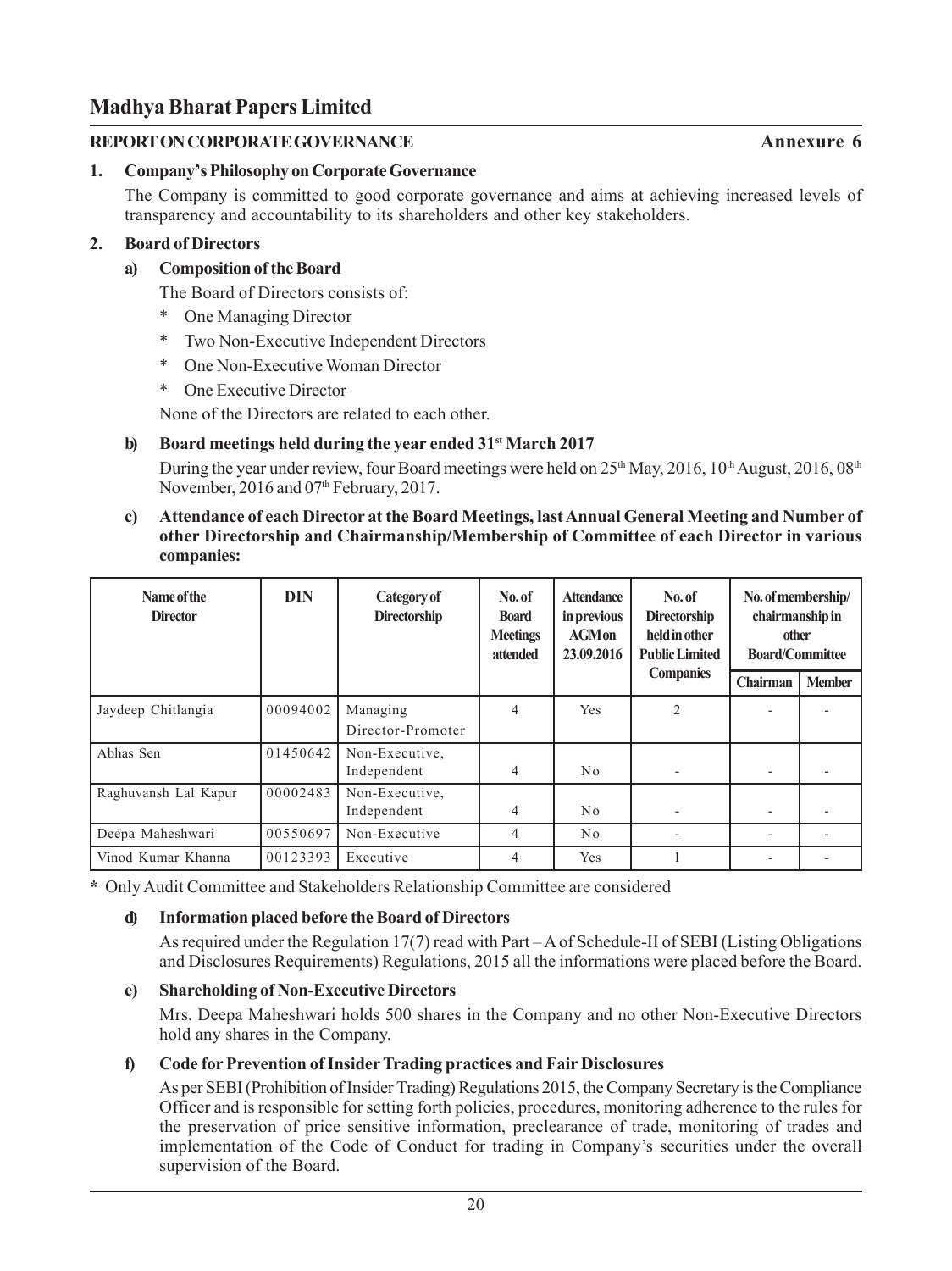

Further in terms of Amended Regulation, the Company has also adopted a Code of Conduct for Prevention of Insider Trading under SEBI (Prohibition of Insider Trading) Regulations, 2015 as well as a Code of Fair Disclosure. All the Directors on the Board, Officers, designated employees at Senior Management and connected persons at all locations who could be privy to unpublished price sensitive information of the Company are governed by this Code.

#### **g) Details of Familiarization Programme imparted to Independent Directors**

The Company has adopted familiarization programs for Independent Directors by way of Presentations at the quarterly Board Meeting which covers their roles, rights, responsibilities in the Company, nature of industry in which the company operates and the business model of the company. Details of the familiarization programs are disclosed on the company's website www.mbpl.in.

#### **3**. **Audit Committee**

#### **a) Composition**

The Audit Committee comprises of Mr. Abhas Sen, Non-Executive Independent Director and Chairman of the Committee, Mr. Raghuvansh Lal Kapur, Non-Executive Independent Director and Mrs. Deepa Maheshwari, Non-Executive Woman Director. The Managing Director is permanent invitee in all meetings of the Committee. The Company Secretary acts as the Secretary of the Committee.

- **b) Brief Description of Terms of Reference of the Audit Committee:**
- **A. The Audit Committee shall act in accordance with the terms of reference specified under Section 177 of the Companies Act, 2013 and as per the provisions of Regulation 18(3) read with Schedule II, Part C of SEBI (Listing Obligations and Disclosure Requirements) Regulations, 2015 which shall inter alia include:**
	- 1. Oversight of the company's financial reporting process and the disclosure of its financial information to ensure that the financial statement is correct, sufficient and credible;
	- 2. Recommendation for appointment, remuneration and terms of appointment of auditors of the company;
	- 3. Approval of payment to statutory auditors for any other services rendered by the statutory auditors;
	- 4. Reviewing with the management, the annual financial statements and auditor's report thereon before submission to the board for approval, with particular reference to:
		- a. Matters required to be included in the director's responsibility statement to be included in the board's report in terms of clause (c) of sub-section (3) of Section 134 of the Companies Act, 2013;
		- b. Changes, if any, in accounting policies and practices and reasons for the same;
		- c. Major accounting entries involving estimates based on the exercise of judgment by management;
		- d. Significant adjustments made in the financial statements arising out of audit findings;
		- e. Compliance with listing and other legal requirements relating to financial statements;
		- f. Disclosure of any Related Party Transactions;
		- g. Modified opinion(s) in the draft audit report;
	- 5. Reviewing with the management, the quarterly financial statements before submission to the Board for approval;
	- 6. Reviewing with the management, the statement of users/application of funds raised through an issue (public issue, rights issue, preferential issue, etc.), the statement of funds utilized for purposes other than those stated in the offer document / prospectus/ notice and the report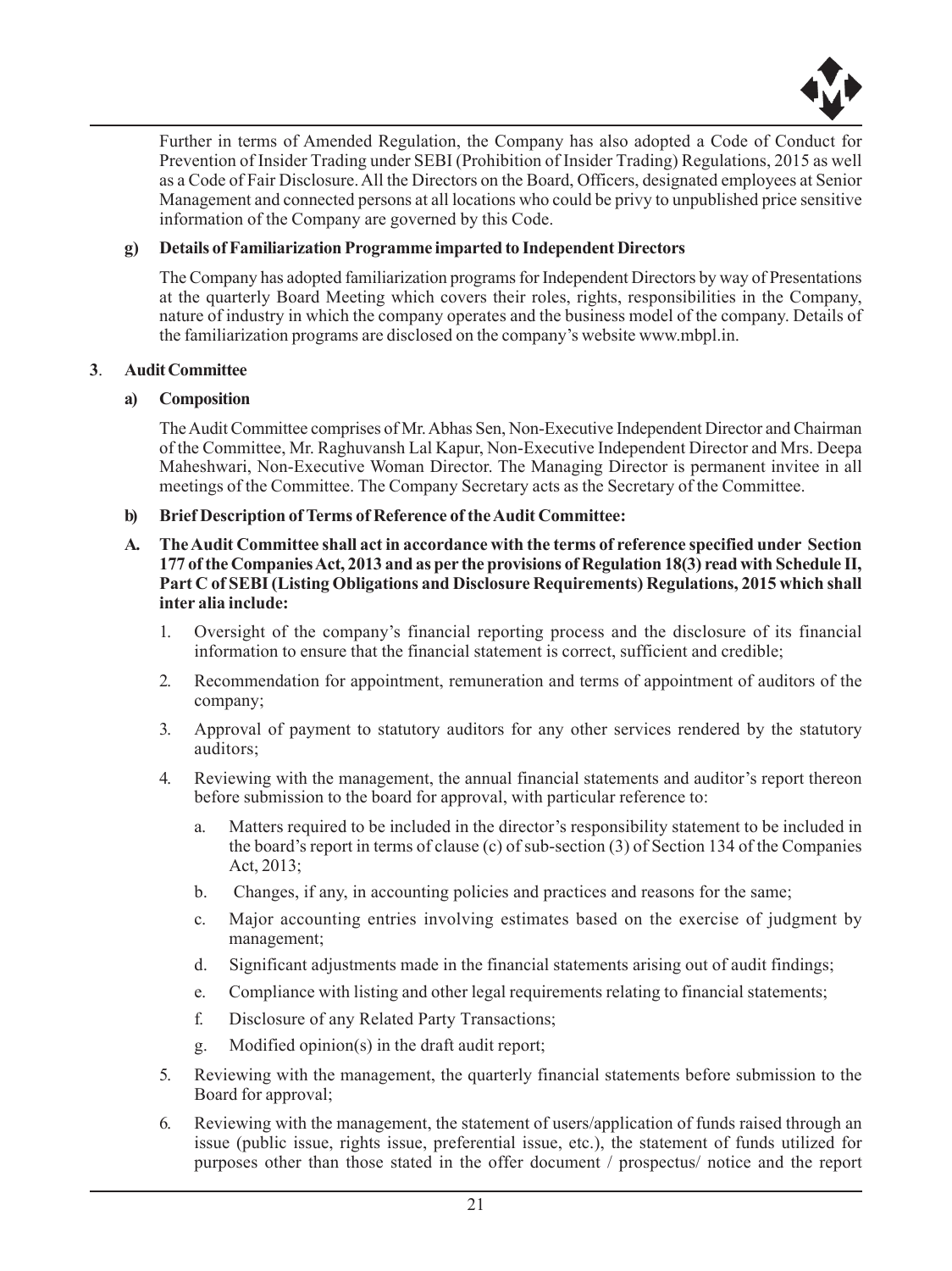submitted by the monitoring agency monitoring the utilization of proceeds of a public or rights issue, and making appropriate recommendations to the board to take up steps in this matter;

- 7. Reviewing and monitoring the auditor's independence and performance, and effectiveness of audit process;
- 8. Approval or any subsequent modification of transactions of the company with related parties;
- 9. Scrutiny of inter-corporate loans and investments;
- 10. Valuation of undertakings or assets of the company, wherever it is necessary;
- 11. Evaluation of internal financial controls and risk management systems;
- 12. Reviewing, with the management, performance of statutory and internal auditors, adequacy of the internal control systems;
- 13. Reviewing the adequacy of internal audit function, if any, including the structure of the internal audit department, staffing and seniority of the official heading the department, reporting structure coverage and frequency of internal audit;
- 14. Discussion with internal auditors of any significant findings and follow up there on;
- 15. Reviewing the findings of any internal investigations by the internal auditors into matters where there is suspected fraud or irregularity or a failure of internal control systems of a material nature and reporting the matter to the board;
- 16. Discussion with statutory auditors before the audit commences, about the nature and scope of audit as well as post-audit discussion to ascertain any area of concern;
- 17. To look into the reasons for substantial defaults in the payment to the depositors, debenture holders, shareholders (in case of non-payment of declared dividends) and creditors;
- 18. To review the functioning of the whistle blower mechanism;
- 19. Approval of appointment of chief financial officer after assessing the qualifications, experience and background, etc. of the candidate;
- 20. Carrying out any other function as is mentioned in the terms of reference of the audit committee.

## **B. The Audit Committee shall mandatorily review the following information:**

- 1. management discussion and analysis of financial condition and results of operations;
- 2. statement of significant related party transactions (as defined by the audit committee), submitted by management;
- 3. management letters / letters of internal control weaknesses issued by the statutory auditors;
- 4. internal audit reports relating to internal control weaknesses; and
- 5. the appointment, removal and terms of remuneration of the chief internal auditor shall be subject to review by the audit committee.
- 6. statement of deviations:
	- a. quarterly statement of deviation(s) including report of monitoring agency, if applicable, submitted to stock exchange(s) in terms of Regulation 32(1).
	- b. annual statement of funds utilized for purposes other than those stated in the offer document/ prospectus/notice in terms of Regulation 32(7).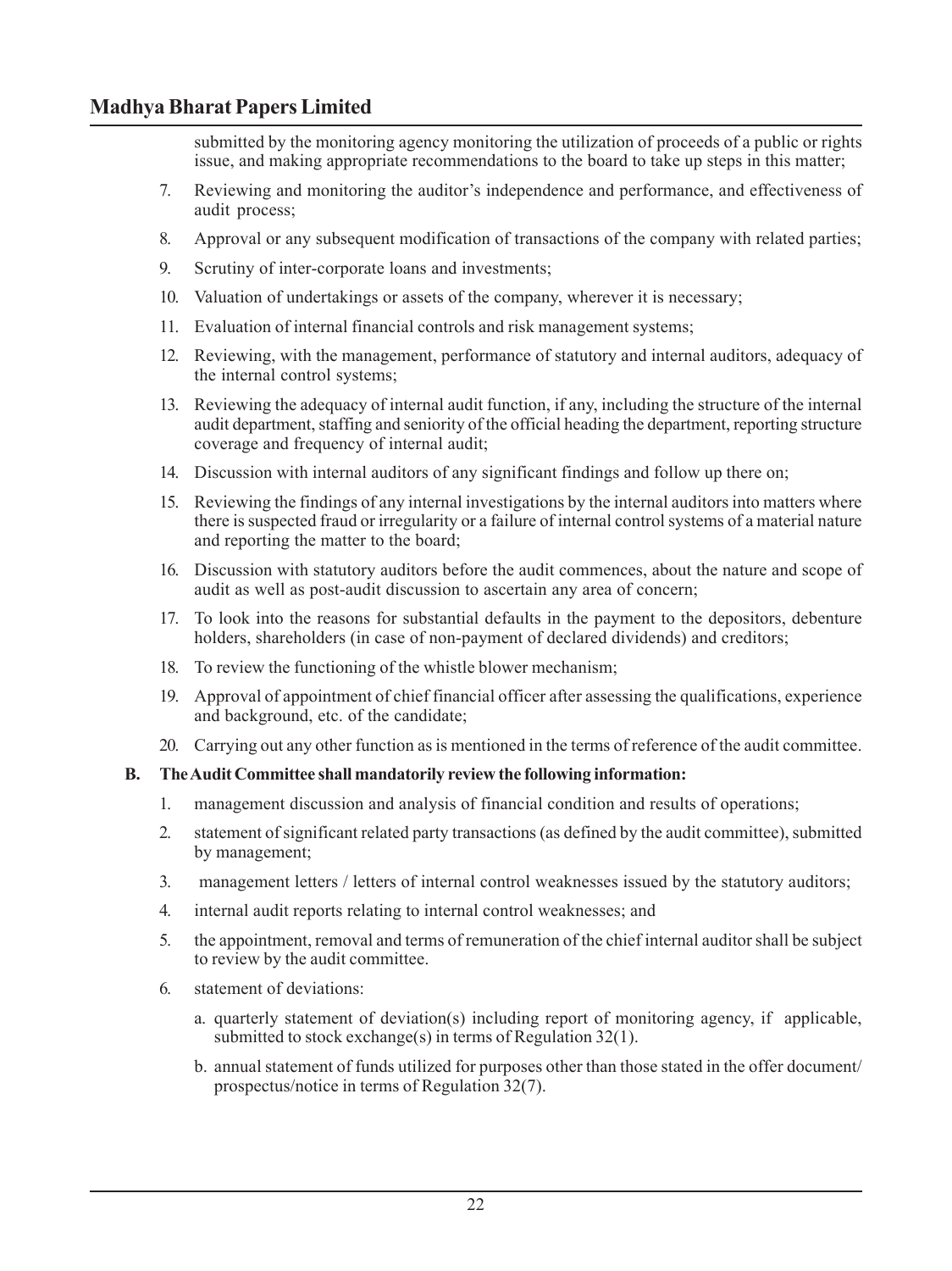

#### **c) Meetings and Attendance**

Four meetings were held during the year on  $25<sup>th</sup>$  May,  $2016$ ,  $10<sup>th</sup>$  August,  $2016$ ,  $08<sup>th</sup>$  November,  $2016$  and 07<sup>th</sup> February, 2017.

| <b>Name of Director</b> | No. of meetings held | No. of meetings attended |
|-------------------------|----------------------|--------------------------|
| Abhas Sen               |                      |                          |
| Raghuvansh Lal Kapur    |                      |                          |
| Deepa Maheshwari        |                      |                          |

#### **4. Nomination and Remuneration Committee**

#### **a) Composition:**

The Nomination and Remuneration Committee comprises of Mr. Abhas Sen, Non-Executive Independent Director and Chairman of the Committee, Mr. Raghuvansh Lal Kapur, Non-Executive Independent Director and Mrs. Deepa Maheshwari, Non-Executive Woman Director.

#### **b) Brief Description of Terms of Reference of the Nomination and Remuneration Committee as per Regulation 19(4) read with Schedule II, Part D of SEBI Regulations, which shall inter alia include:**

- 1. Formulation of the criteria for determining qualifications, positive attributes and independence of a director and recommend to the board of directors a policy relating to, the remuneration of the directors, Key managerial personnel and other employees;
- 2. Formulation of criteria for evaluation of performance of independent directors and the board of directors;
- 3. Devising a policy on diversity of board of directors;
- 4. Identifying persons who are qualified to become directors and who may be appointed in senior management in accordance with the criteria laid down, and recommend to the board of directors their appointment and removal.
- 5. Whether to extend or continue the term of appointment of the independent director, on the basis of the report of performance evaluation of independent directors.

#### **c) Meetings and Attendance:**

There was no meeting during the year.

#### **d) Performance Evaluation criteria for Independent Directors:**

The following are the evaluation criteria for the Performance Evaluation of the Independent Directors:

- Compliance with Articles of Association, Companies Act & other laws
- Compliance with ethical standards  $&$  code of conduct of Company
- Assistance in implementing corporate governance practices
- Rendering independent, unbiased opinion
- Attendance  $\&$  presence in meetings of Board  $\&$  Committees
- Attendance  $\&$  presence in general meetings
- Disclosure of independence, if exists
- Review of integrity of financial information & risk management
- Safeguard of stakeholders' interests
- Updation of skills and knowledge (Awareness program through presentation at the Board and Committee meetings)
- Information regarding external environment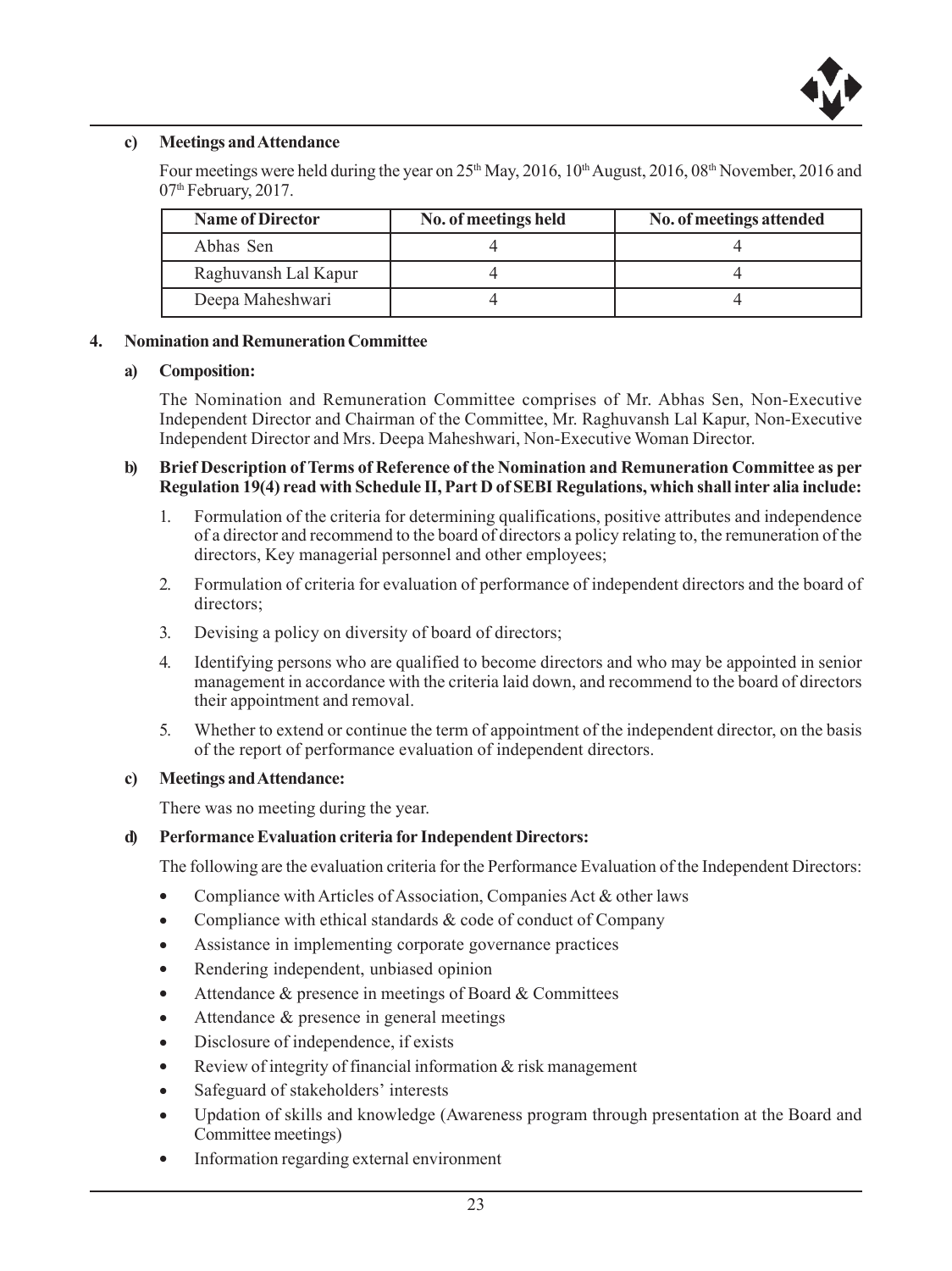- Raising of concerns to the Board
- Safeguarding interest of whistle blowers under vigil mechanism
- Reporting of frauds, violation etc.
- Safeguard of confidential information

#### **Details of remuneration to Directors per annum:**

| <b>Name of Directors</b> | <b>Basic</b><br>Salary (₹) | Perquisites/<br>Allowances $(\overline{\tau})$ | <b>Sitting Fees</b><br>(₹) | <b>Total</b><br>(₹) |
|--------------------------|----------------------------|------------------------------------------------|----------------------------|---------------------|
| Jaydeep Chitlangia       | 3009012                    | 594231                                         |                            | 3603243             |
| Abhas Sen                |                            |                                                | 72500                      | 72500               |
| Raghuvansh Lal Kapur     |                            |                                                | 72500                      | 72500               |
| Deepa Maheshwari         |                            |                                                | 70000                      | 70000               |
| Vinod Kumar Khanna       | 2172000                    | 430223                                         |                            | 2602223             |

#### **Notes**:

- (a) (i) Appointment of Mr. Jaydeep Chitlangia, Managing Director is for the period 1<sup>st</sup> April 2016 to 31<sup>st</sup> March 2019.
	- (ii) Appointment of Mr. Vinod Kumar Khanna is for the period of 3 years with effect from  $13<sup>th</sup>$ August, 2015.
- (b) The Company does not have any scheme for grant of stock options to its Directors or employees.
- (c) The company does not pay any commission or performance linked incentives to any of its Directors.

#### **5. Performance Evaluation of Board:**

Pursuant to the provisions of the Companies Act, 2013 and as per requirement of Regulation 17(10) of SEBI Regulations, the Board has adopted the criteria for evaluation of its own performance, its committees and individual directors and carried out the required annual evaluation.

In respect of each of the evaluation factors, various aspects covering general parameters in respect of all the directors and its committees have been considered.

Self-appraisal by the directors, based on their delegated specific responsibilities has also been carried out.

Further, the Independent Directors have evaluated the performance of Non-Independent Directors and the Board of Directors as a whole at a separate meeting as per requirement of Regulation 25 (3) & (4) of SEBI Regulations.

Nomination and Remuneration Committee had also evaluated performance of each of the Directors based on the aforesaid evaluation factors.

#### **6. Stakeholders Relationship Committee**

#### **a) Composition**

The Stakeholders Relationship Committee consists of Mr. Abhas Sen, Non-Executive Independent Director and Chairman of the Committee, Mr. Raghuvansh Lal Kapur, Non-Executive Independent Director and Mr. Jaydeep Chitlangia, Managing Director.

#### **b) Terms of Reference:**

The Committee performs amongst other the role/functions as set out in SEBI Regulations and includes:

1. To consider, review and redress grievances of shareholders, debenture-holders and other security holders of the Company;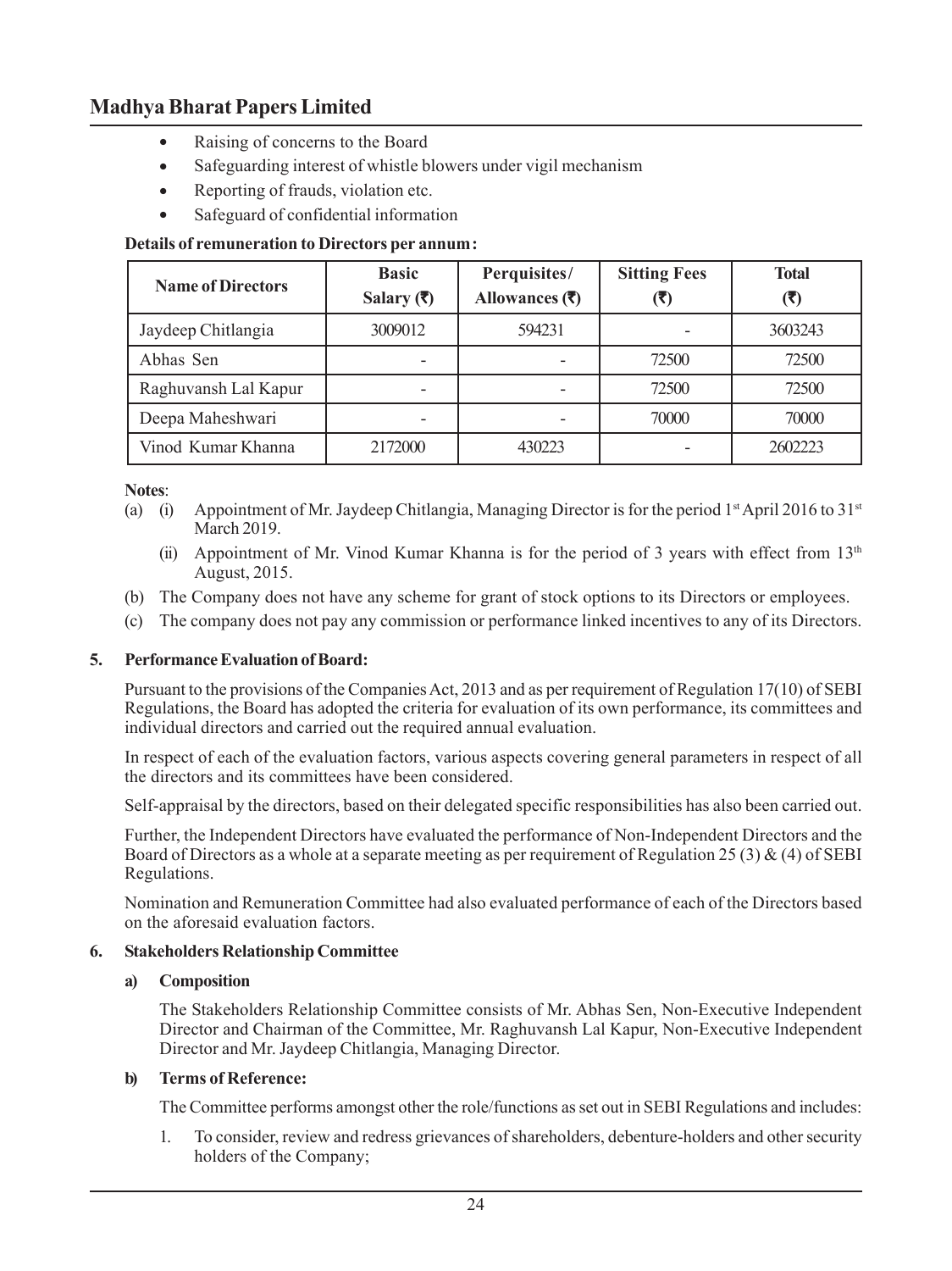

- 2. To consider and resolve the grievances of the Shareholders / Investors like transfer of shares, debentures, non receipt of annual report, non receipt of declared dividends;
- 3. To deal with all aspects relating to issue and allotment of shares and debentures and / or other securities of the Company;
- 4. To consider and approve subdivision, consolidation, transfer and issue of duplicate shares and debenture certificate;
- 5. To delegate any of the powers mentioned above to the Company Executives;
- 6. Authority to take a decision in any other matter in relation to the above functions/powers;
- 7. To do such other acts, deeds and things as may be directed by the Board and required to comply with the applicable laws.

#### **c) Meetings and Attendance**

There was one meeting held on 8<sup>th</sup> September, 2016 and attended by all 3 members.

#### **Compliance Officer**

Mr. Vinod Kumar Khanna, Executive Director & Company Secretary is the Compliance Officer.

#### **Shareholders' Complaints**

There was no complaint from its shareholders during the year.

#### **7. Annual General Meeting**

Details of last three Annual General Meetings (AGMs):

| Year    | <b>Location</b>                                                                        | Date and Time                                  | <b>Special Resolution passed</b>                                                             |
|---------|----------------------------------------------------------------------------------------|------------------------------------------------|----------------------------------------------------------------------------------------------|
| 2013-14 | Village Birgahni, Rly & Post<br>Champa-495 671, Dist. Janjgir-<br>Champa, Chhattisgarh | $26th$ September,<br>2014 11.00 a.m.           | <b>Resolution under Section</b><br>$180(1)(a)$ and $180(1)(c)$ of the<br>Companies Act, 2013 |
| 2014-15 | Same as above                                                                          | 24 <sup>th</sup> September,<br>2015 11.00 a.m. | Adoption of new Articles of<br>Association of the Company.                                   |
| 2015-16 | Same as above                                                                          | 23 <sup>rd</sup> September,<br>2016 11.00 a.m. |                                                                                              |

- No Special Resolution was passed by the Company last year through Postal Ballot.
- No Special Resolution is proposed to be conducted through Postal Ballot in the ensuing Annual General Meeting.

#### **8. Disclosures**

- a) The Company has entered into a few transactions with the related parties, the details whereof have been given in notes to the accounts and which have been reviewed by the Audit Committee of the Company. However, these are not prejudicial to the interest of the Company. The Company has framed a policy to deal with Related Party Transactions (RPTs) which has been posted on the Company's website www.mbpl.in.
- b) There are no pecuniary relationships or transactions of Non-Executive Directors vis-à-vis the Company which has potential conflict with the interest of the Company at large.
- c) Senior Management has made the disclosures to the Board and confirmed that they had no material, financial and commercial transactions that could have a potential conflict with the interest of the Company at large.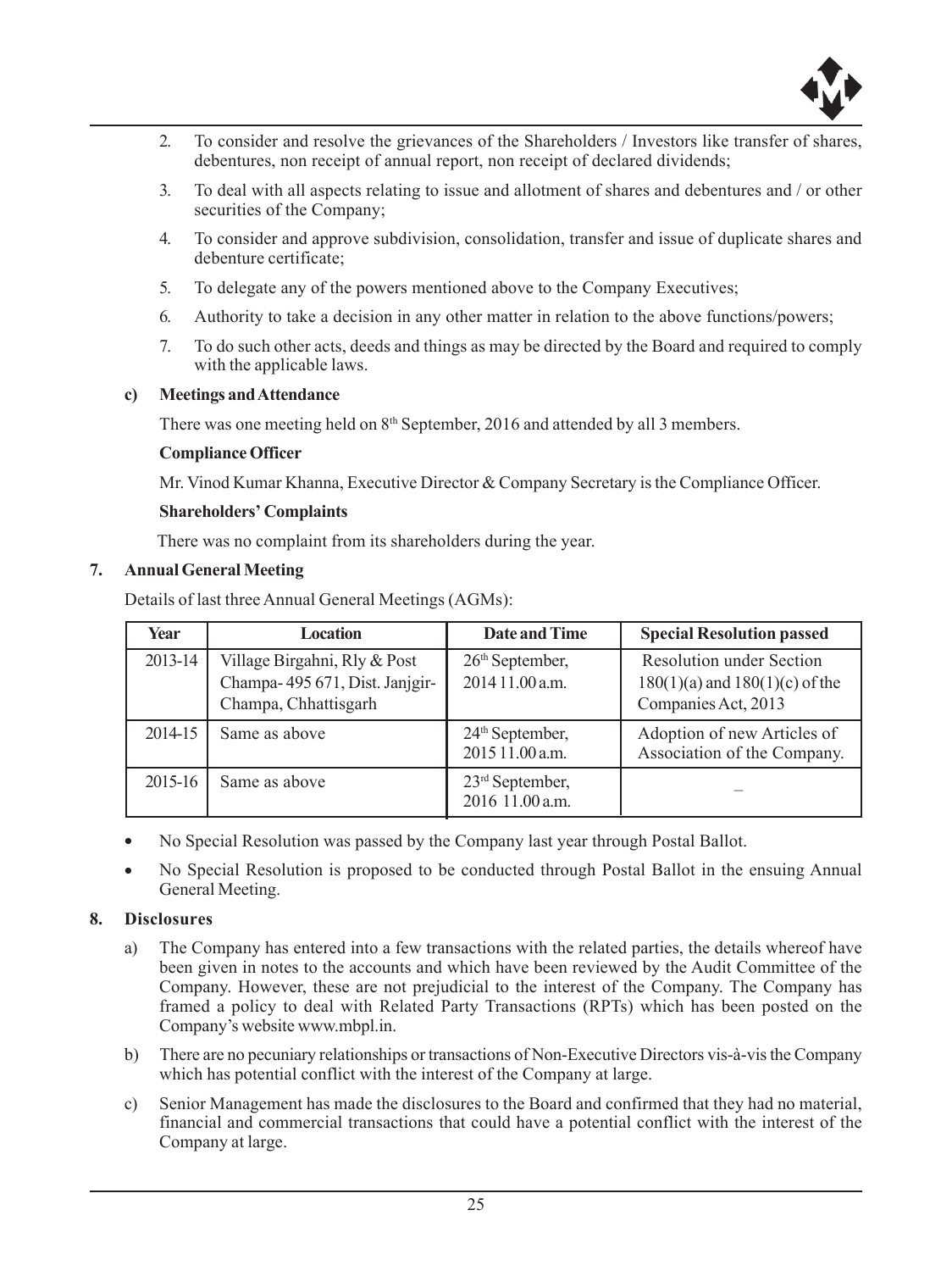- d) No penalties or strictures have been imposed on the Company by any Stock Exchange or SEBI or any other statutory authority for non-compliance of any matter relating to capital markets during the last three years.
- e) The Company has adopted whistle blower policy which has been posted on the Company's website. No personnel has been denied access to the audit committee. The detailed policy is available in company's website: www.mbpl.in
- f) The Company has followed the applicable guidelines of Accounting Standards as specified under section 133 of the Companies Act, 2013, read with Rule 7 of the Companies (Accounts) Rules, 2014.
- g) All Board members are experienced and professionals, acquainted with business knowledge, obviating the need for formal training. However, with respect to Executive Directors and KMPs the Company arranged need-based training to help them discharge their responsibilities in the most effective way.
- h) The status of compliance with the discretionary requirements under the Listing Regulations is provided below:
	- **Shareholder Rights:** The quarterly, half-yearly and annual financial results of the Company are published in newspapers and are also posted on the Company's website. The complete Annual Report is sent to every shareholder of the Company.
	- Audit Opinion: The Statutory Auditors have issued an unmodified audit opinion on the Company's financial statements for the year ended 3<sup>1st</sup> March, 2017.

#### **9. Means of Communication**

- a) Quarterly results are normally published in Financial Express in English and Dainik Bhaskar in Hindi.
- b) Latest quarterly financial results are displayed on its website www.mbpl.in
- c) No presentations were made to institutional investors or analysts.

#### **10. General Shareholder Information**

#### I. **Annual General Meeting**

| Date and Time | : $21^{st}$ September, 2017 at 11.00 a.m.      |
|---------------|------------------------------------------------|
| Venue         | : Village Birgahni, Rly & Post Champa-495 671, |
|               | Dist. Janjgir-Champa, Chhattisgarh.            |

#### II. **Financial Calendar for the year 2017-18 (tentative)**

|      | Results for first quarter        | : $2nd$ week of August                                                 |
|------|----------------------------------|------------------------------------------------------------------------|
|      | Results for second quarter       | $\therefore$ 2 <sup>nd</sup> week of November                          |
|      | Results for third quarter        | $\therefore$ 2 <sup>nd</sup> week of February                          |
|      | <b>Annual Audited Results</b>    | : Last week of May                                                     |
| III. | <b>Book Closure Date</b>         | : $15th$ September to $21st$ September, 2017<br>(both days inclusive). |
|      | <b>IV.</b> Dividend Payment Date | $\therefore$ Not Applicable                                            |
| V.   | <b>Listing on Stock Exchange</b> | The Calcutta Stock Exchange Ltd., Kolkata.                             |
|      |                                  | 7, Lyons Range,                                                        |
|      |                                  | Kolkata-700 001.                                                       |

The Company has paid the listing fees for the year 2017-18

#### VI**. Stock Code Details**

| Name of Stock Exchange           | Stock Code |  |
|----------------------------------|------------|--|
| The Calcutta Stock Exchange Ltd. | 10023013   |  |

#### VII. **Market Price Data**

No transactions were recorded at the aforesaid Stock Exchange during the year.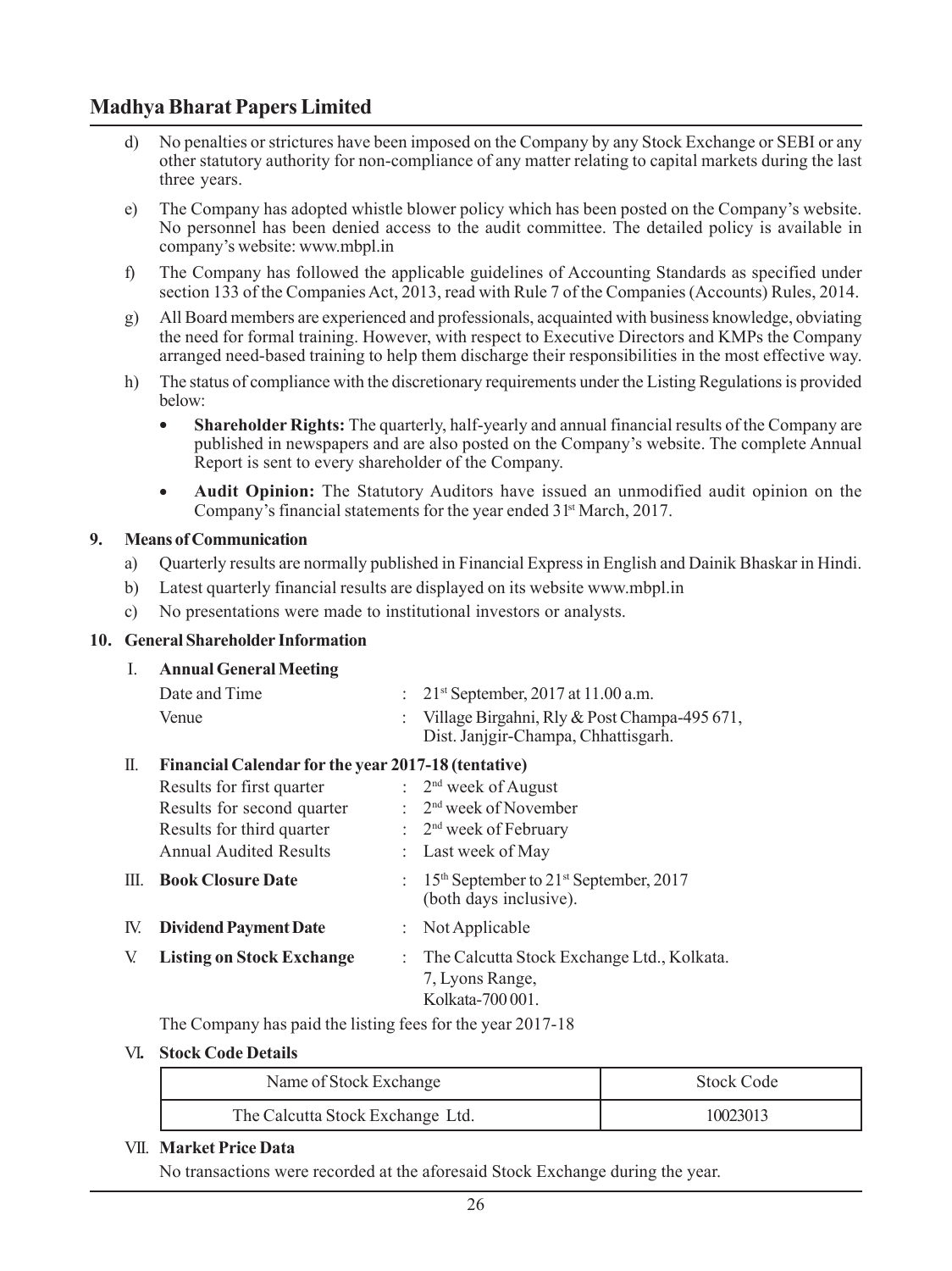

#### VIII. **Share Transfer System**

Maheshwari Datamatics Pvt.Ltd. are the Share Transfer Agents/Registrars (both for physical as well as demat segments) of the Company. The Company follows a fortnightly cycle for processing and updating share transfers and accordingly all valid transfers are effected within a fortnight.

| No. of shares<br>of₹.10 each | No. of<br><b>Shareholders</b> | $%$ of<br>shareholders | No. of shares<br>Held | Shareholding<br>$\%$ |
|------------------------------|-------------------------------|------------------------|-----------------------|----------------------|
| $1 - 500$                    | 213                           | 80.3774                | 35043                 | 1.0277               |
| $501 - 1000$                 | 16                            | 6.0377                 | 13050                 | 0.3827               |
| $1001 - 2000$                |                               | 2.2642                 | 9614                  | 0.2819               |
| $2001 - 4000$                |                               | 2.2642                 | 16600                 | 0.4868               |
| $4001 - 5000$                |                               | 0.7547                 | 10000                 | 0.2933               |
| $5001 - 10000$               | 3                             | 1.1321                 | 26300                 | 0.7713               |
| 10001 & above                | 19                            | 7.1698                 | 3299393               | 96.7564              |
| Total                        | 265                           | 100.00                 | 3410000               | 100.00               |

#### IX. **Distribution of Shareholding as on 31st March, 2017**

### X. **Categories of Shareholding as on 31st March, 2017**

| Categories of Shareholders   | No.of shares Held | Shareholding % |
|------------------------------|-------------------|----------------|
| Indian Promoters             | 1948137           | 57.1301        |
| Banks/Financial Institutions | 1255856           | 36.8286        |
| Private Corporate Bodies     | 79300             | 23255          |
| Indian Public                | 126707            | 3.7158         |
| Total                        | 3410000           | 100.00         |

#### XI. **Dematerialisation of Equity Shares**

The Company's shares are available for dematerialization with NSDL and CDSL. The ISIN allotted to the Company's equity shares is INE697E01017. As on 31.03.2017, 97.75% of total equity share capital is held in dematerialised form with NSDL and CDSL.

#### XII. **Outstanding GDR/Warrants and Convertible Instruments**: Not Applicable.

| <b>XIII. Plant Location</b>       | Village Birgahni, Rly & Post Champa-495 671<br>Dist. Janjgir-Champa, Chhattisgarh.                               |
|-----------------------------------|------------------------------------------------------------------------------------------------------------------|
| XIV. Address for Correspondence:  |                                                                                                                  |
| Registrar                         | Maheshwari Datamatics Pvt. Ltd.,<br>23, R.N. Mukherjee Road, Kolkata-700 001.<br>e-mail: mdpldc@yahoo.com        |
| Company-Registered Office         | Madhya Bharat Papers Ltd.,<br>Village Birgahni, Rly & Post Champa-495 671<br>Dist. Janjgir-Champa, Chhattisgarh. |
| E-mail id for investor grievances | mbplcal@vsnl.net                                                                                                 |

On behalf of the Board

| Regd. Office :           |                   |                           |
|--------------------------|-------------------|---------------------------|
| Village Birgahni,        |                   |                           |
| Rly & Post Champa-       | <b>R.L. KAPUR</b> | <b>JAYDEEP CHITLANGIA</b> |
| Chhattisgarh.            | Director          | Managing Director         |
| L21012CT1980PLC001682    | (DIN: 00002483)   | (DIN: 00094002)           |
| Dated: 14th August, 2017 |                   |                           |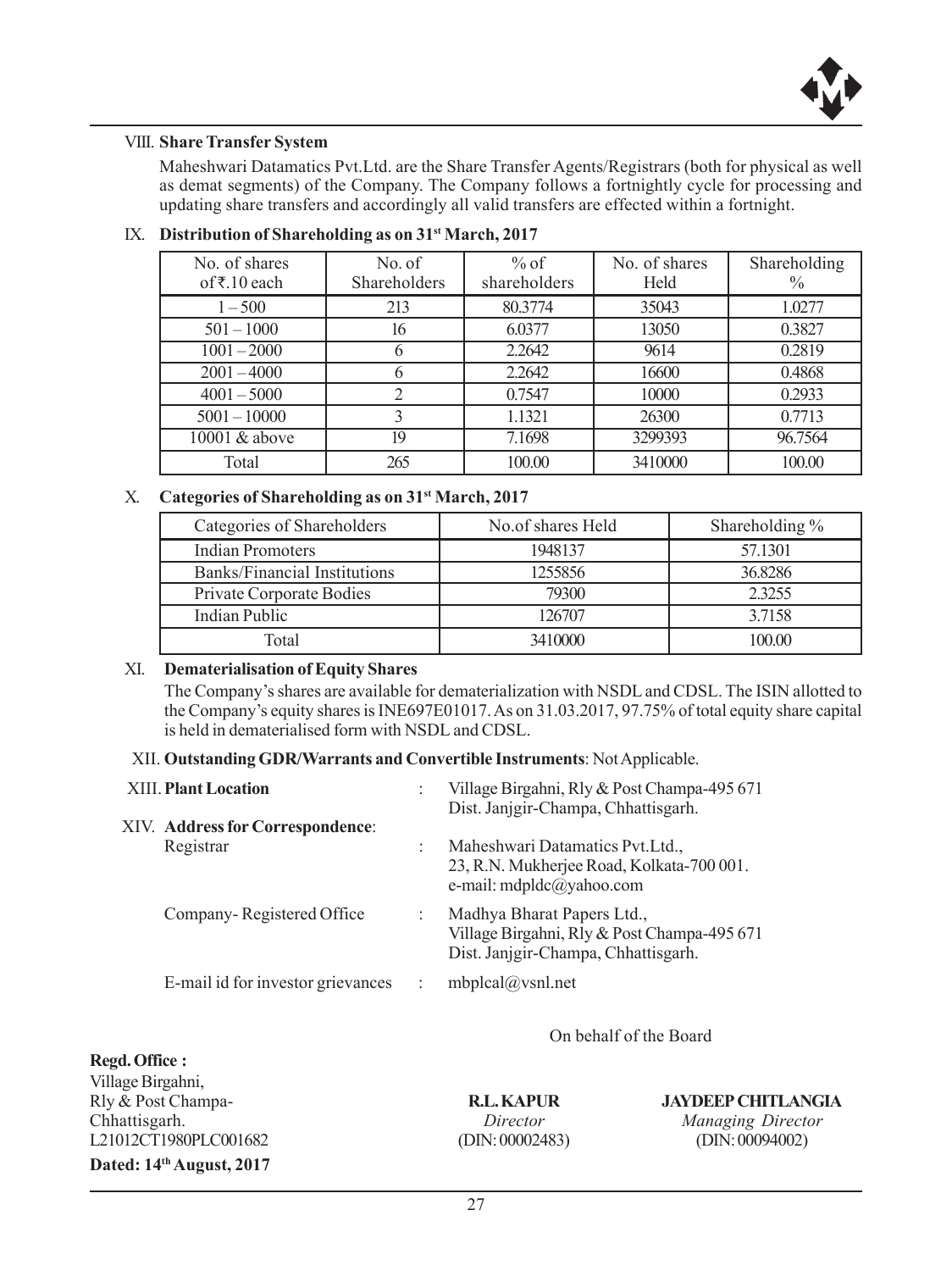**Annexure 7**

# **Auditors' Certificate**

To the Members of Madhya Bharat Papers Limited

We have examined the compliance of conditions of Corporate Governance by Madhya Bharat Papers Limited for the year ended 31st March, 2017, as stipulated in Chapter IV of Securities and Exchange Board of India (Listing Obligations and Disclosure Requirements) Regulations, 2015 pursuant to the Listing Agreement of the said Company with stock exchanges.

The compliance of conditions of Corporate Governance is the responsibility of the management. Our examination was limited to procedures and implementation thereof, adopted by the Company for ensuring the compliance of the conditions of the Corporate Governance. It is neither an audit nor an expression of opinion on the financial statements of the Company.

In our opinion and to the best of our information and according to the explanations given to us and the representations made by the Directors and the Management, we certify that the Company has complied with the conditions of Corporate Governance as stipulated in Chapter IV of Securities and Exchange Board of India (Listing Obligations and Disclosure Requirements) Regulations, 2015 pursuant to the Listing Agreement of the said Company with stock exchanges.

As required by the Guidance Note issued by the Institute of Chartered Accountants of India, we have to state that as per the records maintained, there were no Investors' Grievances remaining unattended/pending for more than 30 days as at  $31<sup>st</sup> March$ ,  $2017$  except those under litigation, disputes or court orders.

We further state that such compliance is neither an assurance as to future viability of the Company nor the efficiency or effectiveness with which the management has conducted the affairs of the Company.

> **For Sawarmal Agrawal & Co.** Chartered Accountants F.R.No. 318164E

2A, Ganesh Chandra Avenue, **S.M. Agrawal** Kolkata- 700 013. Proprietor. **Dated: 14th August, 2017** Membership No. 53923

#### **Annexure 8**

#### **DECLARATION REGARDING COMPLIANCE BY BOARD MEMBERS AND SENIOR MANANAGEMENT PERSONNEL WITH THE COMPANY'S CODE OF CONDUCT**

This is to confirm that the Board has adopted a Code of Conduct for its Directors and Senior Management of the Company and the same is available on the Company's website.

I confirm that the Company has received from the Senior Management team of the Company and the Members of the Board a declaration of compliance with the Code of Conduct, as applicable to them, during the financial year ended 31<sup>st</sup> March, 2017.

**Dated: 12<sup>th</sup> May, 2017** (DIN: 00094002)

#### **JAYDEEP CHITLANGIA** Kolkata, *Managing Director*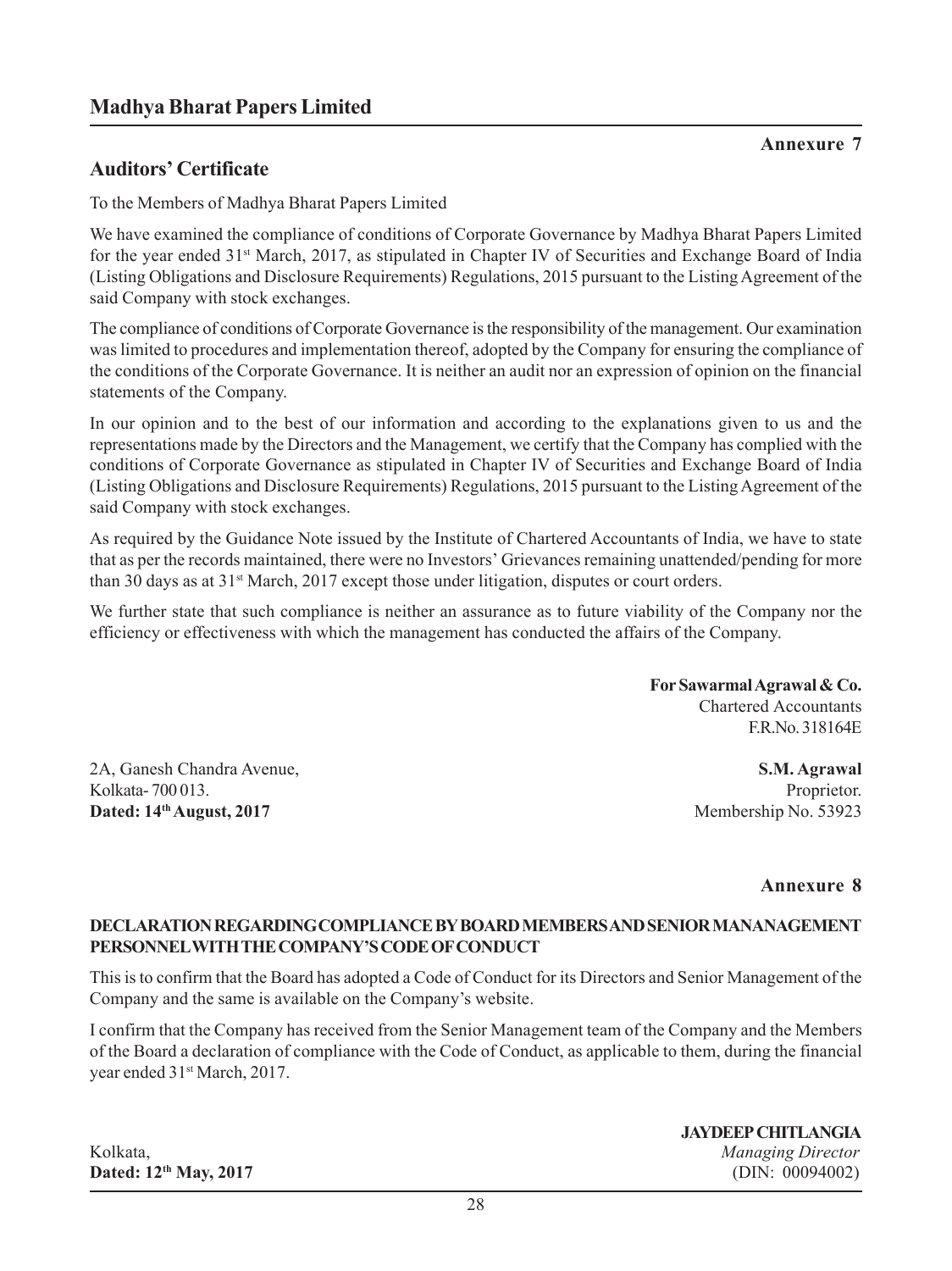

### *Certificate under Regulation 17(8) of the SEBI (Listing Obligations and Disclosure Requirements) Regulations, 2015*

# **CERTIFICATION**

Pursuant to Regulation 17(8) of the SEBI (Listing Obligations and Disclosure Requirements) Regulations, 2015 we hereby certify that:

- A. We have reviewed financial statements and the cash flow statement for the financial year ended March 31, 2017 and that to the best of our knowledge and belief, we state that:
	- 1. These statements do not contain any materially untrue statement or omit any material fact or contain statements that might be misleading;
	- 2. These statements together present a true and fair view of the Company's affairs and are in compliance with existing accounting standards, applicable laws and regulations.
- B. We hereby declare that all the members of the Board of Directors and Executive Committee have confirmed compliance with the Code of Business Conduct as adopted by the Company.
- C. We are responsible for establishing and maintaining internal controls for financial reporting and that we have evaluated the effectiveness of internal control systems of the Company pertaining to financial reporting of the Company and have disclosed to the Auditors and the Audit committee, deficiencies in the design or operation of such internal controls, if any, of which we are aware and the steps we have taken or proposed to take to rectify these deficiencies.
- D. We have indicated, based in our most recent evaluation, wherever applicable, to the Auditors and the Audit Committee:
	- 1. Significant changes, if any, in internal control over financial reporting during the year;
	- 2. Significant changes, if any, in accounting policies during the year and that the same has been disclosed in the notes to the financial statements; and
	- 3. Instances of significant fraud of which we have become aware and the involvement therein, if any, of the management or an employee having significant role in the Company's internal control system over financial reporting.

For **Madhya Bharat Papers Limited**

**JAYDEEP CHITLANGIA** Managing Director (DIN: 00094002)

Place: Kolkata **JAGDISH DUA Date: 12<sup>th</sup> May, 2017** Chief Financial Officer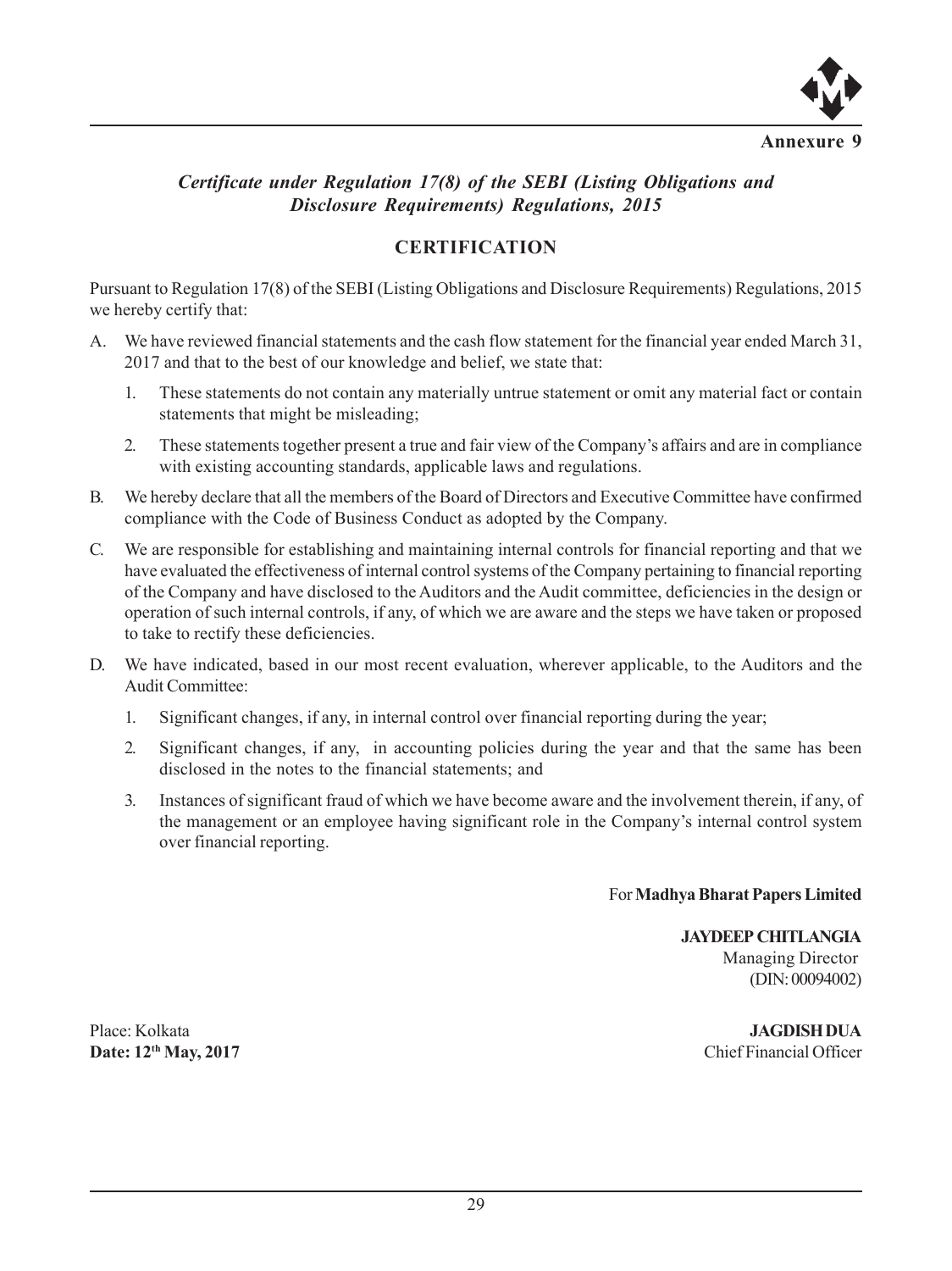# **Annexure 10**

# **SECRETARIAL AUDIT REPORT FOR THE FINANCIAL YEAR ENDED 31.03.2017**

*[Pursuant to Section 204(1) of the Companies Act, 2013 and Rule No. 9 of the Companies (Appointment and Remuneration of Managerial Personnel) Rules, 2014]*

**To The Members, Madhya Bharat Papers Limited** Vill. – Birgahni, Rly & Post - Champa Dist. – Janjgir-Champa Chhattisgarh Pin- 495671

We have conducted the secretarial audit of the compliance of applicable statutory provisions and the adherence to good corporate practices by *Madhya Bharat Papers Limited* having its Registered Office at Vill. – Birgahni, Rly & Post – Champa, Dist. – Janjgir-Champa, Chhattisgarh, Pin- 495671 (hereinafter called the Company). Secretarial Audit was conducted in a manner that provided us a reasonable basis for evaluating the corporate conducts/statutory compliances and expressing our opinion thereon.

Based on our verification of the books, papers, minute books, forms and returns filed and other records maintained by the Company and also the information provided by the Company, its officers, agents and authorized representatives during the conduct of secretarial audit, we hereby report that in our opinion, the Company has, during the audit period covering the financial year ended 31.03.2017 complied with the statutory provisions listed hereunder and also that the Company has proper Board-processes and compliance-mechanism in place to the extent, in the manner and subject to the reporting made hereinafter.

#### **Auditors' Responsibility**

Maintenance of Secretarial Records is the responsibility of the management of the Company. Our responsibility is to express an opinion on existence of adequate Board process and compliance management system, commensurate to the size of the Company, based on these secretarial records as shown to us during the said audit and also based on the information furnished to us by the officers' and the agents of the Company during the said audit.

We have followed the audit practices and processes as were appropriate to the best of our understanding to obtain reasonable assurance about the correctness of the contents of the secretarial records. The verification was done on test basis to ensure that correct facts are reflected in secretarial records. We believe that the processes and practices, we followed, provide a reasonable basis for our opinion.

We have not verified the correctness, appropriateness and bases of financial records, books of accounts and decisions taken by the Board and by various committees of the Board during the period under scrutiny. We have checked the Board process and compliance management system to understand and to form an opinion as to whether there is an adequate system of seeking approval of respective committees of the Board, of the Board, of the members of the Company and of other authorities as per the provisions of various statues as mentioned hereinafter.

Wherever required we have obtained the management representation about the compliance of the laws, rules and regulations and happening of events, etc.

The Compliance of the provisions of Corporate and other applicable laws, rules, regulations and standards is the responsibility of the management. Our examination was limited to the verification of compliance procedures on test basis.

Our report is neither an assurance as to the future viability of the Company nor of the efficacy or effectiveness or accuracy with which the management has conducted the affairs of the Company.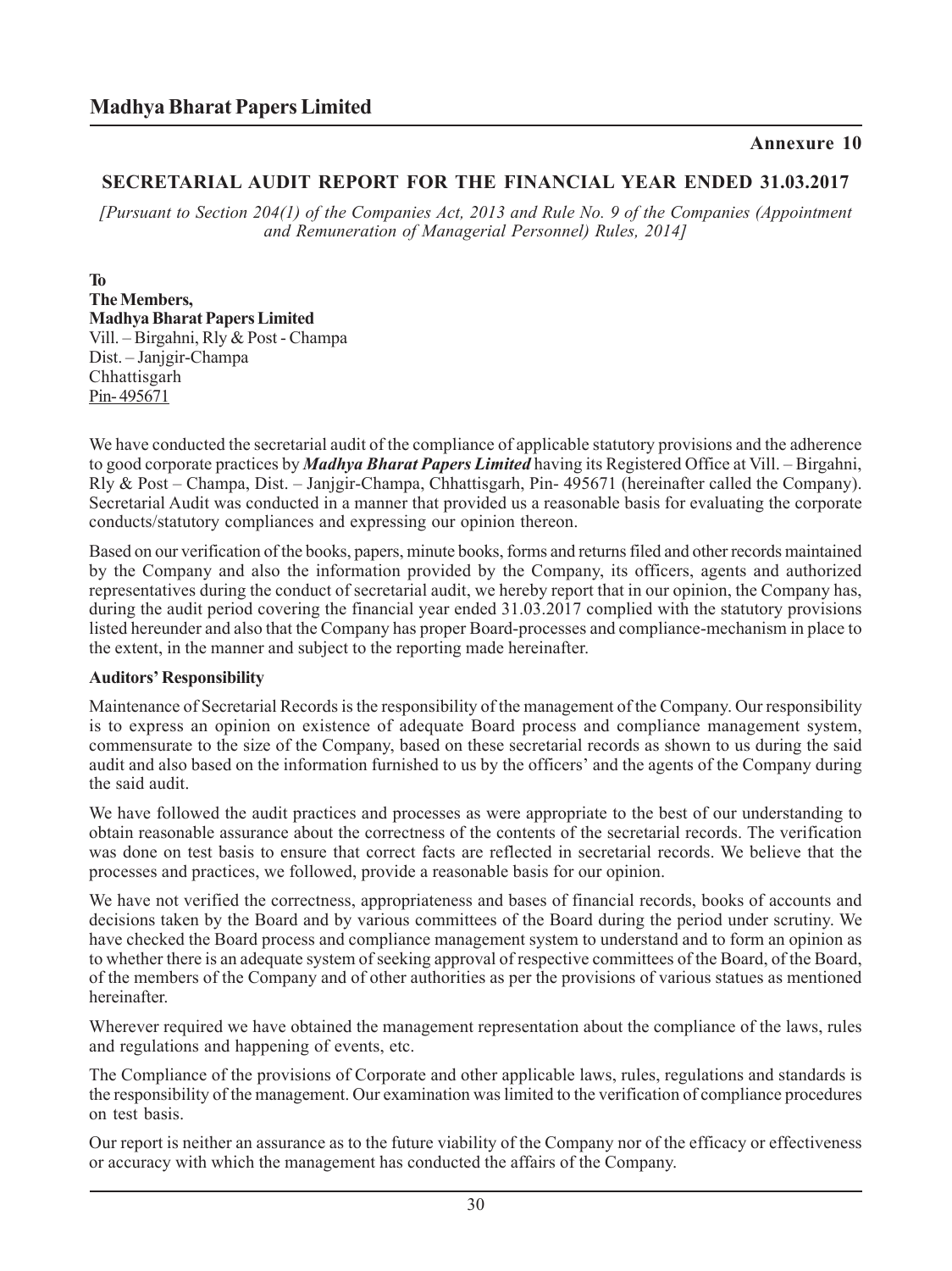

*We report that*, we have examined the books, papers, minute books, forms and returns filed and other records maintained by the Company for the financial year ended 31.03.2017 according to the provisions of:

- (i) The Companies Act, 2013 (the Act) and the rules made there under;
- (ii) Secretarial Standards (SS–1 and SS-2) as issued by The Institute of Company Secretaries of India;
- (iii) The Securities Contracts (Regulation) Act, 1956 and the rules made there under;
- (iv) The Depositories Act, 1996 and the Regulations and Bye-laws framed there under;
- (v) Foreign Exchange Management Act, 1999 and the rules and regulation made there under to the extent of Foreign Direct Investment, Overseas Direct Investment and External Commercial Borrowings;
- (vi) The following Regulations and Guidelines prescribed under the Securities and Exchange Board of India Act, 1992:
	- (a) The Securities and Exchange Board of India (Substantial Acquisition of Shares and Takeovers) Regulation, 2011;
	- (b) The Securities and Exchange Board of India (Prohibition of Insider Trading) Regulations, 2015;
	- (c) The Securities and Exchange Board of India (Registrars to an Issue and Share Transfer Agents) Regulations, 1993 regarding the Companies Act and dealing with client;
	- (d) The Securities and Exchange Board of India (Listing Obligations and Disclosure Requirements) Regulations, 2015.

**We further report that,** having regard to the compliance system prevailing in the Company and on examination of the relevant documents and records in pursuance thereof, on test-check basis, the Company has specifically complied with the provisions of the following Acts:

- 1. Chemical Accidents (Emergency Planning, Preparedness and Response) Rules, 1996;
- 2. Indian Boilers Act, 1923;
- 3. The Hazardous Waste (Management, Handling and Transboundary Movement) Rules, 2008;
- 4. The Petroleum Act, 1934 and The Petroleum Rules, 2002; and
- 5. Explosives Act, 1884

to the extent of their applicability to the Company during the financial year ended 31.03.2017 and our examination and reporting is based on the documents, records and files as produced and shown to and the information and explanations as provided to us by the Company and its management and to the best of our judgment and understanding of the applicability of the different enactments upon the Company. Further, to the best of our knowledge and understanding there are adequate systems and processes in the Company commensurate with its size and operation to monitor and ensure compliances with applicable laws including general laws, labour laws, competition law, environments laws, etc.

During the period under review the Company has complied with the provisions of the Act, Rules, Regulations, Guidelines, Standards, etc. as mentioned above.

During the period under review, provisions of the following regulations/guidelines/standards were not applicable to the Company:

- (i) The Securities and Exchange Board of India (Buyback of Securities) Regulations, 1998;
- (ii) The Securities and Exchange Board of India (Share Based Employee Benefits) Regulations, 2014 ;
- (iii) The Securities and Exchange Board of India (Issue and Listing of Debt Securities) Regulations, 2008;
- (iv) The Securities and Exchange Board of India (Issue of Capital and Disclosure Requirements) Regulation, 2009;
- (v) The Securities and Exchange Board of India (Delisting of Equity Shares) Regulations, 2009.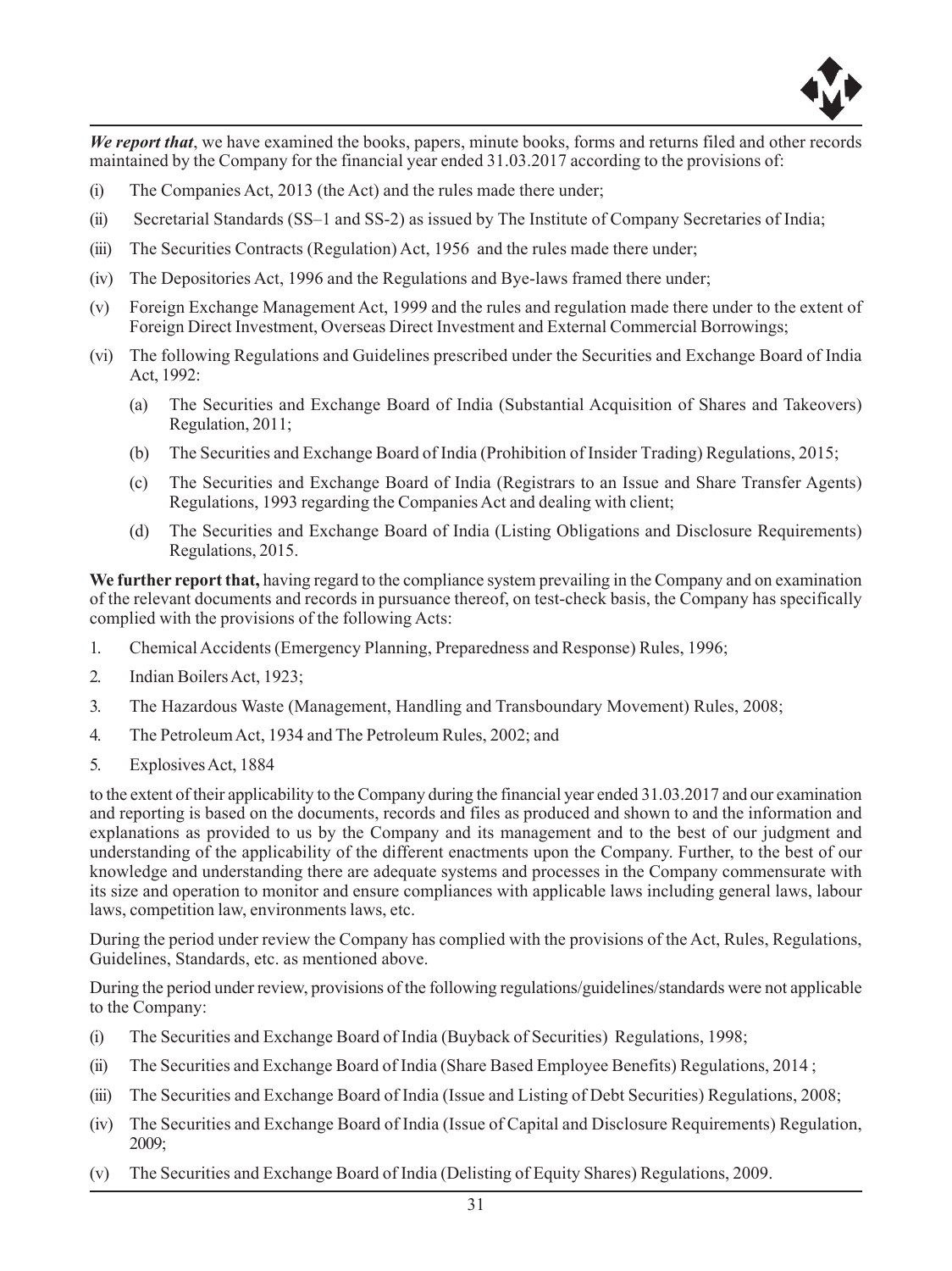#### **We further report that :**

- (a) The Board of Directors of the Company is duly constituted with proper balance of Executive Directors, Non-Executive Directors and Independent Directors. The changes in the composition of the Board of Directors that took place, if any, during the period under review were carried out in compliance with the provisions of the Act.
- (b) Adequate notice is given to all directors to schedule the Board Meetings, agenda and detailed notes on agenda were sent at least seven days in advance, and a system exists for seeking and obtaining further information and clarifications on the agenda items before the meeting and for meaningful participation at the meeting.
- (c) Majority decision is carried through while the dissenting members' views are captured and recorded as part of the minutes.
- (d) There are adequate systems and processes in the company commensurate with the size and operations of the company to monitor and ensure compliance with applicable laws, rules, regulations and guidelines.

# For **A. K. LABH & Co.**

Company Secretaries

#### **( CS A. K. LABH )**

Practicing Company Secretary **Place : Kolkata** FCS – 4848 / CP No. - 3238 Dated : 12.05.2017

### **Annexure 11**

# **MANAGEMENT DISCUSSION AND ANALYSIS REPORT**

#### **Overall Review**

Accounting year 2016-17 was a difficult year for our Company. The Company continues to be affected by adverse factors due to environmental laws, shortfall in working capital and capital expenditure for switchover to 100% waste paper recycling.

#### **Industry Structure & Development**

The consumption of paper is closely linked to the economic development of a country. In India, the government's sustained focus on literacy and expansion in organized retail are expected to positively affect paper consumption and demand. The per capita paper consumption in India is just 9 kgs compared with average global consumption of 60 kgs. India's paper consumption has grown at an average of 7% in the last 5 years.

During the year, the Company achieved only 52.10% capacity utilization due to environmental laws, shortfall in working capital and capital expenditure for switchover to 100% waste paper recycling.

#### **Opportunities**

- (a) Pan India presence.
- (b) Close proximity of the plant to the collieries of South Eastern Coalfields Ltd. for procurement of coal.
- (c) Government's thrust for improving education and literacy in the country.
- (d) Strong customer base and dealers/distributors network.

#### **Threats**

- (a) Increasing coal and logistic cost
- (b) Increasing competition from electronic media and digital communication alternatives.
- (c) Sourcing of waste paper majority of waste paper is imported and efforts needed to increase collection through awareness in the country to make industry self sufficient.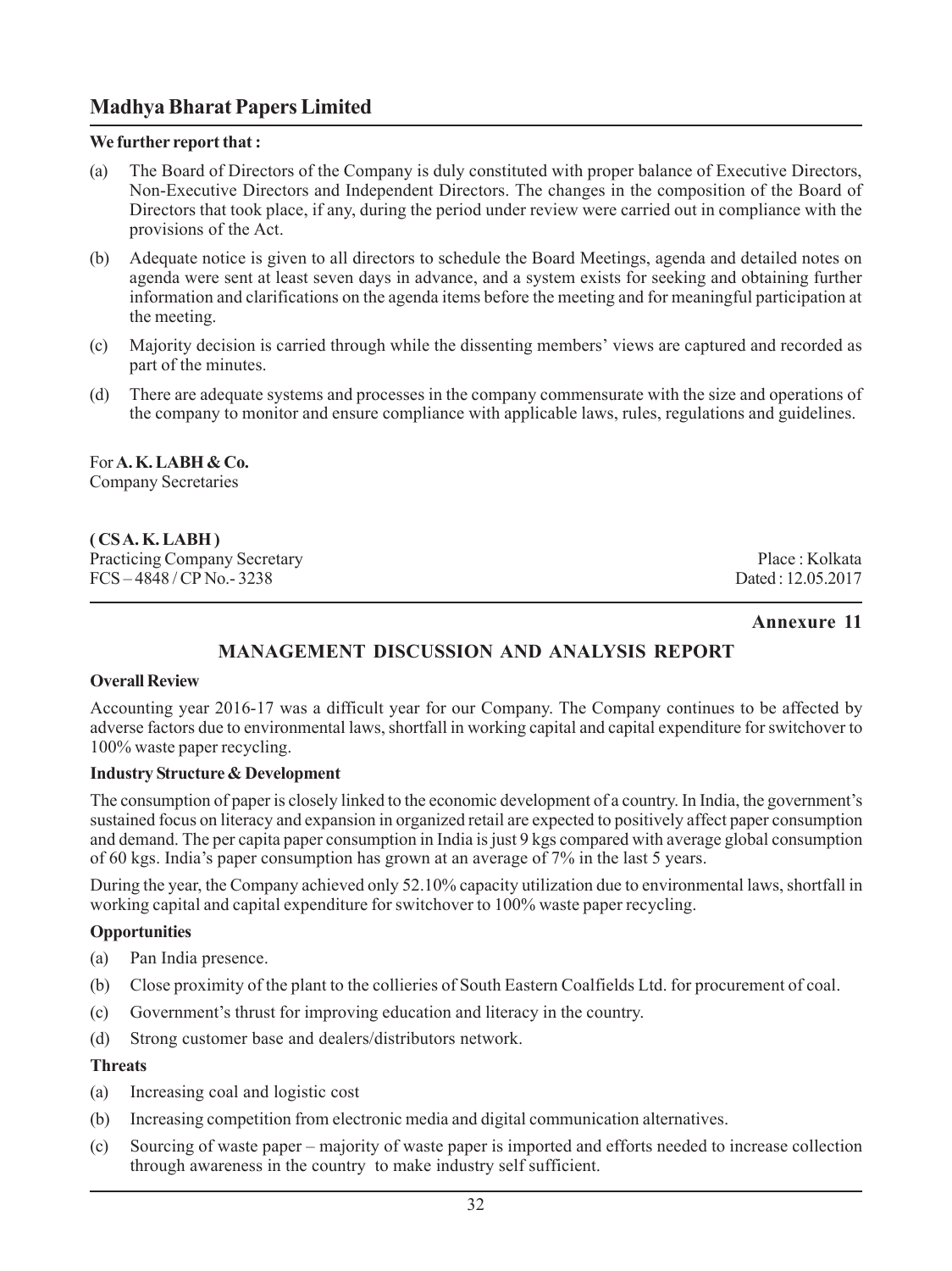

₹ in lakhs

#### **Performance**

During the year 2016-17, revenue increased from  $\bar{\tau}$  3146.58 lakhs to  $\bar{\tau}$  3690.28 lakhs i.e. increase of 17.28% and incurred loss of  $\bar{\tau}$  1363.27 lakhs before tax adjustments compared with previous year's loss of  $\bar{\tau}$  1012.16 lakhs.

#### **Outlook**

The consumption of paper continues to grow in the developing economy of India and therefore, the Company's outlook for future growth is reasonably good on implementation of project based on recycled waste paper.

#### **Risks and Concerns:**

The Company has implemented Risk Mitigation Policy which is being monitored from time to time at all operational levels.

#### **Internal Financial Control systems and their adequacy**

The Company has in place adequate internal control procedures commensurate with its size and operations. The Board of Directors, responsible for the internal control system, sets the guidelines, verifying its adequacy, effectiveness and application. The Audit Committee of the Company periodically reviews the existing internal control systems and takes necessary steps for updation / modification of the same as and when considered necessary.

The Company's internal control framework is designed to ensure management efficiency, measurability and verifiability, reliability of accounting and management information and compliance with all applicable laws and regulations.

#### **Financial Performance & Analysis highlights**

| <b>Particulars</b>                          | 2016-17   | 2015-16  |
|---------------------------------------------|-----------|----------|
| Gross Turnover                              | 3924.02   | 3327.63  |
| Net Sales                                   | 3690.28   | 3146.58  |
| <b>PBIDT</b>                                | (835.11)  | (633.67) |
| Interest                                    | 418.05    | 270.67   |
| Profit/(Loss) after Interest                | (1253.15) | (904.34) |
| Depreciation                                | 104.79    | 105.13   |
| Net adjustments in respect of earlier years | 5.33      | 2.69     |
| Provision for Taxation                      |           |          |
| - Earlier year tax                          |           | 0.57     |
| Deferred Tax<br>$\blacksquare$              | (470.07)  | (352.95) |
| Net Profit / (Loss)                         | (893.20)  | (659.78) |

#### **Human Resource Development/Industrial Relations**

The Company firmly believes that Human Resources are invaluable assets for any Organization. The effective deployment of capital and furtherance of Company's business are intimately dependent on the quality of human resources. There is, therefore, a continuous review by the Management of the potentiality of the people employed and enhancement of their contribution to the Company through training and development programmes. Industrial relations with the employees remain cordial throughout the year under review. The total manpower strength as on  $31<sup>st</sup> March, 2017 was 221$ .

#### **Cautionary Statement**

Statement in the "Management's Discussion and Analysis" section describing the Company's objectives, projections, estimates, expectations or predictions may be "forward looking statements" within the meaning of applicable securities laws and regulations. Actual results could differ materially from those expressed or implied. Important factors that could make a difference to the Company's operations include global and Indian demand supply conditions, finished goods prices, raw material availability and prices, cyclical demand and pricing in the Company's principal markets, changes in Government regulation, tax regimes, economic developments within India and other factors such as litigation and labour negotiations.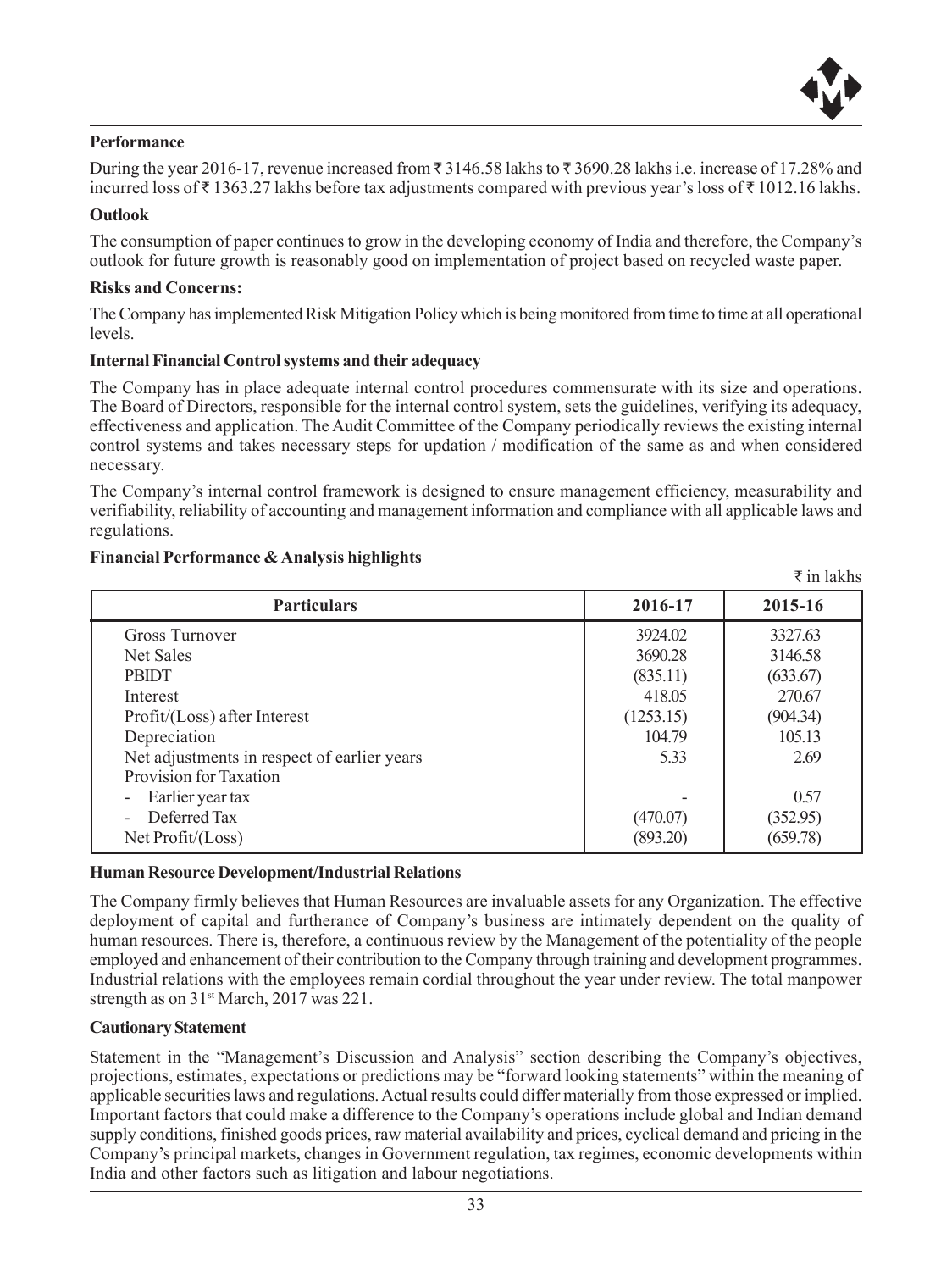#### **INDEPENDENT AUDITORS' REPORT**

To The Members of Madhya Bharat Papers Limited

#### **Report on the Financial Statements**

We have audited the accompanying Financial Statements of M/s **MADHYA BHARAT PAPERS LIMITED**, which comprise the Balance Sheet as at  $31<sup>st</sup>$  March, 2017, the Statement of Profit and Loss and the Cash Flow Statement for the year then ended, and a summary of significant accounting policies and other explanatory information.

#### **Management's Responsibility for the Financial Statements**

The Company's Board of Directors is responsible for the matters in section 134(5) of the Companies Act, 2013 ("the Act") with respect to the preparation of these financial statements that give a true and fair view of the financial position, financial performance and cash flows of the Company in accordance with the accounting principles generally accepted in India, including the Accounting Standards specified under Section 133 of the Act, read with Rule 7 of the Companies (Accounts) Rules, 2014. This responsibility also includes the maintenance of adequate accounting records in accordance with the provision of the Act for safeguarding of the assets of the Company and for preventing and detecting the frauds and other irregularities; selection and application of appropriate accounting policies; making judgments and estimates that are reasonable and prudent; and design, implementation and maintenance of internal financial control, that were operating effectively for ensuring the accuracy and completeness of the accounting records, relevant to the preparation and presentation of the financial statements that give a true and fair view and are free from material misstatement, whether due to fraud or error.

#### **Auditor's Responsibility**

Our responsibility is to express an opinion on these financial statements based on our audit.

We have taken into account the provisions of the Act, the accounting and auditing standards and matters which are required to be included in the audit report under the provisions of the Act and the Rules made thereunder.

We conducted our audit in accordance with the Standards on Auditing specified under section 143(10) of the Act. Those Standards require that we comply with ethical requirements and plan and perform the audit to obtain reasonable assurance about whether the financial statements are free from material misstatement.

An audit involves performing procedures to obtain audit evidence about the amounts and disclosures in the financial statements. The procedures selected depend on the auditor's judgment, including the assessment of the risks of material misstatement of the financial statements, whether due to fraud or error. In making those risk assessments, the auditor considers internal financial control relevant to the Company's preparation of the financial statements that give true and fair view in order to design audit procedures that are appropriate in the circumstances. An audit also includes evaluating the appropriateness of accounting policies used and the reasonableness of the accounting estimates made by Company's Directors, as well as evaluating the overall presentation of the financial statements.

We believe that the audit evidence we have obtained is sufficient and appropriate to provide a basis for our audit opinion on the financial statements.

#### **Opinion**

In our opinion and to the best of our information and according to the explanations given to us, the aforesaid financial statements, together with notes thereon give the information required by the Act in the manner so required and give a true and fair view in conformity with the accounting principles generally accepted in India:

- a) In case of the Balance Sheet, of the state of affairs of the company as at  $31<sup>st</sup>$  March, 2017;
- b) In the case of Statement of Profit and Loss, of the Losses of the company for the year ended on that date; and
- c) In the case of Cash Flow Statement, of the cash flows for the year ended on that date.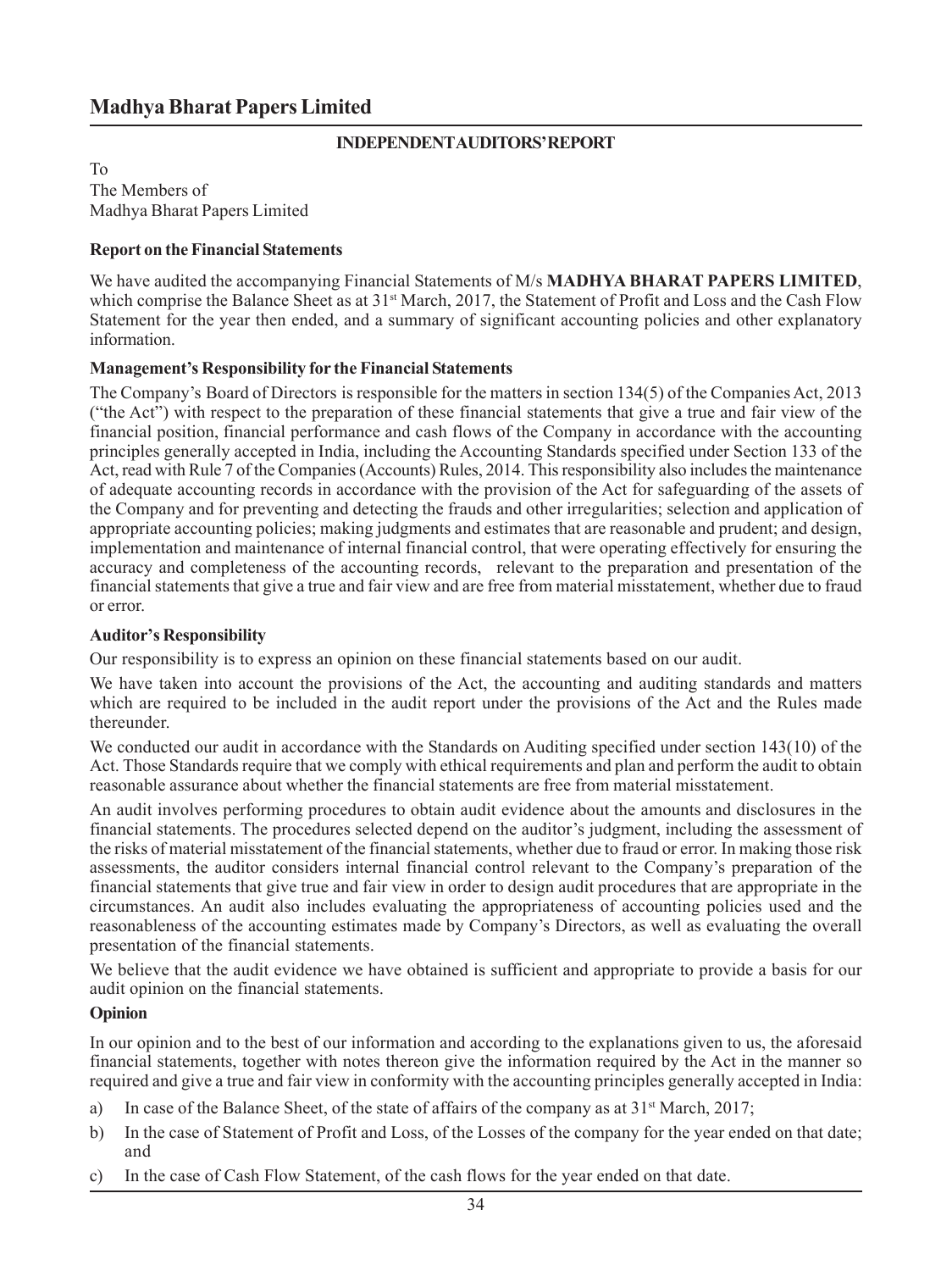

#### **Report on Other Legal and Regulatory Requirements**

- 1. As required by the Companies (Auditor's Report) Order, 2016 (the 'Order'),as amended, issued by the Central Government of India in terms of sub-section (11) of section 143 of the Act, we enclose in the **"Annexure A"** a statement on the matters specified in paragraph  $3 \& 4$  of the said Order :
- 2. As required by section 143(3) of the Act, we report that :
	- i) We have sought and obtained all the information and explanations, which to the best of our knowledge and belief, were necessary for the purpose of our audit.
	- ii) In our opinion, proper books of account as required by law have been kept by the company so far as appears from our examination of those books.
	- iii) The Balance Sheet, Statement of Profit and Loss and Cash Flow Statement dealt with by this report are in agreement with the books of account.
	- iv) In our opinion, the aforesaid financial statements comply with the Accounting Standards specified under Section 133 of the Act, read with Rule 7 of the Companies (Accounts) Rules, 2014(as amended)
	- v) On the basis of the written representations received from the Directors as on  $31<sup>st</sup>$  March, 2017 and taken on record by the Board of Directors, none of the directors of the company is disqualified as on 31st March, 2017, from being appointed as a director in terms of clause section 164(2) of the Act.
	- vi) With respect to the adequacy of the internal financial controls over financial reporting of the Company and the operating effectiveness of such controls, refer to our separate Report in **"Annexure B"**
	- vii) With respect to the other matters included in the Auditor's Report in accordance with Rule 11 of the Companies (Audit and Auditors) Rules, 2014, in our opinion and to our best of our information and according to the explanations given to us :

| <b>Sl</b><br>No | Particulars                                                                                                                | Amount<br>(Rs. in Lacs) | Litigation<br>pending at |
|-----------------|----------------------------------------------------------------------------------------------------------------------------|-------------------------|--------------------------|
|                 | Procurement of Renewable Energy Certificate                                                                                | 68.22                   | <b>CREDA</b>             |
| ↑               | Recovery Suit filed by suppliers                                                                                           | 31.15                   | Court                    |
| 3               | Arbitration award received by the<br>Company against Insurance Claim<br>and contested by Oriental Insurance<br>Company Ltd | 69.95                   | Calcutta High<br>Court   |

i. The Company have the following pending litigations which would impact its financial position :-

- ii. The Company did not have any long-term contracts including derivatives contracts for which there were any material foreseeable losses.
- iii. There were no amounts which required to be transferred to the Investor Education and Protection Fund by the Company.
- iv. The company have provided requisite disclosures in its financial statements as to holdings as well as dealings in Specified Bank Notes during the period from 8th November, 2016 to 30th December, 2016 and these are in accordance with the books of accounts maintained by the company."

2A Ganesh Chandra Avenue *Chartered Accountants* Kolkata: 700 013. *F.R.No-*318164E

COMMERCE HOUSE' For SAWARMAL AGRAWAL & CO.

Proprietor Membership No. - 053923

#### **Dated: 12th May, 2017 S.M. AGRAWAL**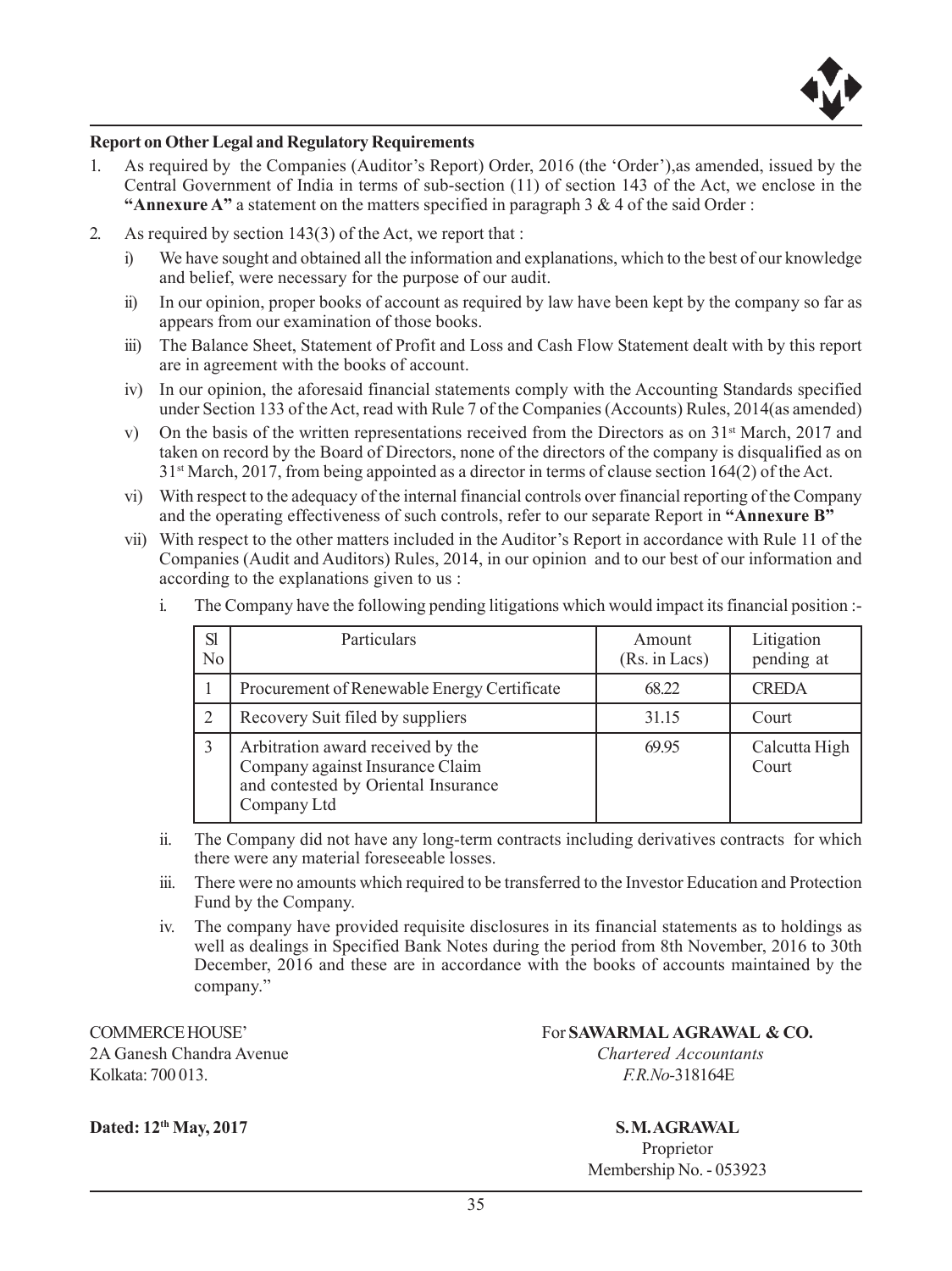# **"Annexure A" to the Independent Auditors' Report**

Referred to in paragraph 1 under the heading '**Report on Other Legal and Regulatory Requirements'** of our report of even date to the financial statements of the company for the year ended 31 March, 2017**.**

Based on the audit procedures performed for the purpose of reporting a true and fair view on the financial statements of the Company and taking into consideration the information, explanations and representations given to us and the books of account and other records examined by us in the normal course of audit, we report that:

- 1. (a) The company has maintained proper records showing full particulars including quantitative details and situation of its fixed assets.
	- (b) The Company has a regular program of physical verification of its fixed assets under which fixed Assets are verified in a phased manner over a period of 3 years, which, in our opinion is reasonable having regard to the size of the Company and nature of its assets. According to the information & explanation given to us, no material discrepancies were noticed on such verification.
	- (c) According to the information  $&$  explanation given to us and the records  $&$  conveyance deeds examined by us as provided by the management, we report that the title deeds of all immovable properties which are freehold, are held in the name of the company.
- 2. The management has conducted physical verification of inventory at reasonable intervals during the year and no material discrepancies between physical inventory and book records were noticed on physical verification.
- 3. The Company has not granted any loan secured or unsecured to any companies, firms, Limited Liability Partnerships ( LLPs) or other parties covered in the Register maintained under section 189 of the Act. Accordingly, the provisions of clauses  $3(iii)(a)$ ,  $3(iii)(b)$  and  $3(iii)(c)$  of the Order are not applicable.
- 4. In our opinion, the Company has complied with the provisions of section 185 and 186 of the Companies Act, 2013 in respect of loans, investments, guarantees and security.
- 5. The Company has not accepted any deposits from the public during the financial year except trade deposit from its customer and hence the directives issued by the Reserve Bank of India and the provisions of Sections 73 to 76 or any other relevant provisions of the Act and the Companies (Acceptance of Deposit) Rules, 2015 with regard to the deposit accepted from the public are not applicable.
- 6. The Central Government has prescribed maintenance of cost records under section 148(1) of the Companies Act, we have broadly reviewed the books of accounts and records of the company in this connection and are of the opinion, that prima facie, the prescribed accounts and records have been made and maintained. However, we have not made a detailed examination of the cost records with a view to determine whether they are accurate or complete.
- 7. (a) According to the information and explanations given to us and the records of the company examined by us, the Company is generally regular in depositing with appropriate authorities undisputed statutory dues including Provident Fund, Investor Education Protection Fund, Employees' State Insurance, Income Tax, Sale Tax, Service Tax, Custom Duty, Excise Duty, Value added Tax, Cess and other material statutory dues applicable to it. According to the information and explanations given to us, no undisputed amounts payable in respect of such dues were in arrears, as at  $31<sup>st</sup>$  March, 2017 for a period of more than six months from the date they became payable.
	- (b) According to the information and explanation given to us and the records of the Company examined by us, there are no Statutory dues as at  $31<sup>st</sup>$  March, 2017 which have not been deposited on account of dispute.
- 8. According to the records of the Company examined by us and the information and explanations given to us, the company has not defaulted in repayment of dues to banks or financial institution, or government during the year. The Company did not have any outstanding debentures during the year.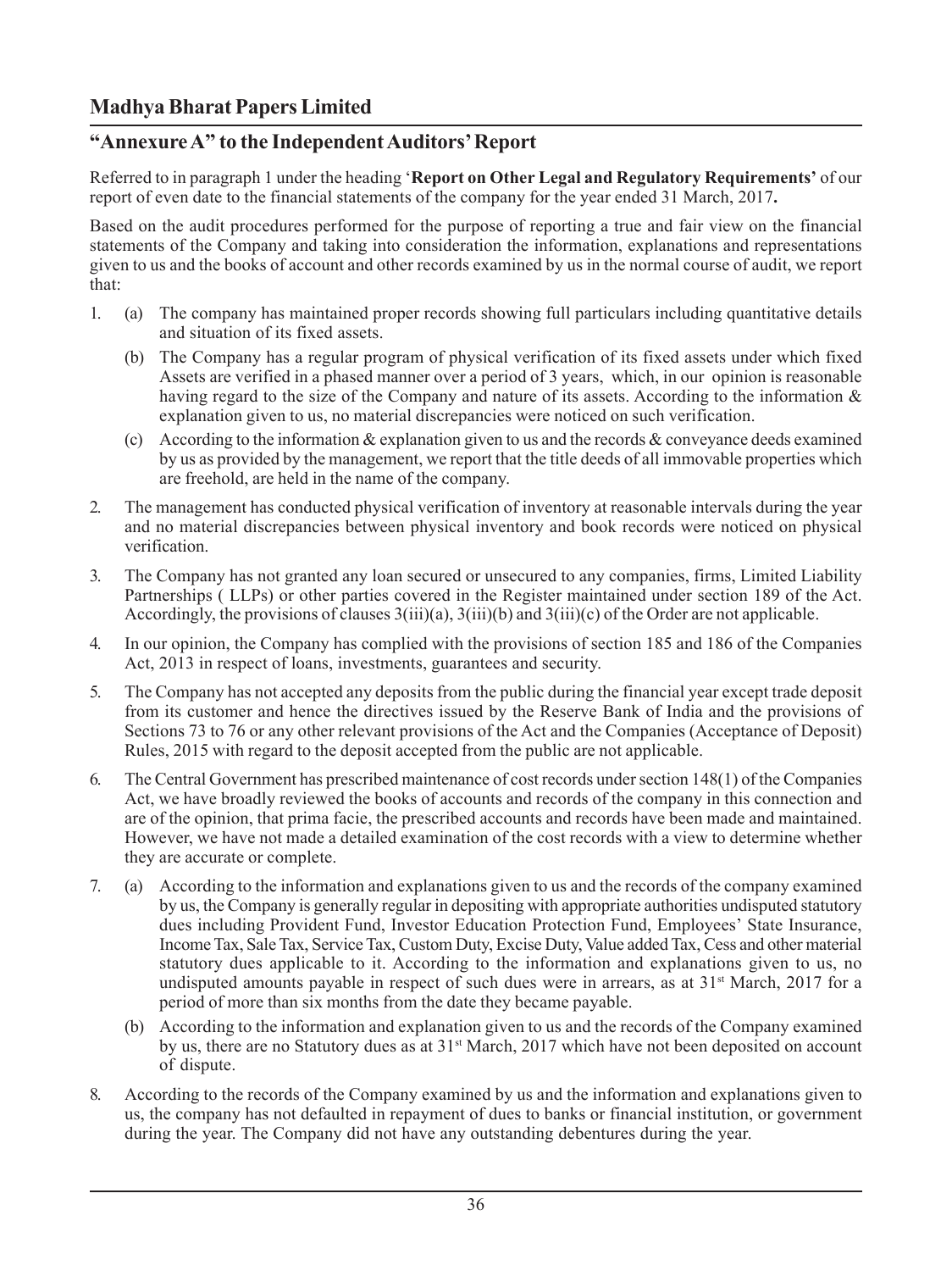

- 9. In our opinion, and according to the information and explanations given to us, the Company did not raise moneys by way of initial public offer or further public offer including debt instruments. Hence, the provisions of clause  $3(ix)$  of the Order are not applicable to the Company and hence not commented upon. The term loans have been applied for the purpose for which they were obtained.
- 10. According to the information and explanations given to us, and based upon the Audit procedure performed, we report that no fraud by the Company or on the company by its officers or employees has been noticed or reported during the year.
- 11. According to the information and explanations given to us, in our opinion, managerial remuneration has been paid and provided in accordance with the requisite approvals mandated by the provisions of section 197 of the Act read with Schedule V of the Act.
- 12. In our opinion, the Company is not a Nidhi Company. Accordingly, clause 3(xii) of the order is not applicable.
- 13. In our opinion all transactions with the related parties are compliance with sections 177 and 188 of the Companies Act, 2013, where applicable, and the requisite details have been disclosed in the financial statements as required by the applicable accounting standards.
- 14. During the year, the Company has not made any preferential allotment or private placement of shares or fully or partly convertible debentures. Accordingly, the provisions of clause 3(xiv) of the Order are not applicable to the Company.
- 15. Based upon the audit procedures performed and the information and explanation given by the management, the Company has not entered into any non-cash transactions with directors or persons connected with them.
- 16. In our opinion, the company is not required to be registered under section 45IA of the Reserve Bank of India Act, 1934 and accordingly, the provisions of clause  $3(xvi)$  of the Order are not applicable to the company.

Kolkata: 700 013. *F.R.No-*318164E

COMMERCE HOUSE' For **SAWARMAL AGRAWAL & CO.** 2A Ganesh Chandra Avenue *Chartered Accountants*

Dated:  $12<sup>th</sup>$  May, 2017 S. M. AGRAWAL

Proprietor Membership No. – 053923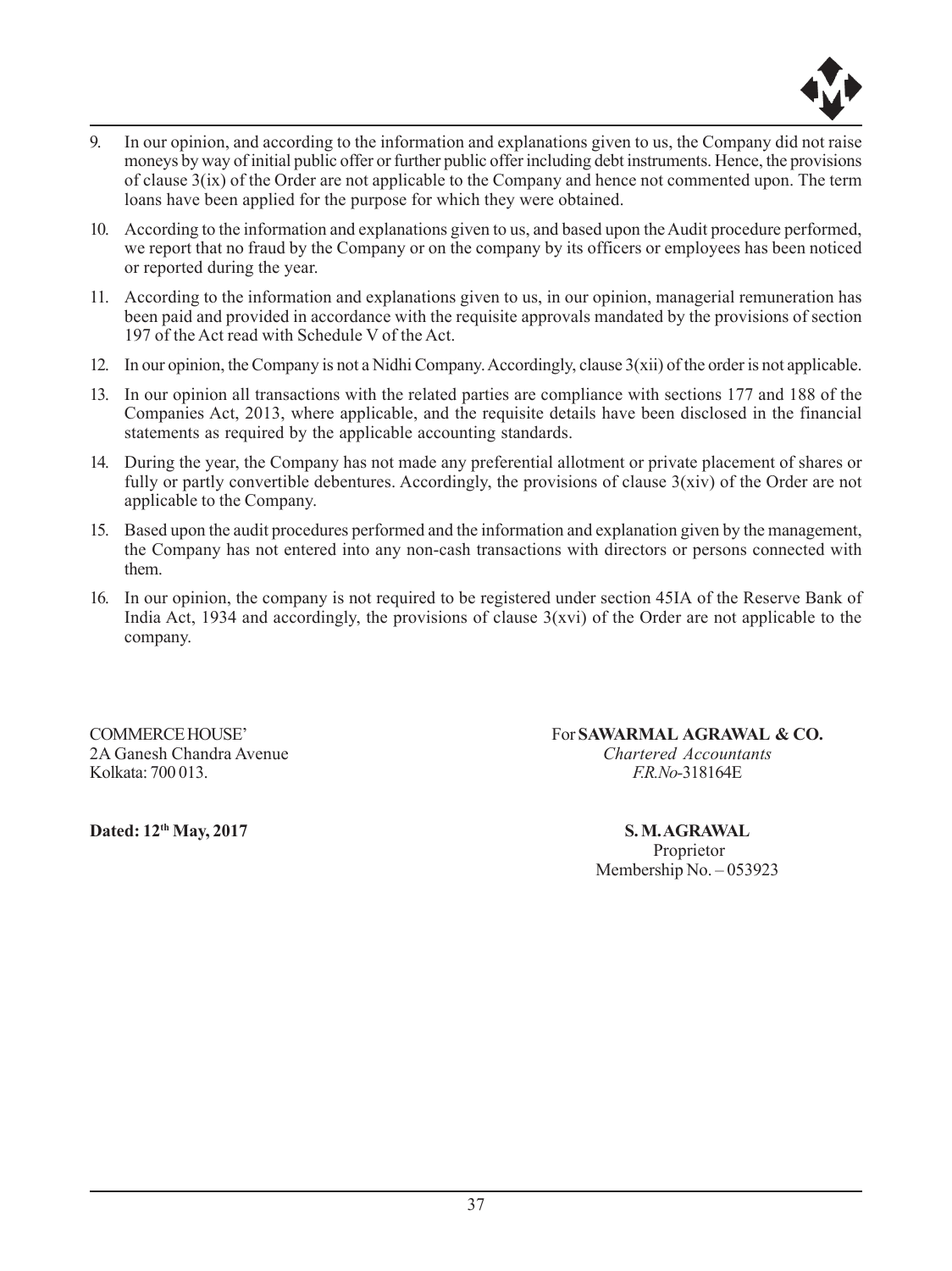# **Annexure - B to the Independent Auditor's Report**

#### **Report on the Internal Financial Controls under Clause (i) of Sub-section 3 of Section 143 of the Companies Act, 2013 ("the Act")**

We have audited the internal financial controls over financial reporting of Madhya Bharat Papers Limited as of 31st March, 2017 in conjunction with our audit of the financial statements of the Company for the year ended on that date.

#### **Management's Responsibility for Internal Financial Controls**

The Company's management is responsible for establishing and maintaining internal financial controls based on the internal control over financial reporting criteria established by the Company considering the essential components of internal control stated in the Guidance Note on Audit of Internal Financial Controls Over Financial Reporting issued by the Institute of Chartered Accountants of India. These responsibilities include the design, implementation and maintenance of adequate internal financial controls that were operating effectively for ensuring the orderly and efficient conduct of its business, including adherence to company's policies, the safeguarding of its assets, the prevention and detection of frauds and errors, the accuracy and completeness of the accounting records, and the timely preparation of reliable financial information, as required under the Companies Act, 2013.

#### **Auditors' Responsibility**

Our responsibility is to express an opinion on the Company's internal financial controls over financial reporting based on our audit. We conducted our audit in accordance with the Guidance Note on Audit of Internal Financial Controls Over Financial Reporting (the "Guidance Note") and the Standards on Auditing, issued by ICAI and deemed to be prescribed under section 143(10) of the Companies Act, 2013, to the extent applicable to an audit of internal financial controls, both applicable to an audit of Internal Financial Controls and, both issued by the Institute of Chartered Accountants of India. Those Standards and the Guidance Note require that we comply with ethical requirements and plan and perform the audit to obtain reasonable assurance about whether adequate internal financial controls over financial reporting was established and maintained and if such controls operated effectively in all material respects.

Our audit involves performing procedures to obtain audit evidence about the adequacy of the internal financial controls system over financial reporting and their operating effectiveness. Our audit of internal financial controls over financial reporting included obtaining an understanding of internal financial controls over financial reporting, assessing the risk that a material weakness exists, and testing and evaluating the design and operating effectiveness of internal control based on the assessed risk. The procedures selected depend on the auditor's judgement, including the assessment of the risks of material misstatement of the financial statements, whether due to fraud or error. We believe that the audit evidence we have obtained is sufficient and appropriate to provide a basis for our audit opinion on the Company's internal financial controls system over financial reporting.

#### **Meaning of Internal Financial Controls Over Financial Reporting**

A company's internal financial control over financial reporting is a process designed to provide reasonable assurance regarding the reliability of financial reporting and the preparation of financial statements for external purposes in accordance with generally accepted accounting principles. A company's internal financial control over financial reporting includes those policies and procedures that (1) pertain to the maintenance of records that, in reasonable detail, accurately and fairly reflect the transactions and dispositions of the assets of the company; (2) provide reasonable assurance that transactions are recorded as necessary to permit preparation of financial statements in accordance with generally accepted accounting principles, and that receipts and expenditures of the company are being made only in accordance with authorisations of management and directors of the company; and (3) provide reasonable assurance regarding prevention or timely detection of unauthorised acquisition, use, or disposition of the company's assets that could have a material effect on the financial statements.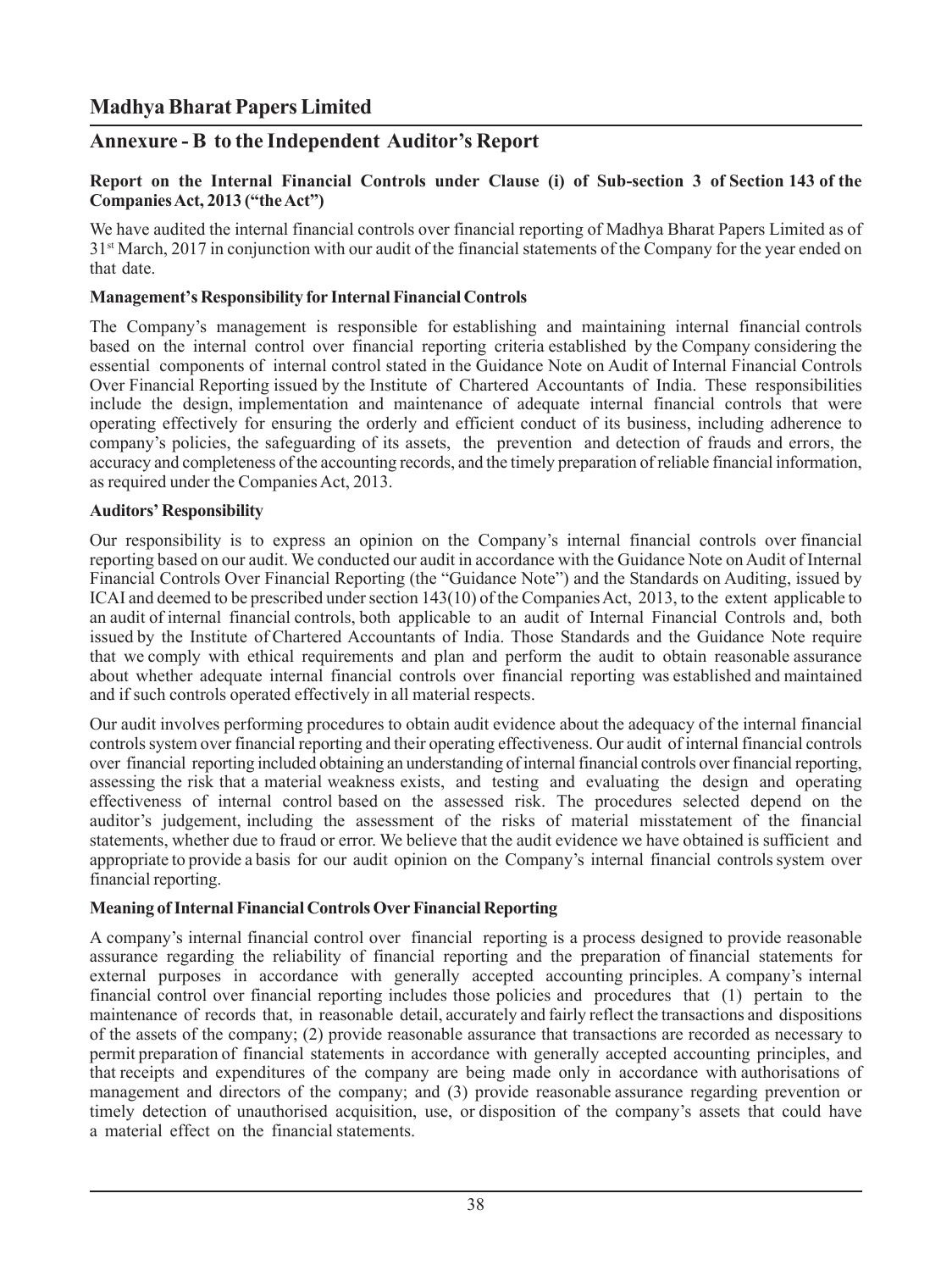

#### **Inherent Limitations of Internal Financial Controls Over Financial Reporting**

Because of the inherent limitations of internal financial controls over financial reporting, including the possibility of collusion or improper management override of controls, material misstatements due to error or fraud may occur and not be detected. Also, projections of any evaluation of the internal financial controls over financial reporting to future periods are subject to the risk that the internal financial control over financial reporting may become inadequate because of changes in conditions, or that the degree of compliance with the policies or procedures may deteriorate.

#### **Opinion**

In our opinion, the Company has, in all material respects, an adequate internal financial controls system over financial reporting and such internal financial controls over financial reporting were operating effectively as at March 31, 2017, based on the internal control over financial reporting criteria established by the Company considering the essential components of internal control stated in the Guidance Note on Audit of Internal Financial Controls Over Financial Reporting issued by the Institute of Chartered Accountants of India.

Kolkata: 700 013. *F.R.No-*318164E

#### COMMERCE HOUSE' For **SAWARMAL AGRAWAL & CO.** 2A Ganesh Chandra Avenue *Chartered Accountants*

**Dated: 12th May, 2017 S. M. AGRAWAL** Proprietor Membership No. – 053923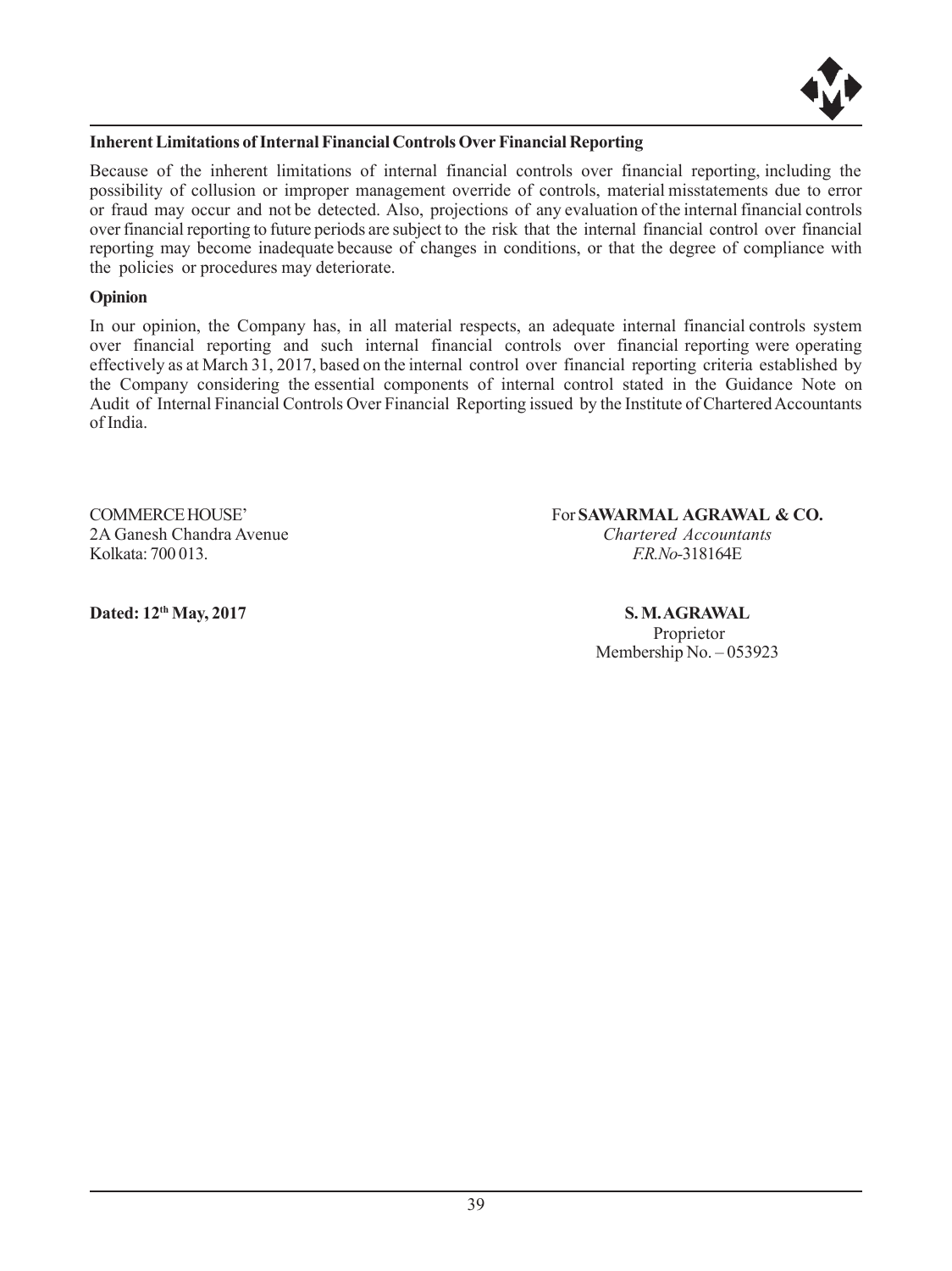# **Balance Sheet as at 31st March, 2017**

| SI.<br>No.   |              | <b>Particulars</b>                   |                 | <b>Note</b><br>No. | As at<br>31.03.2017<br>$\overline{\tau}$ in lakhs | As at<br>31.03.2016<br>₹ in lakhs |
|--------------|--------------|--------------------------------------|-----------------|--------------------|---------------------------------------------------|-----------------------------------|
| $\mathbf{I}$ |              | <b>EQUITYAND LIABILITIES</b>         |                 |                    |                                                   |                                   |
|              | $\mathbf{A}$ | <b>Shareholders' Funds</b>           |                 |                    |                                                   |                                   |
|              |              | (a) Share Capital                    |                 | $\boldsymbol{2}$   | 341.00                                            | 341.00                            |
|              |              | (b) Reserves and Surplus             |                 | $\overline{3}$     | (1143.40)                                         | (203.92)                          |
|              |              |                                      | Total (A)       |                    | (802.40)                                          | 137.08                            |
|              | B            | <b>Non-Current Liabilities</b>       |                 |                    |                                                   |                                   |
|              |              | (a) Long Term Borrowings             |                 | 4                  | 2066.46                                           | 1250.12                           |
|              |              | (b) Other Long Term Liabilities      |                 | 5                  | 1299.56                                           | 915.86                            |
|              |              | (c) Long Term Provisions             |                 | 6                  |                                                   | 1.60                              |
|              |              |                                      | Total $(B)$     |                    | 3366.02                                           | 2167.58                           |
|              | $\mathbf C$  | <b>Current Liabilities</b>           |                 |                    |                                                   |                                   |
|              |              | (a) Short Term Borrowings            |                 | 7                  | 730.58                                            | 563.93                            |
|              |              | (b) Trade Payables                   |                 | 8                  | 942.93                                            | 667.41                            |
|              |              | (c) Other Current Liabilities        |                 | 9                  | 710.36                                            | 502.70                            |
|              |              | (d) Short Term Provisions            |                 | 10                 | 31.44                                             | 34.93                             |
|              |              |                                      | Total $(C)$     |                    | 2415.31                                           | 1768.97                           |
|              |              |                                      | Total $(A+B+C)$ |                    | 4978.93                                           | 4073.63                           |
| П            |              | <b>ASSETS</b>                        |                 |                    |                                                   |                                   |
|              | $\mathbf{A}$ | <b>Non-Current Assets</b>            |                 |                    |                                                   |                                   |
|              |              | (a) Fixed Assets                     |                 | 11                 |                                                   |                                   |
|              |              | Tangible Assets<br>(i)               |                 |                    | 2111.85                                           | 2087.91                           |
|              |              | (ii) Capital Work-in-Progress        |                 |                    | 79.10                                             | 79.10                             |
|              |              | (b) Non Current Investments          |                 | 12                 | 24.02                                             | 24.15                             |
|              |              | (c) Deferred Tax Assets (Net)        |                 | 13                 | 1208.83                                           | 738.76                            |
|              |              |                                      | Total $(A)$     |                    | 3423.80                                           | 2929.92                           |
|              | $\bf{B}$     | <b>Current Assets</b>                |                 |                    |                                                   |                                   |
|              |              | (a) Inventories                      |                 | 14                 | 1082.70                                           | 800.86                            |
|              |              | (b) Trade Receivables                |                 | 15                 | 77.66                                             | 25.48                             |
|              |              | (c) Cash and Cash Equivalents        |                 | 16                 | 56.08                                             | 50.23                             |
|              |              | (d) Short Term Loans and Advances    |                 | 17<br>18           | 294.56<br>44.13                                   | 228.23<br>38.91                   |
|              |              | (e) Other Current Assets             |                 |                    |                                                   |                                   |
|              |              |                                      | Total $(B)$     |                    | 1555.13                                           | 1143.71                           |
|              |              |                                      | Total (A+B)     |                    | 4978.93                                           | 4073.63                           |
|              |              | <b>SIGNIFICANTACCOUNTINGPOLICIES</b> |                 | $\mathbf{1}$       |                                                   |                                   |
|              |              | <b>OTHER NOTES ON ACCOUNTS</b>       |                 | 2 to 35            |                                                   |                                   |

The accompanying notes 1 to 35 are an integral part of the Financial Statements. As per our report of even date.

#### **For SAWARMAL AGRAWAL & CO.**

*Chartered Accountants (F.R.No.318164E)*

# **S. M. AGRAWAL**

*Proprietor (M.No. 53923)* **Kolkata : 12th May, 2017**

**R.L. KAPUR** *Director* DIN: 00002483

#### **JAYDEEP CHITLANGIA**

*Managing Director* DIN: 00094002

# **JAGDISH DUA**

*Chief Financial Officer*

**V. K. KHANNA**

*Executive Director & Company Secretary* DIN: 00123393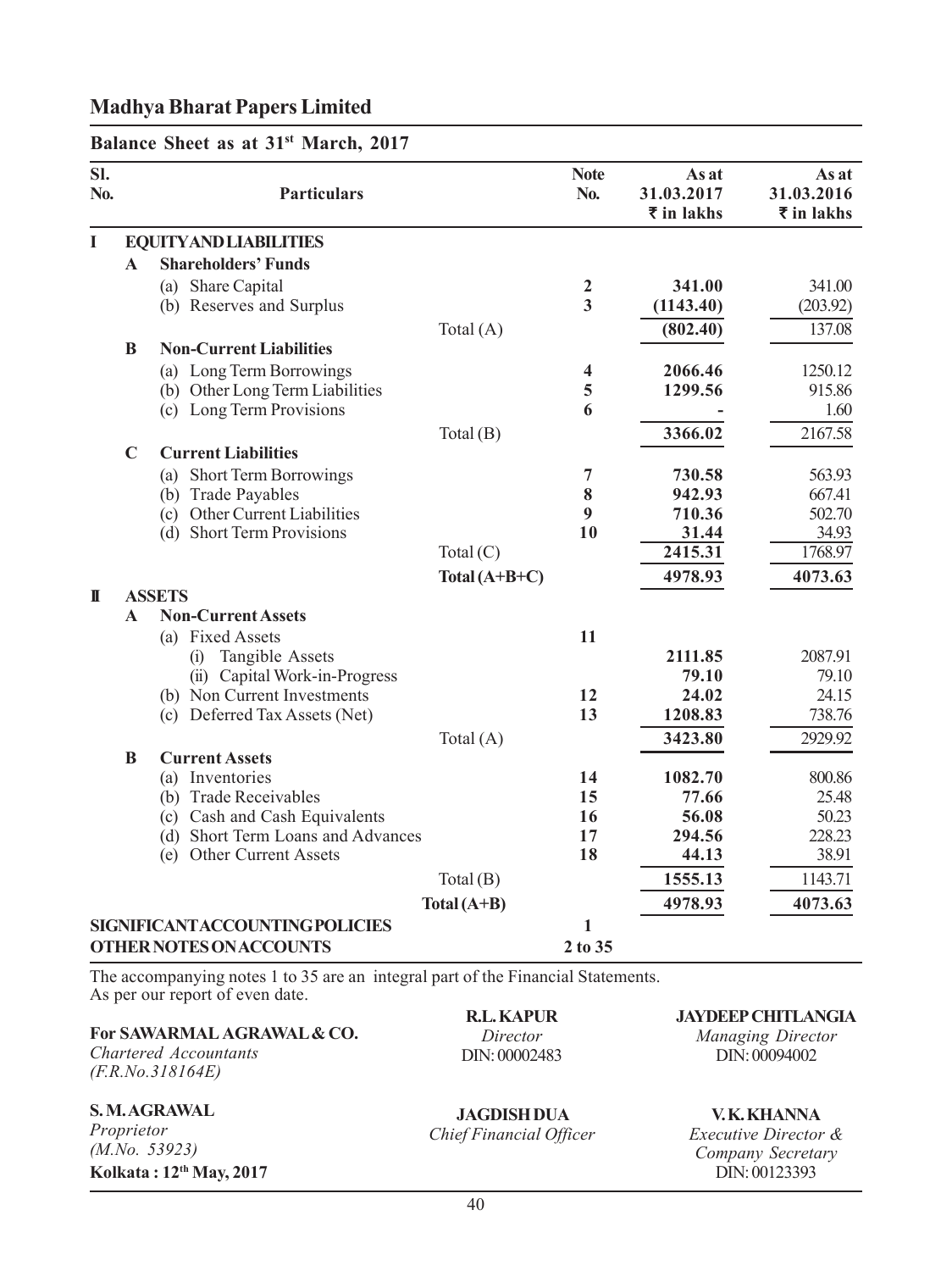

| SI.<br>No.     | <b>Particulars</b>                                                                  | <b>Note</b><br>No. | 2016-17<br>₹ in lakhs | 2015-16<br>$\overline{\tau}$ in lakhs |
|----------------|-------------------------------------------------------------------------------------|--------------------|-----------------------|---------------------------------------|
|                | <b>INCOME:</b>                                                                      |                    |                       |                                       |
| Ι              | Revenue from Operations                                                             | 19                 | 3690.28               | 3146.58                               |
| $\mathbb{I}$   | Other Income                                                                        | 20                 | 41.38                 | 36.10                                 |
| Ш              | <b>Total Revenue (I+II)</b>                                                         |                    | 3731.66               | 3182.68                               |
| IV             | <b>EXPENDITURE:</b>                                                                 |                    |                       |                                       |
|                | Cost of Material Consumed<br>(a)<br>Change in Inventories of Finished Goods,<br>(b) | 21                 | 2512.93               | 1754.62                               |
|                | Work-in-progress and Stock in Trade                                                 | 22                 | (226.70)              | 167.39                                |
|                | <b>Employee Benefits Expenses</b><br>(c)                                            | 23                 | 435.41                | 501.71                                |
|                | Finance Costs<br>(d)                                                                | 24                 | 418.05                | 270.67                                |
|                | Depreciation and Amortisation Expenses<br>(e)                                       | 25                 | 104.79                | 105.13                                |
|                | (f)<br>Other Expenses                                                               | 26                 | 1850.45               | 1395.32                               |
|                | <b>Total Expenses</b>                                                               |                    | 5094.93               | 4194.84                               |
| V              | <b>Profit Before Extraordinary Items and Tax (III-IV)</b>                           |                    | (1363.27)             | (1012.16)                             |
| VI             | <b>Extraordinary Items</b>                                                          |                    |                       |                                       |
| VІІ            | <b>Profit Before Tax (V-VI)</b>                                                     |                    | (1363.27)             | (1012.16)                             |
|                | VIII Tax Expenses                                                                   |                    |                       |                                       |
|                | <b>Earlier Years</b>                                                                |                    |                       | 0.57                                  |
|                | Deferred Tax                                                                        |                    | (470.07)              | (352.95)                              |
| $\mathbf{I}$ X | Profit / (Loss) for the Period (VII-VIII)                                           |                    | (893.20)              | (659.78)                              |
| X              | Earning per Equity Share                                                            | 30                 |                       |                                       |
|                | Basic<br>(a)                                                                        |                    | (26.19)               | (19.35)                               |
|                | Diluted<br>(b)                                                                      |                    | (26.19)               | (19.35)                               |
|                | <b>SIGNIFICANTACCOUNTING POLICIES</b>                                               | 1                  |                       |                                       |
|                | <b>OTHER NOTES ON ACCOUNTS</b>                                                      | 2 to 35            |                       |                                       |

# Statement of Profit & Loss for the year ended 31<sup>st</sup> March, 2017

The accompanying notes 1 to 35 are an integral part of the Financial Statements. As per our report of even date. **R.L. KAPUR**

**Kolkata : 12th May, 2017**

| For SAWARMAL AGRAWAL & CO.                   | <b>R.L. KAPUR</b>                             | <b>JAYDEEP CHITLANGIA</b>                                           |
|----------------------------------------------|-----------------------------------------------|---------------------------------------------------------------------|
| Chartered Accountants                        | Director                                      | <b>Managing Director</b>                                            |
| (F.R.No.318164E)                             | DIN: 00002483                                 | DIN: 00094002                                                       |
| S. M. AGRAWAL<br>Proprietor<br>(M.No. 53923) | <b>JAGDISH DUA</b><br>Chief Financial Officer | V.K. KHANNA<br><i>Executive Director &amp;</i><br>Company Secretary |

*Company Secretary* DIN: 00123393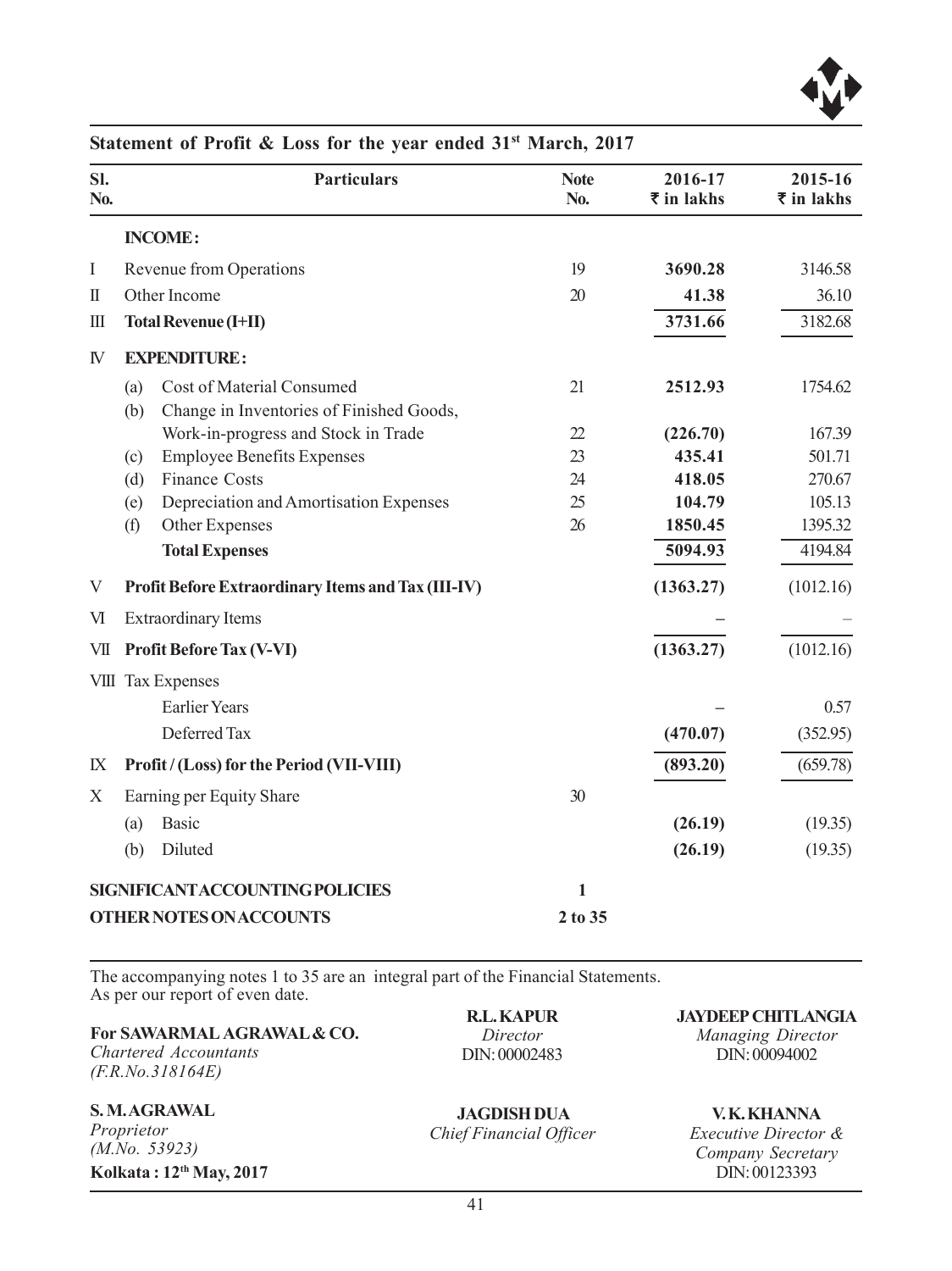# **Cash Flow Statement for the year ended 31st March, 2017**

|              |                                                            | 2016-17    | 2015-16                    |
|--------------|------------------------------------------------------------|------------|----------------------------|
|              | <b>Particulars</b>                                         | ₹ in lakhs | $\overline{\tau}$ in lakhs |
| A.           | <b>Cash flow from operating activities</b>                 |            |                            |
|              | Net Profit/Loss before interest, tax & extraordinary items | (1011.18)  | (797.90)                   |
|              | Items adjusted for                                         |            |                            |
|              | Depreciation                                               | 104.78     | 105.13                     |
|              | Interest                                                   | (2.28)     | (4.83)                     |
|              | Dividend                                                   | (0.01)     | (0.01)                     |
|              | (Profit)/Loss on sale of fixed assets                      |            | (28.64)                    |
|              | (Profit)/Loss on sale of invetsment                        | (4.80)     |                            |
|              | Operating profit before working capital changes            | (913.49)   | (726.25)                   |
|              | <b>Changes</b> in                                          |            |                            |
|              | Trade & other receivables                                  | (123.32)   | 272.92                     |
|              | Inventories                                                | (281.83)   | 132.41                     |
|              | Trade payable                                              | 646.04     | (86.33)                    |
|              | Cash generated from operation                              | (672.60)   | (407.25)                   |
|              | Direct taxes paid                                          |            | 1.33                       |
|              | Cash flow before extra-ordinary items                      | (672.60)   | (405.92)                   |
|              | NET CASH FROM OPERATING ACTIVITIES                         | (672.60)   | (405.92)                   |
| В.           | <b>Cash flow from investing activities</b>                 |            |                            |
|              | Purchase of fixed assets (incl. WIP)                       | (175.01)   | (70.51)                    |
|              | Sale of fixed assets (incl. WIP)                           |            | 30.00                      |
|              | Sale of Investments                                        | 4.93       | 0.50                       |
|              | Investment in Deposit                                      | (5.95)     | (21.04)                    |
|              | Interest received                                          | 1.66       | 7.90                       |
|              | Dividend received                                          | 0.01       | 0.01                       |
|              | NET CASH USED IN INVESTING ACTIVITIES                      | (174.36)   | (53.14)                    |
| $\mathbf{C}$ | <b>Cash flow from financing activities</b>                 |            |                            |
|              | Proceeds from long-term borrowings                         | 819.63     | 682.01                     |
|              | Repayment of long term borrowings                          | (2.99)     | (4.71)                     |
|              | Proceeds from long-term liabilities                        | 382.10     | 5.00                       |
|              | Proceeds from other loan and advance                       | 0.22       |                            |
|              | Interest paid                                              | (352.09)   | (214.26)                   |
|              | NET CASH USED IN FINANCING ACTIVITIES                      | 846.87     | 468.04                     |
|              | Net changes in cash & cash equivalents $(A+B+C)$           | (0.09)     | 8.98                       |
|              | Cash & Cash Equivalents-Opening Balance                    | 15.01      | 6.03                       |
|              | Cash & Cash Equivalents-Closing Balance                    | 14.92      | 15.01                      |
|              |                                                            | (0.09)     | 8.98                       |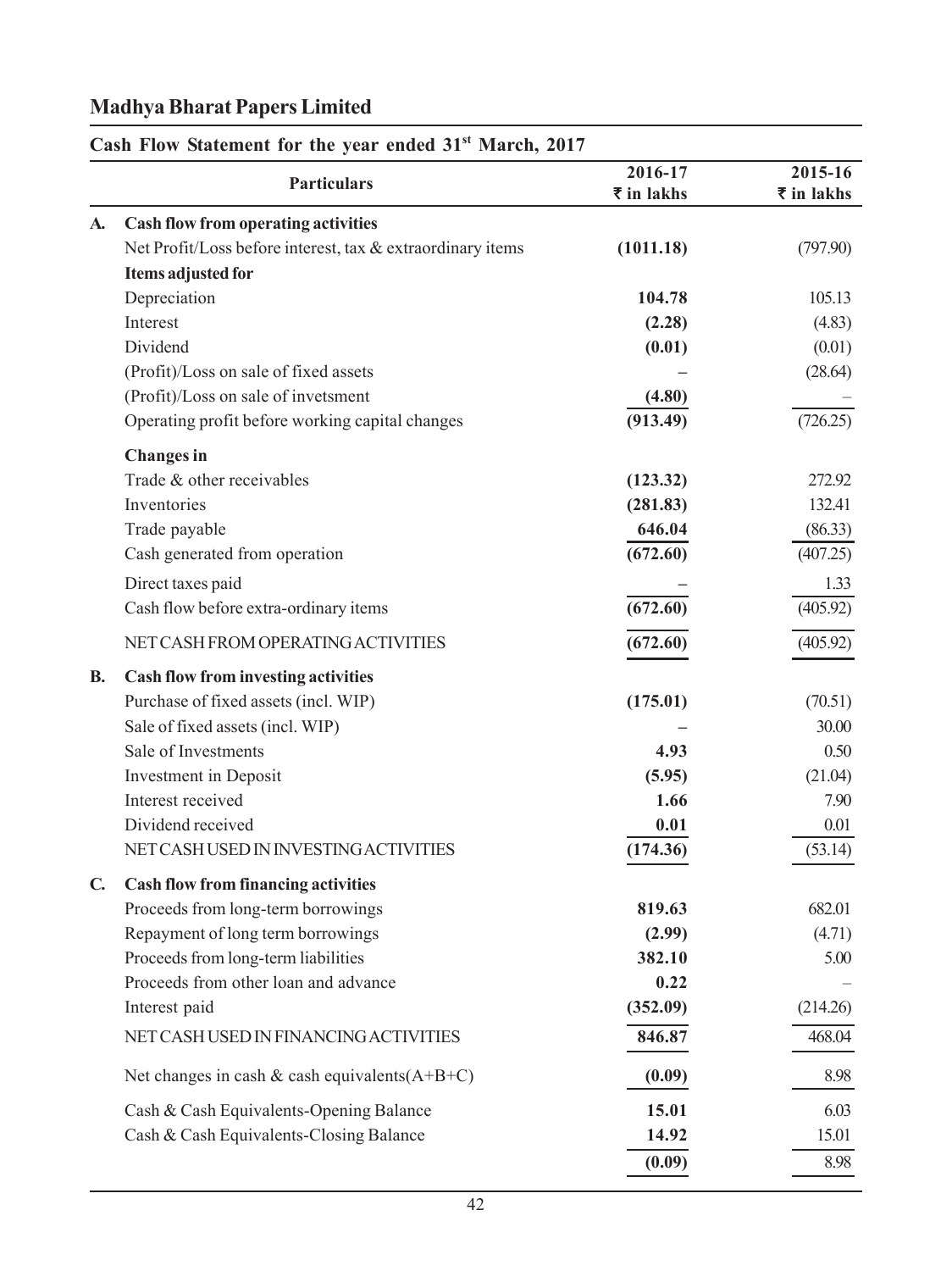|     | <b>Particulars</b>                                                                                                                                                                                           | 2016-17<br>₹ in lakhs | 2015-16<br>$\overline{\tau}$ in lakhs |
|-----|--------------------------------------------------------------------------------------------------------------------------------------------------------------------------------------------------------------|-----------------------|---------------------------------------|
|     | Notes $:$                                                                                                                                                                                                    |                       |                                       |
| (a) | The above Cash Flow Statement has been prepared under the "Indirect"<br>Method" as set out in the Accounting Standard 3 on Cash Flow<br>Statement issued by the Companies (Accounting Standards) Rules 2006. |                       |                                       |
| (b) | Cash and Bank Balance (as per Note No.16 to Financial Statements)<br>Less:                                                                                                                                   | 56.08                 | 50.22                                 |
|     | Fixed Deposit (pledged with Sales Tax Authorities)                                                                                                                                                           | 0.45                  | 0.43                                  |
|     | Margin Money                                                                                                                                                                                                 | 40.71                 | 34.78                                 |
|     | Cash & Cash Equialents-Closing Balance                                                                                                                                                                       | 14.92                 | 15.01                                 |
| (c) | Cash Equivalents in the Form of Fixed Deposit Account for $\bar{\tau}$ 0.45 lakhs<br>(₹0.43 lakhs) pledged with Sales Tax Authorities, which are not<br>available for use.                                   |                       |                                       |
| (d) | Cash equivalent in the Form of Margin Money Account for $\bar{\tau}$ 40.71 lakhs<br>$(34.78 \text{ lakhs})$ which is not available for use.                                                                  |                       |                                       |
| (e) | Figures in bracket represent cash out flows.                                                                                                                                                                 |                       |                                       |

This is the Cash Flow Statement referred to in our report of even date.

| For SAWARMAL AGRAWAL & CO.<br><b>R.L.KAPUR</b>                         |                                    |
|------------------------------------------------------------------------|------------------------------------|
| Chartered Accountants<br>Director<br>(F.R.No.318164E)<br>DIN: 00002483 | Managing Director<br>DIN: 00094002 |

**S. M. AGRAWAL** *Proprietor (M.No. 53923)* **Kolkata : 12th May, 2017**

 **JAGDISH DUA** *Chief Financial Officer*

**V. K. KHANNA** *Executive Director & Company Secretary* DIN: 00123393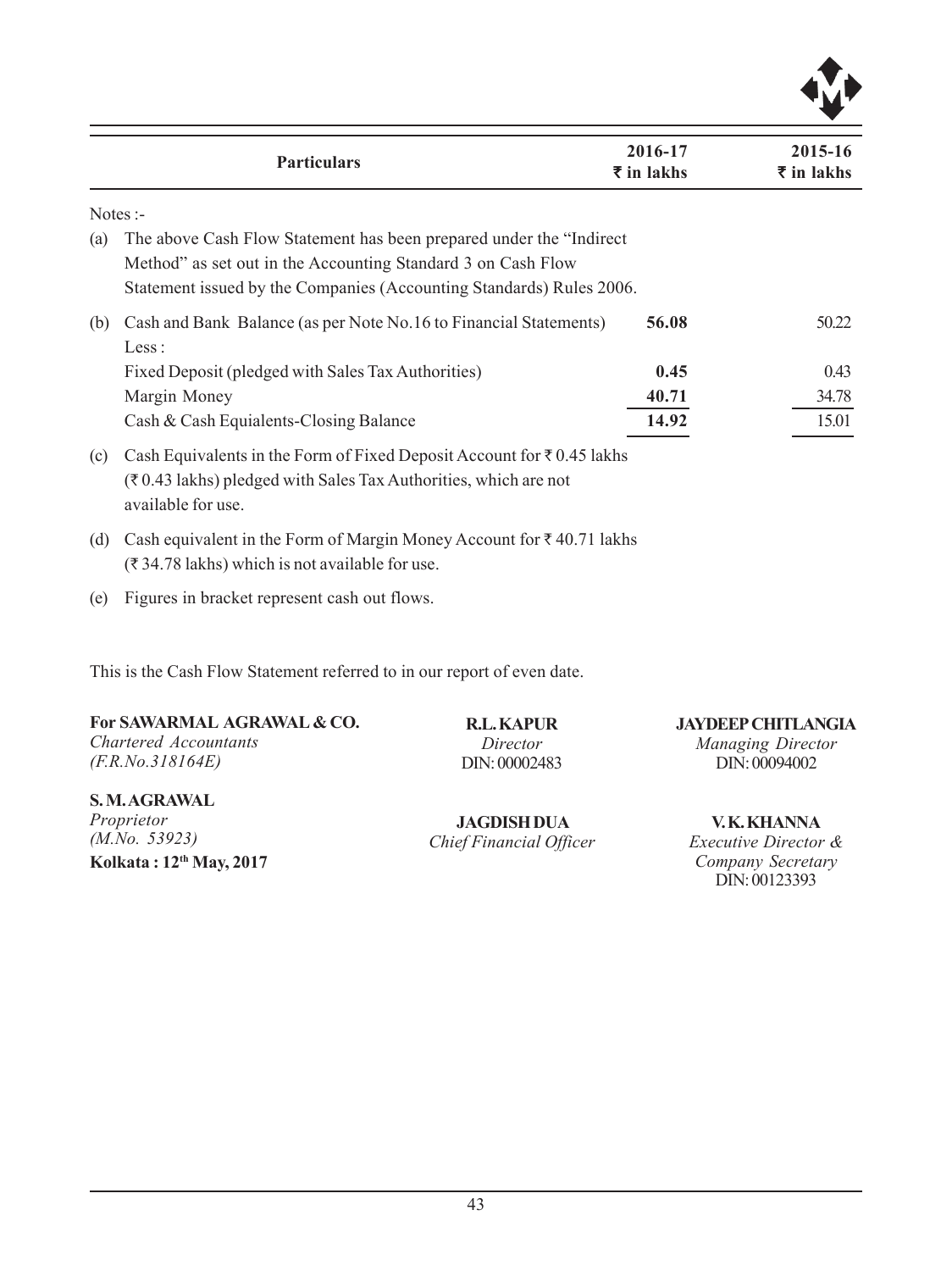# **SIGNIFICANT ACCOUNTING POLICIES AND NOTES ON ACCOUNTS**

## 1. **Significant Accounting Policies**

- 1.1 (a) The financial statements of the Company have been prepared to comply with the generally accepted accounting principle in India including the Accounting Standards notified under the relevant provisions of the Companies Act, 2013. The financial statements of the Company have been prepared on the concept of going concern and on accrual basis except the Excise and other claims / refunds which are being adjusted in the books as and when settled.
	- (b) Sales value is inclusive of Excise Duty but exclusive of Sales Tax/VAT.
- 1.2 Fixed Assets have been stated at cost as increased by attributable direct and indirect expenses less accumulated depreciation.
- 1.3 Impairment losses, if any, are recognised when carrying amount of asset exceeds its recoverable amount. Reversal of such loss is also accounted whenever situation so warrants, in accordance with the Accounting Standard notified under the relevant provisions of the Companies Act, 2013.
- 1.4 Capital work in Progress be assessed, reviewed and diminutioned adequately from time to time.
- 1.5 Pre-operative expenses relating to expansion / new projects are capitalised and allocated to building, plant & machinery, etc. on value basis.
- 1.6 (a) Depreciation on Fixed Assets have been provided to the extent of depreciable amount on straight line method as per the rate prescribed in Schedule II to the Companies Act, 2013. Depreciation have been provided based on useful life of the assets as prescibed in Schedule II of the Companies Act, 2013.
	- (b) Depreciation on revaluation of Fixed Assets has been reduced from Revaluation Reserve account.
- 1.7 (a) Assets taken on lease other than leasehold land and building are not capitalised. Lease rentals are charged to revenue.
	- (b) Right to use the Resorts is considered as Leasehold building and amount paid is amortised over the tenure of the right. Lease hold building are depreciated over the tenure of the lease hold right. Lease hold land are depreciated over the tenure of the lease hold right.
- 1.8 Investments have been stated at cost and provision for diminution in the value of long term Investments is made only if such a decline is other than temporary in the opinion of the management.
- 1.9 Inventories are valued as follows :
	- (a) Inventories are valued at lower of cost and net realisable value. For this purpose cost has been arrived at on the basis of weighted average cost formula. The cost of finished goods, WIP comprise all costs of purchase, cost of conversion and other costs incurred in bringing the inventories to their present location and condition.
	- (b) Provision for obsolescence is made wherever necessary.
- 1.10 Foreign currency transactions in respect of current assets and current/long term liabilities other than those incurred for acquisition of fixed assets, the overall net loss, if any, on conversion at the exchange rates prevailing on the date of the Balance Sheet, is charged to revenue but the overall net gain, if any, is not accounted for. In respect of liabilities incurred for acquisition of fixed assets, the net gain or loss on such conversion, is adjusted in the carrying value of the related assets.
- 1.11 Revenue expenditure incurred on research and development is charged to the Statement of Profit & Loss whereas capital expenditure is treated as addition to fixed assets.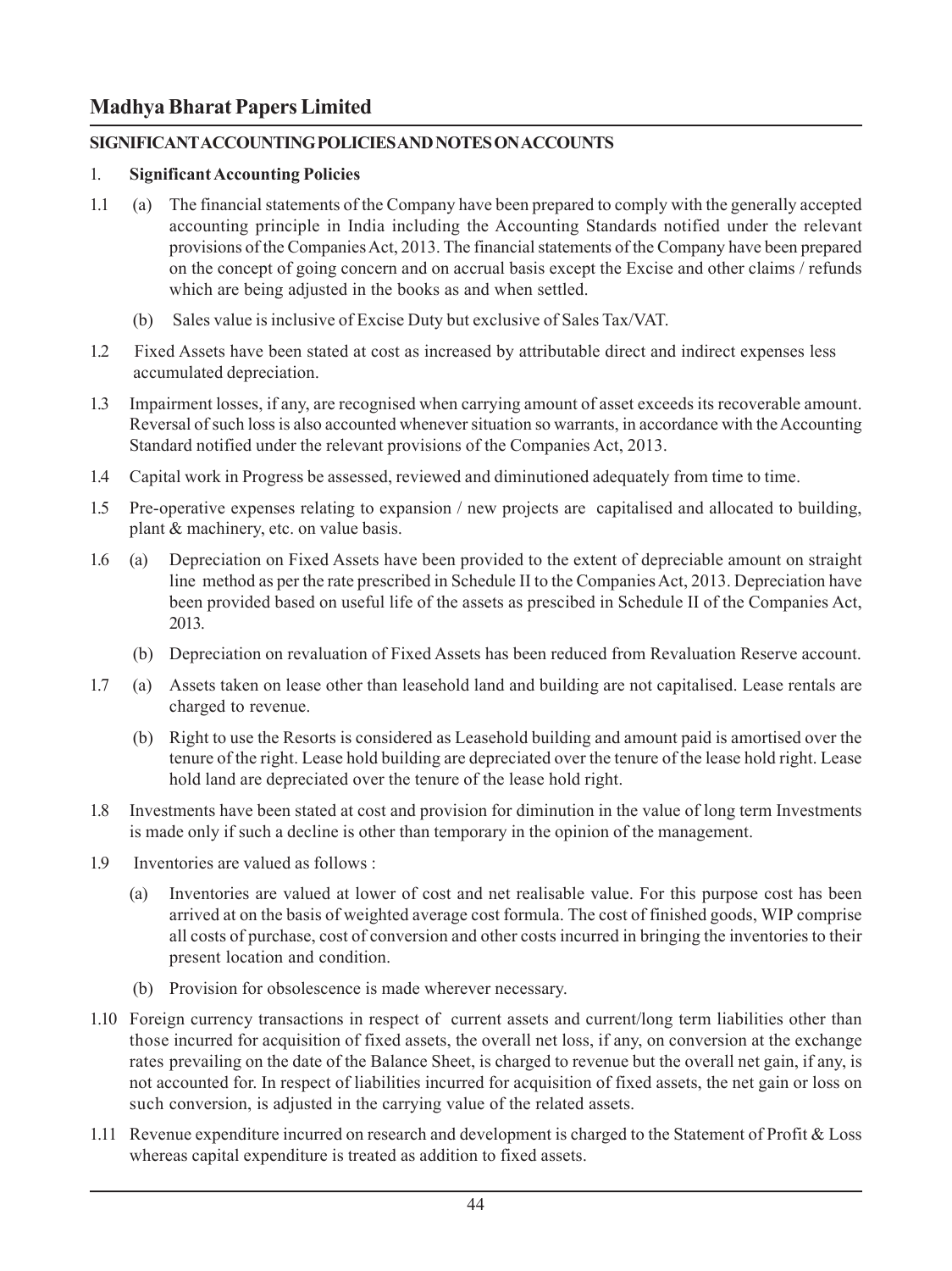

#### 1.12 Employee Benefits

(a) Post retirement employee benefits:

Post retirement benefits like Provident Fund and Defined Contribution Superannuation schemes, in the nature of defined contribution plans, are maintained by the Company. Contributions required are recognised in the Statement of Profit & Loss on an accrual basis and funded with recognised funds set up for the purpose.

Defined Benefit plan like Gratuity is also maintained by the Company. Liabilities under the defined benefit schemes are determined through independent year end actuarial valuation and charge is recognised in the books. For schemes, where recognised funds have been set up, annual contributions determined as payable in the actuarial valuation report are contributed. Actuarial gains and losses are recognised in the Statement of Profit & Loss.

The Company recognises in the Statement of Profit & Loss, gains or losses on curtailment or settlement of a defined benefit plan as and when the curtailment or settlement occurs.

(b) Other Employee Benefits:

Other employee benefits are accounted for on accrual basis. Liabilities for compensated absence are determined based on independent year end actuarial valuation and charge is recognised in the Statement of Profit & Loss. Short term employee benefits are recognised on an undiscounted basis whereas long term employee benefits are recognised on a discounted basis.

- 1.13 Borrowing Costs, attributable to the acquisition of qualifying assets upto the date it is ready to put to use, are capitalised. Other borrowing costs are charged to statement of profit and loss.
- 1.14 Government Grants of the nature of project subsidy are credited to Capital Reserves as it is not specified to particular item / asset. In the case where any grant received in relation to specified item / asset, such amount is adjusted with the specified item / asset, other government grants which are revenue nature, credited to Profit & Loss Account under the the head "Other Income".
- 1.15 Current tax is determined as the amount of tax payable in respect of taxable income for the period. Deferred tax is recognised subject to the consideration of prudence in repect of deferred tax assets/ liabilities on timing differences, being the difference between taxable income and accounting income that originate in one period and are capable of reversal in one or more subsequent periods.
- 1.16 Use of Estimates

The preparation of financial statements in conformity with Indian GAAP requires judgements, estimates and assumptions to be made that affect the reported amount of assets and liabilities, disclosure of contingent liabilities, disclosure of contingent liabilities on the date of the financil statement and the reported amount of revenues and expenses during the reporting period. Difference between the actual ledger and the estimates are recognized in the period in which the results are known/materialised.

1.17 Provisions, Contingent Liabilities and Contingent Assets

Provision is recognised in the accounts when there is a present obligation as a result of past events and it is probable that an outflow of resources will be required is settled the obligation and a reliable estimate can be made. Provisions are not discounted to their present value and are determined based on the best estimates required to settle the obligation at the reporting date. This estimates are reviewed at each reporting date and adjusted to reflect the current best estimates.

Contingent liabilities are disclosed unless the possibility of outflow of resources is remote.

Contingent Assets are neither recognised nor disclosed in the financial statements.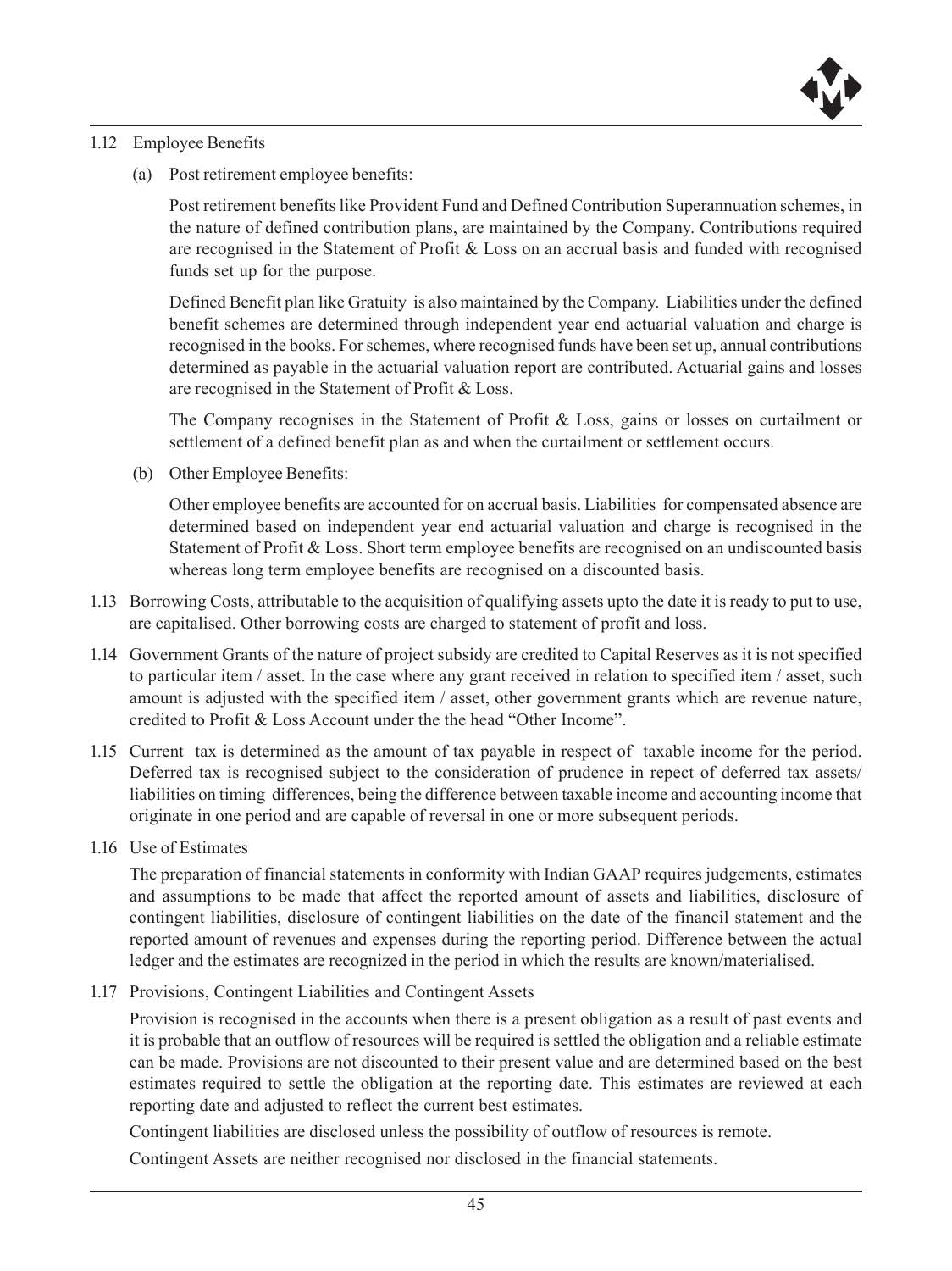# **Notes to the Financial Statements**

| Note No.       | <b>Particulars</b>                                                                          |               | 31.03.2017<br>₹ in lakhs | As at            | As at<br>31.03.2016<br>$\overline{\tau}$ in lakhs |
|----------------|---------------------------------------------------------------------------------------------|---------------|--------------------------|------------------|---------------------------------------------------|
| 2.             | <b>Share Capital</b>                                                                        |               |                          |                  |                                                   |
| 1              | <b>Authorised</b><br>2,50,00,000 (Last Year 2,50,00,000)<br>Equity Shares of ₹10 each       |               | 2500.00                  |                  | 2500.00                                           |
|                | 50,00,000 (Last Year 50,00,000)<br>Preference Share of ₹10 each                             |               |                          | 500.00           | 500.00                                            |
| $\overline{2}$ | <b>Issued, Subscribed and Paid-up</b>                                                       |               | 3000.00                  |                  | 3000.00                                           |
|                | 34,10,000 (Last Year 34,10,000)<br>Equity Shares of ₹ 10 each                               |               |                          | 341.00<br>341.00 | 341.00<br>341.00                                  |
| 2.1            | Shares in the Company held by each Shareholder<br>holding more than 5 per cent Shares       |               |                          |                  |                                                   |
|                | (Equity Shares in Nos of ₹ 10 each)                                                         |               | Holding                  |                  | Holding                                           |
|                | <b>Name of Shareholder</b>                                                                  | $\frac{0}{0}$ | No.of Shares             | $\frac{0}{0}$    | No.of Shares                                      |
|                | Sudeep Chitlangia                                                                           | 14.37         | 490000                   | 14.37            | 490000                                            |
|                | Jaydeep Chitlangia                                                                          | 12.61         | 430000                   | 12.61            | 430000                                            |
|                | Sheela Chitlangia                                                                           | 8.06          | 274737                   | 8.06             | 274737                                            |
|                | Archana Chitlangia                                                                          | 7.33          | 250000                   | 7.33             | 250000                                            |
|                | Nikhilesh Chitlangia                                                                        | 5.57          | 190000                   | 5.57             | 190000                                            |
|                | <b>IDBI</b> Bank Limited                                                                    | 16.51         | 562937                   | 16.51            | 562937                                            |
|                | <b>IFCI</b> Limited                                                                         | 8.14          | 277436                   | 8.14             | 277436                                            |
|                | <b>ICICI Bank Limited</b>                                                                   | 6.66          | 227150                   | 6.66             | 227150                                            |
| 2.2            | Reconcilation of Number of Shares Outstanding                                               |               |                          |                  |                                                   |
|                | Equity Shares at the Beginning of the Accounting Period<br>Additions during the Year        |               | 3410000                  |                  | 3410000                                           |
|                | Shares at the end of the Accounting Period                                                  |               | 3410000                  |                  | 3410000                                           |
| 2.3            | All issued, subscribed and paidup capital of 3410000 equity<br>shares having voting rights. |               |                          |                  |                                                   |
| 2.4            | The Company's Shares are listed in Calcutta Stock                                           |               |                          |                  |                                                   |
|                | Exchange and listing fees have been paid upto 2017-18.                                      |               |                          |                  |                                                   |
| 3.             | Reserves & Surplus                                                                          |               |                          |                  |                                                   |
| 1              | <b>Revaluation Reserve</b><br>Balance as per Last Account                                   |               |                          | 46.28            | 52.01                                             |
|                | Less: Depreciation Current Year                                                             |               |                          | 2.52             | 5.73                                              |
|                | Transferred to respective assets as per                                                     |               |                          |                  |                                                   |
|                | revised AS 10 (Refer Point No.11.1)                                                         |               |                          | 43.76            |                                                   |
|                |                                                                                             |               |                          |                  | 46.28                                             |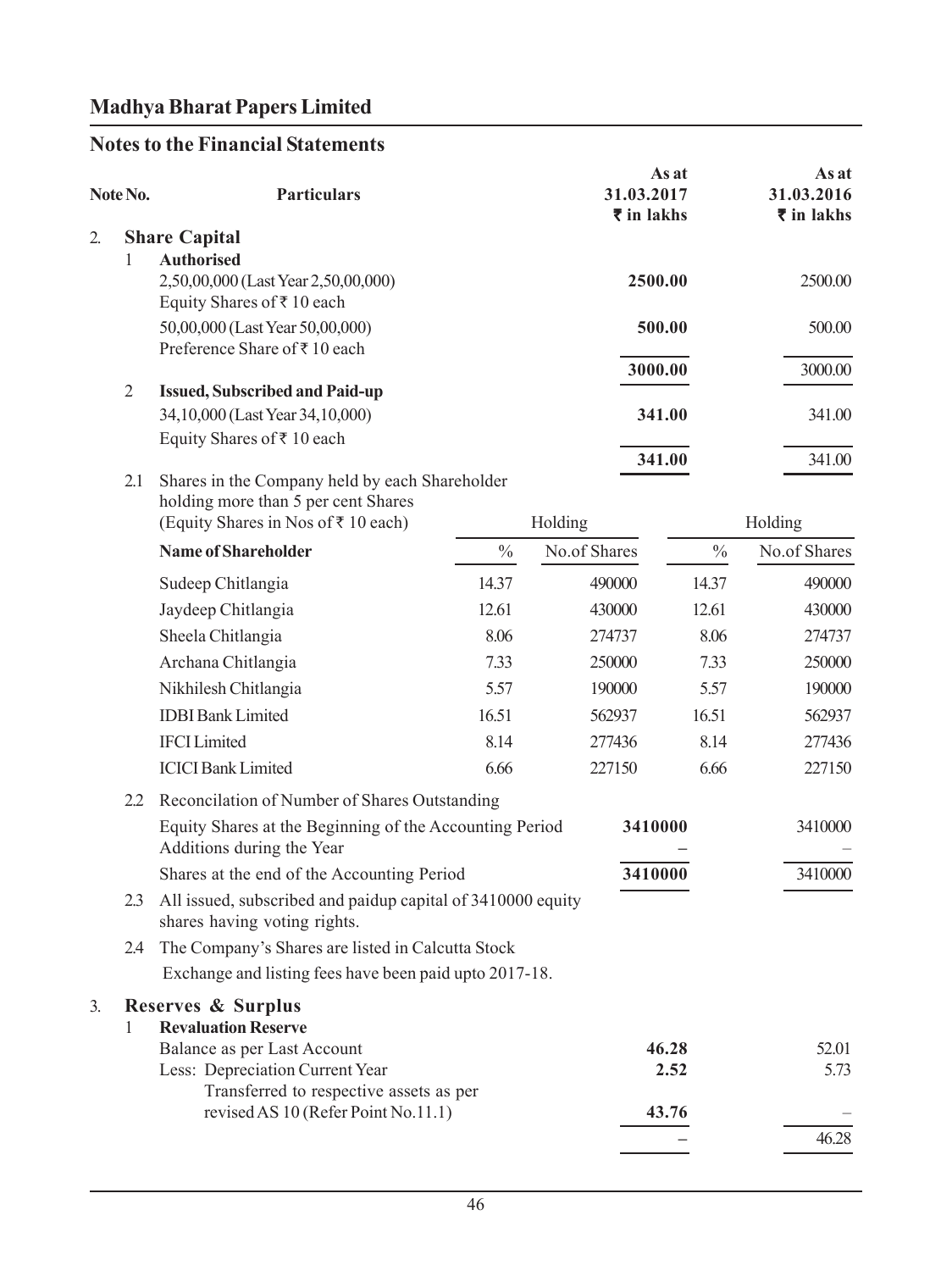

| Note No.          | <b>Particulars</b>                                                                                                                                 | As at<br>31.03.2017<br>$\overline{\tau}$ in lakhs | As at<br>31.03.2016<br>₹ in lakhs |
|-------------------|----------------------------------------------------------------------------------------------------------------------------------------------------|---------------------------------------------------|-----------------------------------|
| $\overline{2}$    | <b>Capital Reserve</b><br>Central Subsidy<br><b>Share Forefeiture Account</b><br><b>Total</b>                                                      | 15.00<br>0.03<br>15.03                            | 15.00<br>0.03<br>15.03            |
| 2.1               | Government grant of $\bar{\tau}$ 15 lakhs received against Capital<br>Investment Subsidy has been credited to Capital Reserve.                     |                                                   |                                   |
| 3                 | <b>Capital Redemption Reserve</b><br>At the Beginning of the Accounting Period<br>Additions during the year<br>At the end of the Accounting Period | 450.00<br>450.00                                  | 450.00<br>450.00                  |
| $\overline{4}$    | <b>General Reserve</b><br>At the Beginning of the Accounting Period<br>Less: Adjustment made as per Schedule II<br>Additions during the year       | 594.06                                            | 594.06                            |
|                   | At the end of the Accounting Period                                                                                                                | 594.06                                            | 594.06                            |
| 5                 | <b>Surplus</b><br>At the Beginning of the Accounting Period<br>Additions/(Deletion) during the year<br>(Balance in Statement of Profit & Loss A/c) | (1309.29)<br>(893.20)                             | (649.50)<br>(659.79)              |
|                   | At the end of the Accounting Period                                                                                                                | (2202.49)                                         | (1309.29)                         |
|                   | <b>Grand Total</b>                                                                                                                                 | (1143.40)                                         | (203.92)                          |
| 4<br>$\mathbf{1}$ | <b>Long Term Borrowings</b><br><b>Secured</b><br>Term Loans from Banks<br>(Hire Purchase Loan secured against Vehicles)                            |                                                   | 3.29<br>3.29                      |
| $\overline{2}$    | <b>Unsecured</b><br>From Companies                                                                                                                 | 2066.46<br>2066.46                                | 1246.83<br>1246.83                |
|                   | <b>Grand Total</b>                                                                                                                                 | 2066.46                                           | 1250.12                           |
| 5                 | <b>Other Long Term Liabilities</b><br>Deposits from -                                                                                              |                                                   |                                   |
|                   | Sales Representatives, consignment agents & dealers<br>Suppliers                                                                                   | 399.56<br>900.00<br>1299.56                       | 415.86<br>500.00<br>915.86        |
| 6                 | <b>Long Term Provisions</b><br>Provision for Dimunition in the value of Investment                                                                 |                                                   | 1.60<br>1.60                      |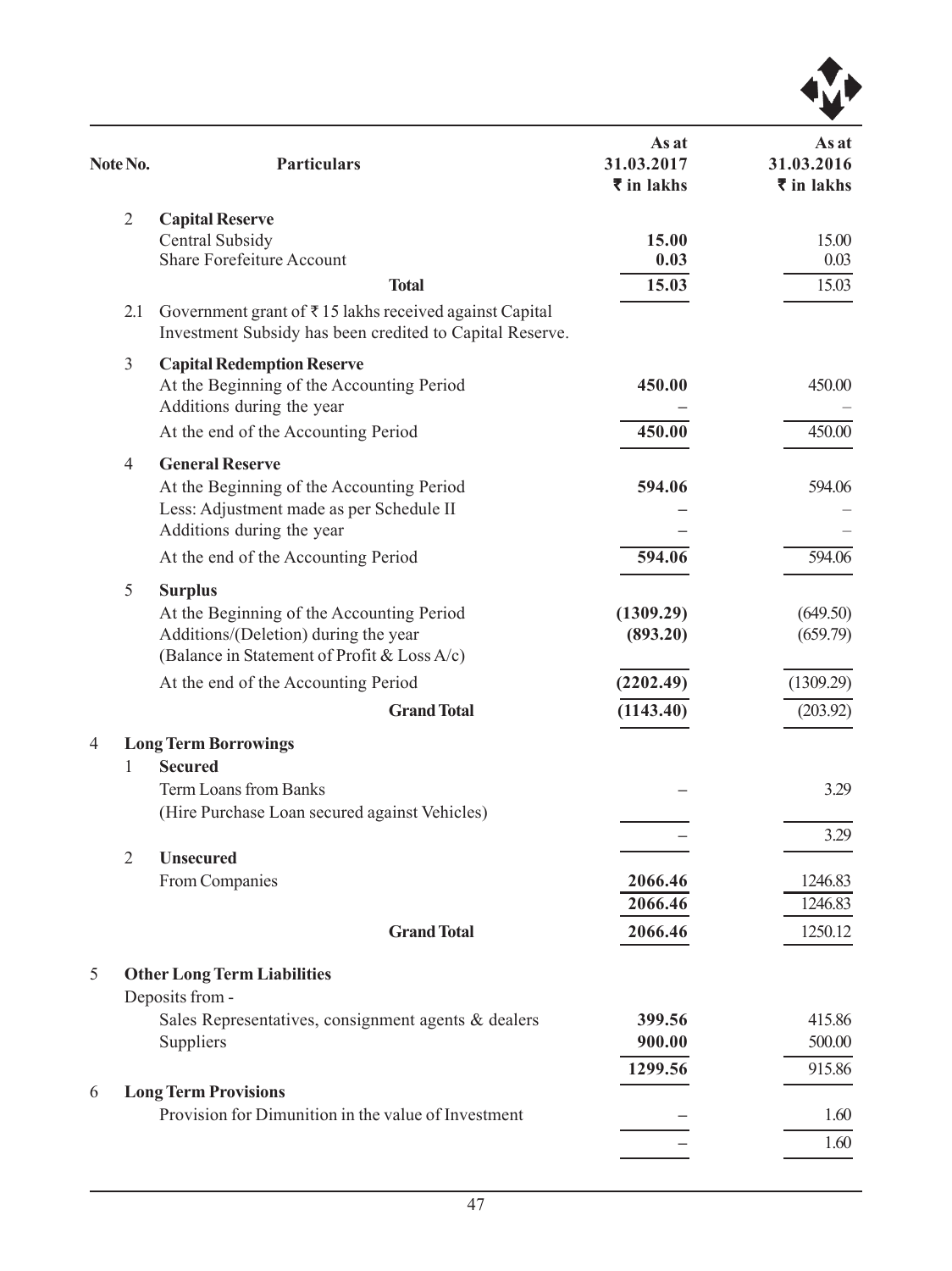| Note No.                                   | <b>Particulars</b>                                                                                                                                                                                                                                                                                                                                                                                                                                                                                                                                                                      | As at<br>31.03.2017<br>$\overline{\tau}$ in lakhs | As at<br>31.03.2016<br>$\bar{z}$ in lakhs |
|--------------------------------------------|-----------------------------------------------------------------------------------------------------------------------------------------------------------------------------------------------------------------------------------------------------------------------------------------------------------------------------------------------------------------------------------------------------------------------------------------------------------------------------------------------------------------------------------------------------------------------------------------|---------------------------------------------------|-------------------------------------------|
| 7                                          | <b>Short-Term Borrowings</b><br><b>Secured</b><br>Working Capital Loan<br>From Bank<br>Rupee Loan*<br>(Hypthecation of Company's Present & Future Stocks of<br>Raw Materials, Consumable Stores, Finished & Semi-<br>Finished Goods and Book Debts, Personal Guarantee of<br>Managing Director of the Company and also Second Charge<br>on the Fixed Assets of the Company.)                                                                                                                                                                                                            | 638.99                                            | 430.31                                    |
|                                            | <b>Unsecured</b><br>Acceptances<br>*This includes cheques issued to loan creditors for<br>₹ 225 lakhs despite insufficient limit to cover it. The<br>same was not presented to the bank till date.                                                                                                                                                                                                                                                                                                                                                                                      | 91.59<br>730.58                                   | 133.62<br>563.93                          |
| 8                                          | <b>Trade Payables</b><br><b>MSME Unit</b><br>Others<br>8.1 There are 3 Nos Micro, Small, Medium Enterprises, as defined<br>in the Micro, Small, Medium Enterprise Development Act, 2006,<br>to whom the Company owes dues on account of principal amount<br>together with interest for ₹38.89 lakhs (Previous year ₹1.96 lakhs).<br>The above information regarding Micro, Small and Medium<br>Enterprises has been determined to the extent such parties have<br>been identified on the basis of information available with the<br>Company. This has been relied upon by the Auditors. | 38.89<br>904.04<br>942.93                         | 1.96<br>665.45<br>667.41                  |
| 9<br>1<br>$\overline{2}$<br>$\overline{3}$ | <b>Other Current Liabilities</b><br>Current Maturities of Long Term Debts<br>(Hire Purchase Loan secured against Vehicles)<br>TDS Payable<br>Other Current Liabilities<br>(Consist of employees liabilities, retention money and<br>security deposit, statutory liabilities and other expenses)                                                                                                                                                                                                                                                                                         | 3.29<br>31.23<br>675.84<br>710.36                 | 2.99<br>15.57<br>484.14<br>502.70         |
| 10                                         | <b>Short-Term Provisions</b><br>Provision for Employee Benefits<br>(Refer Note No. 23.2)                                                                                                                                                                                                                                                                                                                                                                                                                                                                                                | 31.44<br>31.44                                    | 34.93<br>34.93                            |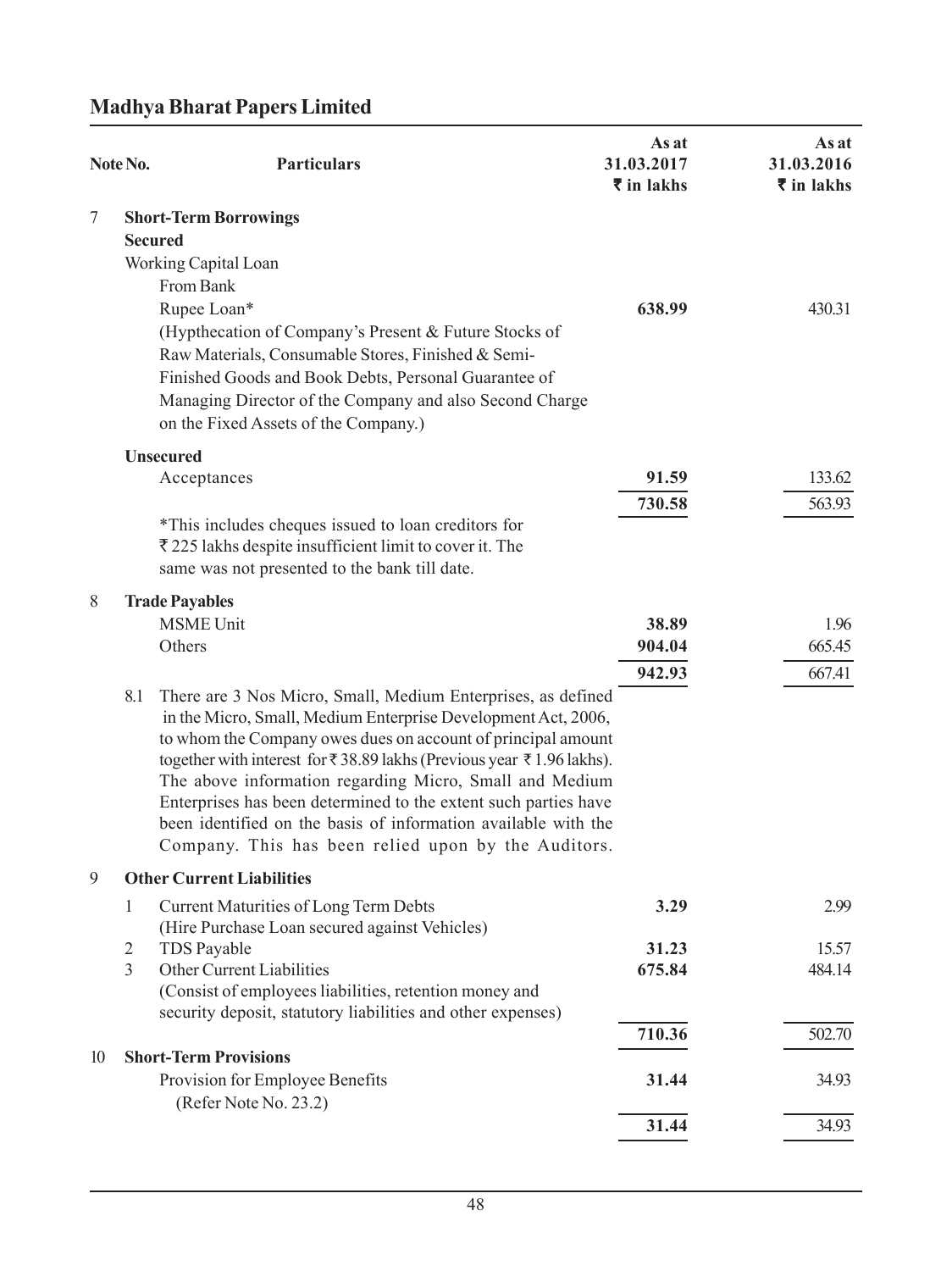$(3 \times 1)$  akhs

| $\equiv$        | <b>FIXED ASSETS</b>                                                      |                     |          |                    |                     |                    |        |              |                                      |                     | $(\bar{x}$ in lakhs) |
|-----------------|--------------------------------------------------------------------------|---------------------|----------|--------------------|---------------------|--------------------|--------|--------------|--------------------------------------|---------------------|----------------------|
|                 |                                                                          |                     |          | <b>GROSS BLOCK</b> |                     |                    |        | DEPRECIATION |                                      | NET BLOCK           |                      |
|                 |                                                                          | 01.04.2016<br>As at | Addition | Deletion           | As at<br>31.03.2017 | 01.04.2016<br>Upto |        |              | Addition Deletion 31.03.2017<br>Upto | 31.03.2017<br>As at | 31.03.2016<br>As at  |
| $\widehat{\Xi}$ | TANGIBLE ASSETS                                                          |                     |          |                    |                     |                    |        |              |                                      |                     |                      |
|                 | Freehold Land                                                            | 44.49               | ı        | ı                  | 44.49               | ı                  | ı      | ı            | $\mathbf{I}$                         | 44.49               | 44.49                |
|                 | 2 Leasehold Land                                                         | 4.39                |          | J,                 | 4.39                | 1.17               | 0.04   | ı            | 1.21                                 | 3.18                | 3.23                 |
|                 | Factory Buildings<br>က                                                   | 1064.29             | 1.69     | 228.66             | 837.32              | 614.11             | 18.08  | 181.68       | 450.51                               | 386.81              | 450.18               |
|                 | Plant and Machineries<br>$\overline{a}$                                  | 4934.77             | 173.10   | 329.22             | 4778.65             | 3372.45            | 85.38  | 332.44       | 3125.39                              | 1653.26             | 1562.32              |
|                 | Furniture and Fixture<br>ဖ                                               | 48.28               |          |                    | 48.28               | 45.87              |        |              | 45.87                                | 2.41                | 2.41                 |
|                 | 6 Vehicles                                                               | 48.01               | I        | $\blacksquare$     | 48.01               | 30.87              | 2.52   | $\mathbf I$  | 33.39                                | 14.62               | 17.14                |
|                 | 7 Office Equipments                                                      | 31.76               | ı        | ı                  | 31.76               | 27.44              | 0.79   |              | 28.23                                | 3.54                | 4.32                 |
|                 | Computers<br>$\infty$                                                    | 65.65               | 0.21     | ı                  | 65.86               | 61.83              | 0.49   | 0.00         | 62.32                                | 3.54                | 3.81                 |
|                 | Grand Total                                                              | 6241.65             | 175.00   | 557.88             | 5858.77             | 4153.74            | 107.30 | 514.12       | 3746.92                              | 2111.85             |                      |
|                 | Total of the Previous Year                                               | 6201.08             | 70.51    | 29.94              | 6241.65             | 4071.45            | 110.87 | 28.58        | 4153.74                              |                     | 2087.91              |
|                 | (ii) CAPITAL WORK IN PROG                                                | <b>RESS</b>         |          |                    |                     |                    |        |              |                                      |                     |                      |
|                 | Expenditure & Machineries<br>Advance against Capital<br>in Stock/Transit | 79.10               |          |                    | 79.10               |                    |        |              |                                      | 79.10               | 79.10                |
|                 |                                                                          |                     |          |                    |                     |                    |        |              |                                      |                     |                      |



 $\frac{79.10}{ }$ 

79.10

**9.10.10 <b>79.10** 79.10 *79.10* 79.10 *79.10* 79.10 *79.10* 79.10 *79.10* 79.10 *79.10* 79.10 *79.10* 

79.10

79.10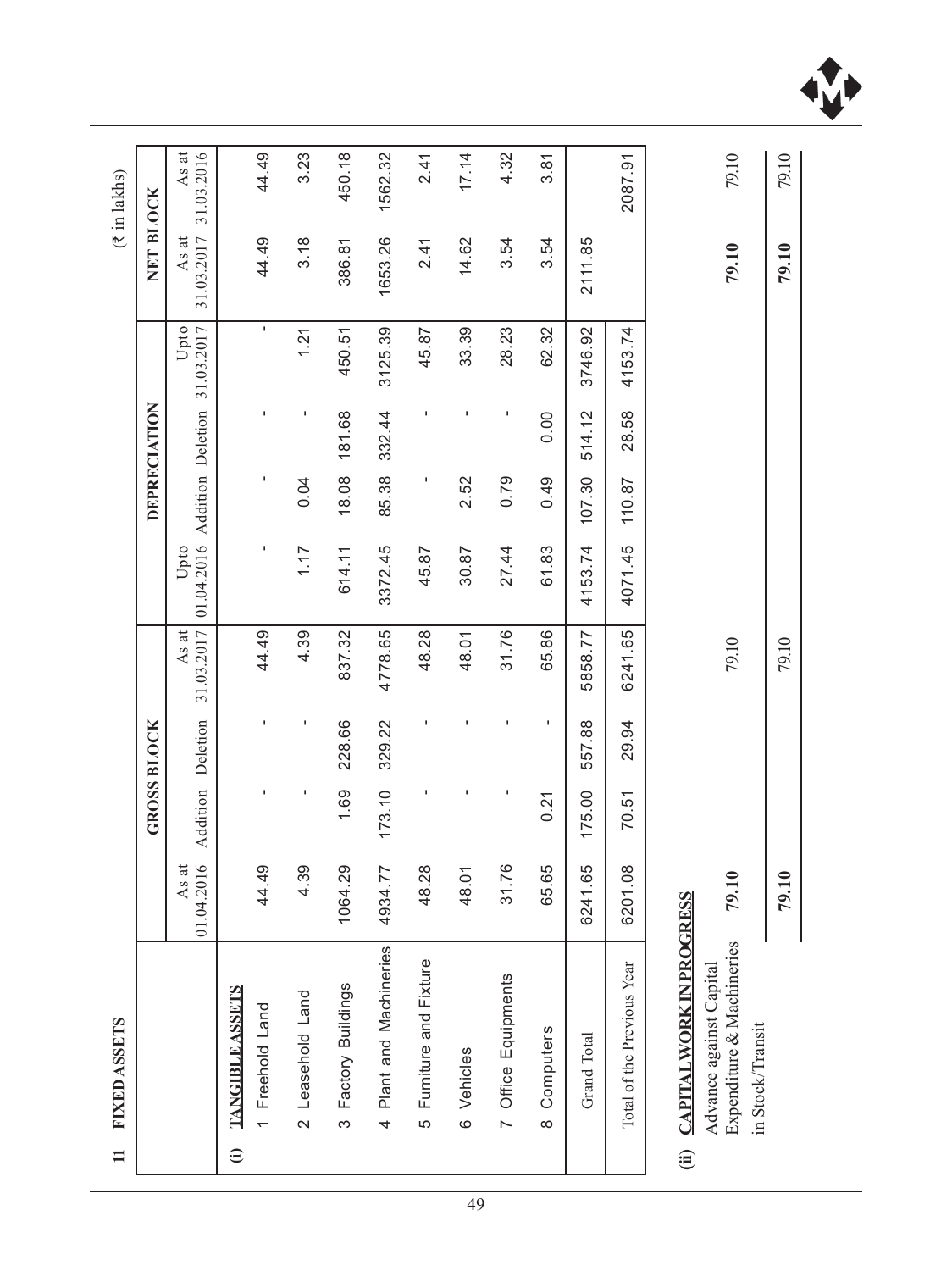| Note No. | <b>Particulars</b>                                                                                                                                                                                                                                                                                                                                                                                                                       | As at<br>31.03.2017<br>$\overline{\tau}$ in lakhs | As at<br>31.03.2016<br>$\overline{\tau}$ in lakhs |
|----------|------------------------------------------------------------------------------------------------------------------------------------------------------------------------------------------------------------------------------------------------------------------------------------------------------------------------------------------------------------------------------------------------------------------------------------------|---------------------------------------------------|---------------------------------------------------|
|          | 11.1 Gross Block includes revaluation of Fixed assets (comprising of<br>Building, Plant & Machinery amounting to ₹5441.18 lakhs) made<br>on 30.04.1987 (Historical Cost for ₹4883.30 lakhs) revalued by an<br>external approved valuer and the replacement value method<br>adjusted with RBI index was used for such revaluation.                                                                                                        |                                                   |                                                   |
|          | According to provisions of Accounting Standard 10 (as revised)<br>the carrying value as on 31.03.2017 has been adjusted with<br>respective Assets and Revaluation Reserve.                                                                                                                                                                                                                                                               |                                                   |                                                   |
|          | 11.2 Depreciation on Leasehold Land has been depreciated $@$ 1% per<br>annum straight line method                                                                                                                                                                                                                                                                                                                                        |                                                   |                                                   |
|          | Net carrying amount of leasehold land is for $\overline{\xi}$ 3.18 lakhs and for<br>leasehold Building is for $\overline{\zeta}$ 4.44 lakhs as on 31.03.2017.                                                                                                                                                                                                                                                                            |                                                   |                                                   |
|          | 11.3 Factory Building includes Lease hold Building of ₹5.55 lakhs.                                                                                                                                                                                                                                                                                                                                                                       |                                                   |                                                   |
|          | 11.4 Pursuant to enactment of Companies Act, 2013, the Company has<br>applied the estimated useful lifes as specified in Schedule II.<br>Accordingly, the unamortised carrying value is being depreciated/<br>amortised over the revised/remaining useful lifes. The written<br>down value of fixed assets whose lifes have expired as at 1st<br>April, 2014 have been adjusted net of tax in the opening balance<br>of General Reserve. |                                                   |                                                   |
| 12       | <b>Non Current Investment:</b><br>(Other than Trade)                                                                                                                                                                                                                                                                                                                                                                                     |                                                   |                                                   |
| (a)      | In Equity Shares of Associate Company<br>Quoted, Fully Paid up                                                                                                                                                                                                                                                                                                                                                                           |                                                   |                                                   |
|          | 55100 Shares in Sarda Plywood Industries Ltd.<br>of ₹10 each                                                                                                                                                                                                                                                                                                                                                                             | 23.39                                             | 23.39                                             |
|          | (b) In Equity Shares of Other Company<br>Quoted, Fully Paid up                                                                                                                                                                                                                                                                                                                                                                           |                                                   |                                                   |
|          | 1500 Shares in Simplex Infrastructures Ltd.<br>of ₹10 each                                                                                                                                                                                                                                                                                                                                                                               |                                                   | 0.13                                              |
|          | Unquoted, Fully Paid up<br>50 Shares in Pro Sports Management Ltd.<br>of ₹1000 each                                                                                                                                                                                                                                                                                                                                                      | 0.50                                              | 0.50                                              |
| (c)      | Government Securities-Unquoted<br>7 Years' National Savings Certificate                                                                                                                                                                                                                                                                                                                                                                  | 0.13                                              | 0.13                                              |
|          |                                                                                                                                                                                                                                                                                                                                                                                                                                          | 24.02                                             | 24.15                                             |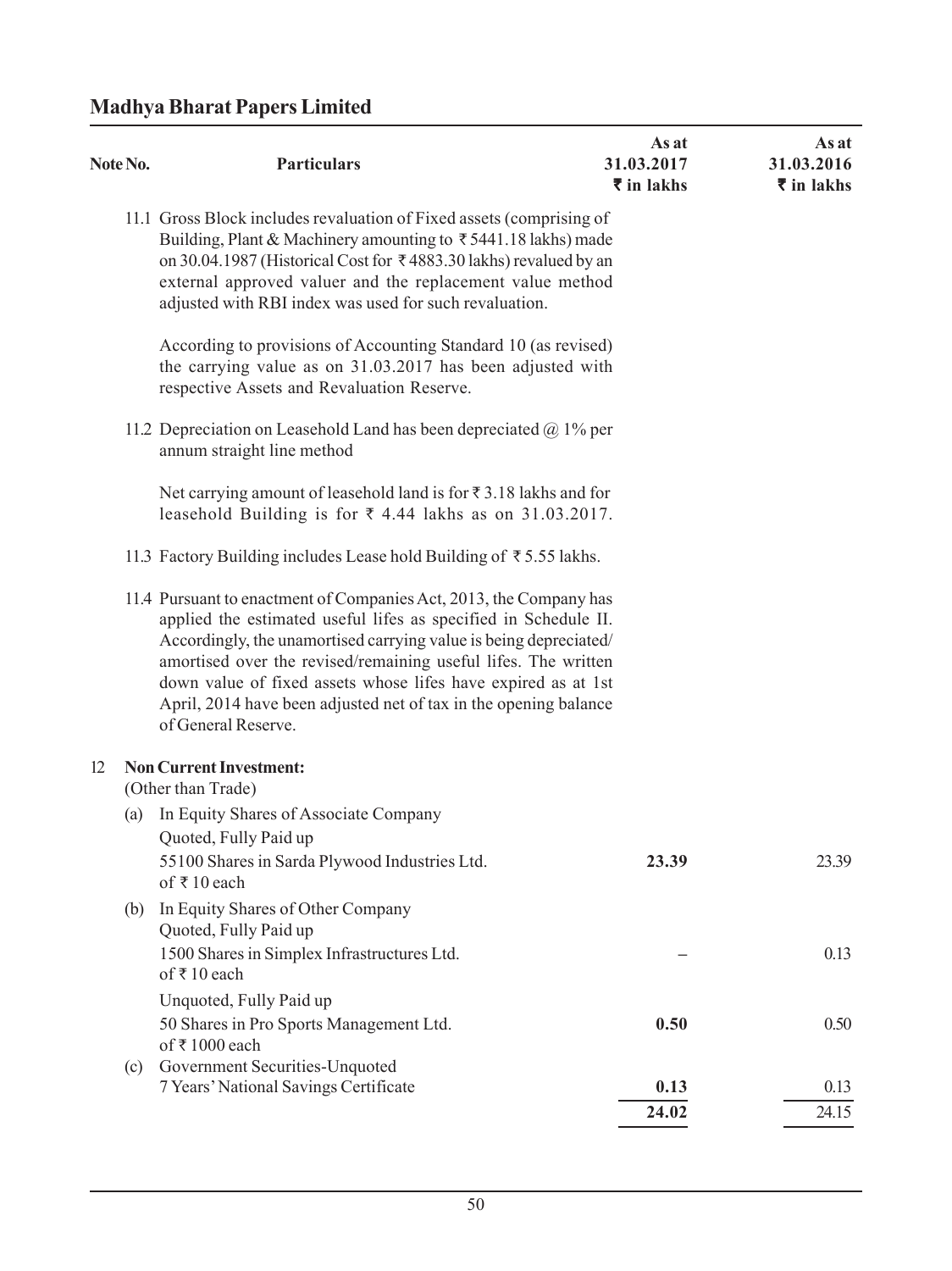

| Note No. | <b>Particulars</b>                                                                               | As at<br>31.03.2017<br>$\overline{\tau}$ in lakhs | As at<br>31.03.2016<br>$\overline{\tau}$ in lakhs |
|----------|--------------------------------------------------------------------------------------------------|---------------------------------------------------|---------------------------------------------------|
|          | 12.1 Aggregate market value of quoted investments ₹ 100.39 lakhs<br>(Previous year ₹31.19 lakhs) |                                                   |                                                   |
|          | 12.2 Government Securities have been pledged with Central<br>Excise and Sales Tax Authorities.   |                                                   |                                                   |
|          | 12.3 Investments are valued at cost.                                                             |                                                   |                                                   |
| 13       | <b>Deferred Tax (Liabilities)/Assets (Net)</b>                                                   |                                                   |                                                   |
|          | <b>Deferred Tax</b>                                                                              |                                                   |                                                   |
|          | Provision for gratuity                                                                           | 18.70                                             | 21.62                                             |
|          | Provision for Loss carried forward                                                               | 1418.38                                           | 955.38                                            |
|          |                                                                                                  | 1437.08                                           | 977.00                                            |
|          | <b>Deferred Tax Liability</b>                                                                    |                                                   |                                                   |
|          | <b>Related to Fixed Assets</b><br>Provision for unencashed leave                                 | 217.37                                            | 225.59                                            |
|          | Provision for diminution in value of long term investment                                        | 10.88                                             | 12.09<br>0.56                                     |
|          |                                                                                                  |                                                   |                                                   |
|          |                                                                                                  | 228.25                                            | 238.24                                            |
|          | <b>Net Deferred Tax (Liability) / Assets</b>                                                     | 1208.83                                           | 738.76                                            |
| 14       | <b>Inventories</b>                                                                               |                                                   |                                                   |
|          | (As taken, valued and certified by the Management)<br>Raw Material<br>(a)                        |                                                   |                                                   |
|          | In Hand                                                                                          | 319.23                                            | 252.57                                            |
|          | In Transit                                                                                       | 10.02                                             | 9.65                                              |
|          | (b) Work-in-Progress                                                                             | 141.90                                            | 41.39                                             |
|          | <b>Finished Goods</b><br>(c)                                                                     | 399.57                                            | 283.88                                            |
|          | Add: Variation in Excise Duty on Opening &                                                       |                                                   |                                                   |
|          | Closing Stock of Finished Goods                                                                  | 23.32                                             | 12.82                                             |
|          | Stores, Spares & Loose Tools<br>(d)                                                              |                                                   |                                                   |
|          | In Hand                                                                                          | 185.24                                            | 194.23                                            |
|          | In Transit                                                                                       | 3.42                                              | 6.32                                              |
|          |                                                                                                  | 1082.70                                           | 800.86                                            |
|          | 14.1 Work-in-Progress have been valued at lower of cost or net<br>realisable value.              |                                                   |                                                   |
|          | 14.2 Finished Goods are valued at lower of cost of net realisable value.                         |                                                   |                                                   |
|          | 14.3 Stores & Spares and Loose Tools have been valued at cost.                                   |                                                   |                                                   |
|          | 14.4 Raw Materials are valued at cost.                                                           |                                                   |                                                   |
| 15       | <b>Trade Receivables</b>                                                                         |                                                   |                                                   |
|          | (Unsecured considered Good unless otherwise stated)                                              |                                                   |                                                   |
|          | Debts Outstanding for a period exceeding<br>(1)                                                  |                                                   |                                                   |
|          | six months from the date they are due                                                            | 1.18                                              | 1.31                                              |
|          | Other Debts<br>(2)                                                                               | 76.48                                             | 24.17                                             |
|          |                                                                                                  |                                                   |                                                   |
|          |                                                                                                  | 77.66                                             | 25.48                                             |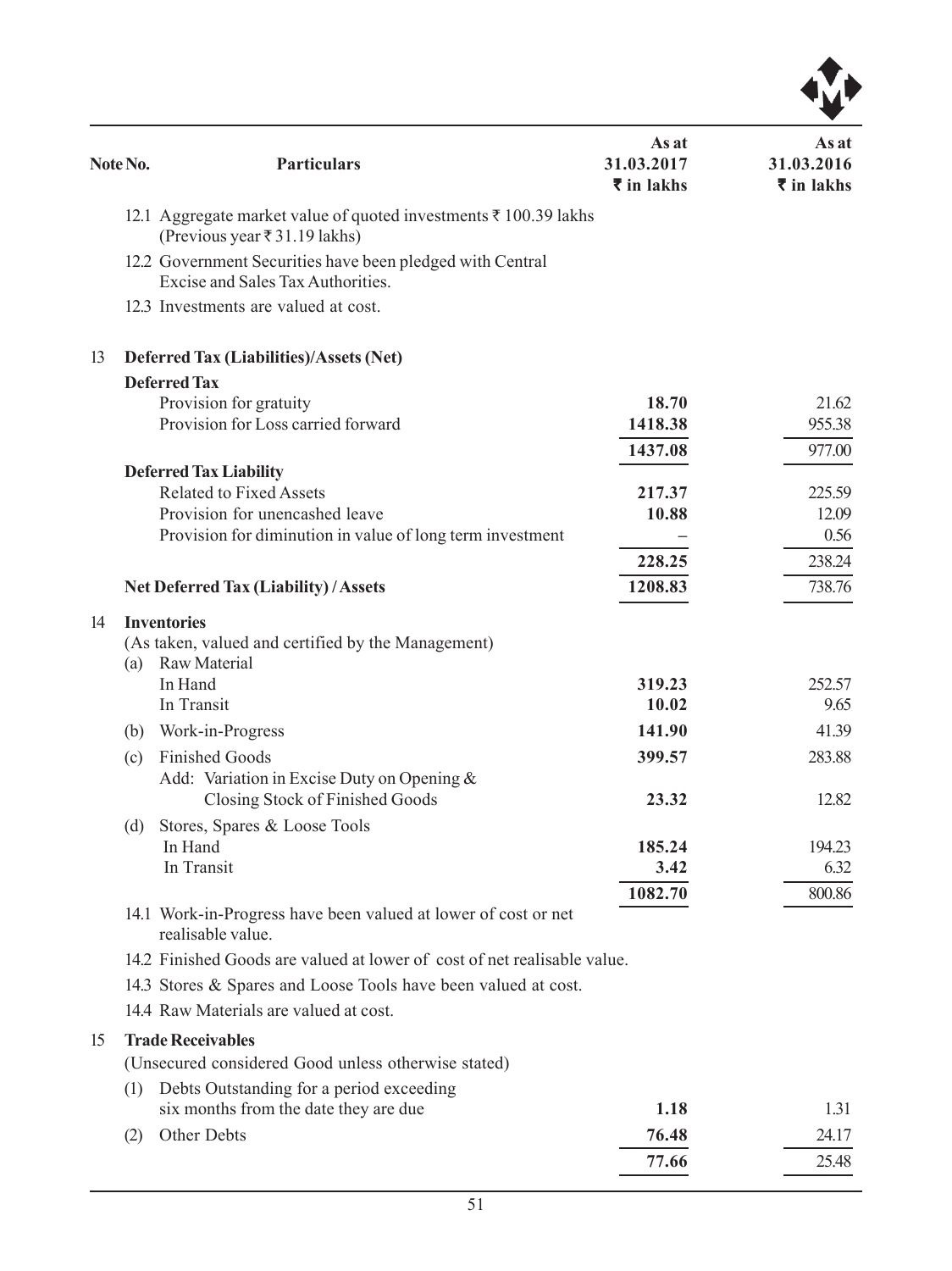| Note No.  | <b>Particulars</b>                                                                                                                                               | As at<br>31.03.2017<br>₹ in lakhs | As at<br>31.03.2016<br>$\bar{\tau}$ in lakhs |
|-----------|------------------------------------------------------------------------------------------------------------------------------------------------------------------|-----------------------------------|----------------------------------------------|
| 16        | <b>Cash &amp; Cash Equivalenents</b>                                                                                                                             |                                   |                                              |
|           | (a) Balance with Banks                                                                                                                                           |                                   |                                              |
|           | In Fixed Deposits                                                                                                                                                | 41.16                             | 35.21                                        |
|           | In Current Accounts                                                                                                                                              | 12.82                             | 12.74                                        |
| (b)       | Cash in Hand                                                                                                                                                     | 2.10                              | 2.28                                         |
| (c)       | Cheque in Hand                                                                                                                                                   |                                   |                                              |
|           | 16.1 Fixed Deposit of ₹40.70 lakhs held as Margin Money against<br>Bank Guarantee/Letter of Credit (Previous Year ₹ 34.78 lakhs)                                 | 56.08                             | 50.23                                        |
|           | 16.2 Fixed Deposit of ₹0.45 lakhs pledged with Sales Tax Authorties<br>(Previous Year ₹0.43 lakhs)                                                               |                                   |                                              |
| 17        | <b>Short Term Loans &amp; Advances</b><br>(Unsecured considered good unless otherwise stated and<br>recoverable in cash or in kind for the value to be received) |                                   |                                              |
| (a)       | <b>Loans and Advances</b>                                                                                                                                        |                                   |                                              |
|           | To Others                                                                                                                                                        |                                   |                                              |
|           | <b>Advance to Parties</b>                                                                                                                                        | 58.18                             | 7.08                                         |
|           | Advance to Staff<br>Advance to Others                                                                                                                            | 1.30<br>223.98                    | 1.50<br>204.65                               |
| (b)       | <b>Receivable from Revenue Authorities</b>                                                                                                                       |                                   |                                              |
|           | Income Tax Deposit/Refund Receivable (Net)                                                                                                                       |                                   | 0.22                                         |
|           | Sales Tax Deposit/Refund Receivable                                                                                                                              | 0.51                              | 0.27                                         |
|           | Balance with Central Excise Authorities                                                                                                                          | 10.59                             | 14.51                                        |
|           |                                                                                                                                                                  | 294.56                            | 228.23                                       |
| 18        | <b>Other Current Assets</b>                                                                                                                                      |                                   |                                              |
|           | Prepaid Expenses                                                                                                                                                 | 6.61                              | 8.38                                         |
|           | Interest Accrued but not due on Deposits                                                                                                                         | 4.86                              | 4.23                                         |
|           | Trade and Other Deposits                                                                                                                                         | 32.66                             | 26.30                                        |
|           |                                                                                                                                                                  | 44.13                             | 38.91                                        |
| 19<br>(a) | <b>Revenue from Operations</b><br>Sale of Products                                                                                                               | 3924.02                           | 3327.63                                      |
|           | (b) Less: Excise Duty                                                                                                                                            | 233.74                            | 181.05                                       |
|           | Net Revenue from Operations                                                                                                                                      | 3690.28                           | 3146.58                                      |
|           |                                                                                                                                                                  |                                   |                                              |
| 20<br>(a) | <b>Other Income</b><br>Interest Income                                                                                                                           | 2.28                              | 4.83                                         |
| (b)       | Dividend Income                                                                                                                                                  | 0.01                              | 0.01                                         |
| (c)       | Net gain on sale of assets                                                                                                                                       | 4.80                              | 28.63                                        |
| (d)       | Other Non-Operating Income                                                                                                                                       |                                   | 1.36                                         |
| (e)       | Liabilities no longer required written back                                                                                                                      |                                   | 1.27                                         |
| (f)       | Miscellaneous Income                                                                                                                                             | 34.29                             |                                              |
|           |                                                                                                                                                                  | 41.38                             | 36.10                                        |

Other Non-operating income consists of commodity gain and others.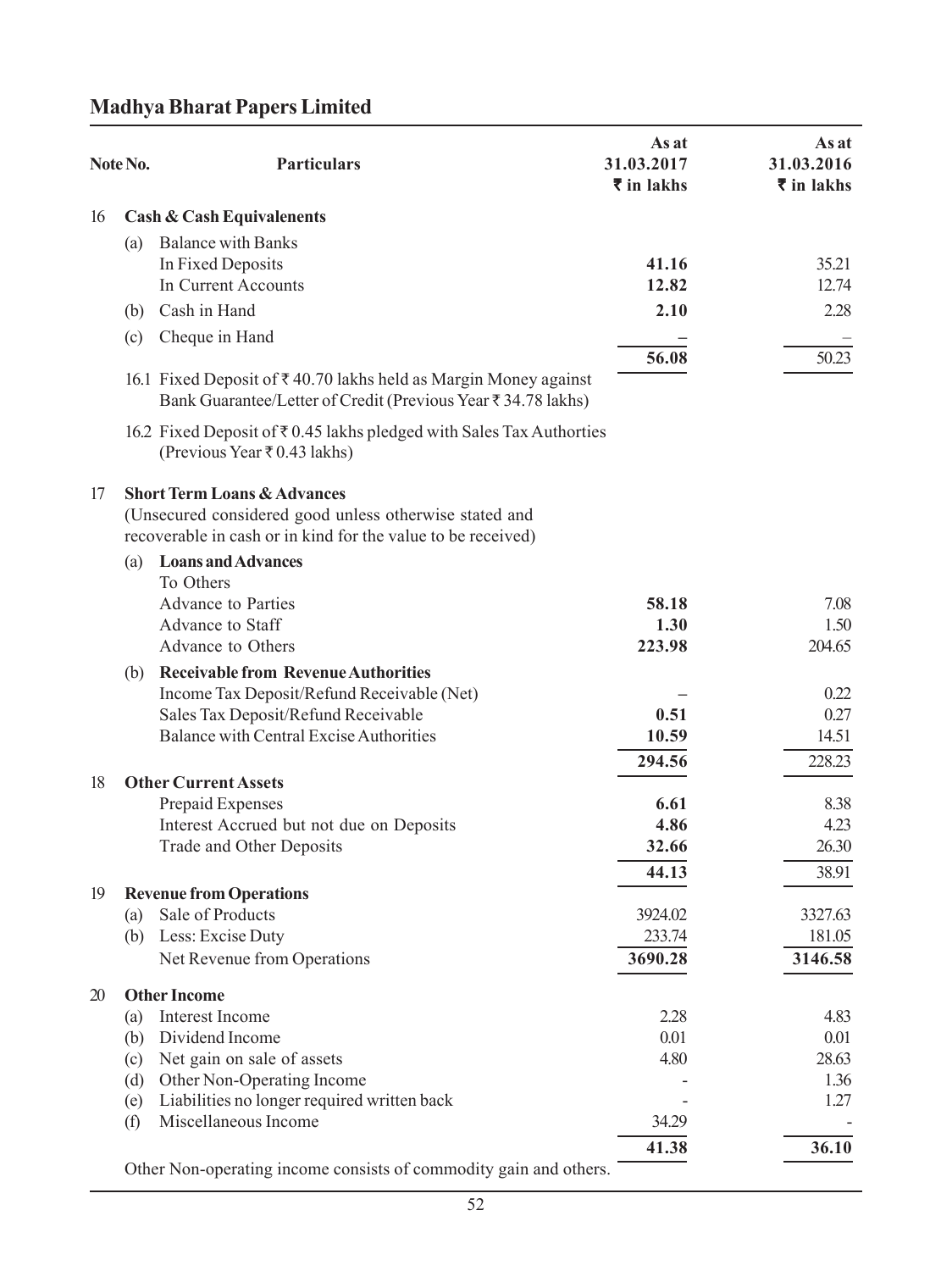| Note No. | <b>Particulars</b>                                                                                                                                                                                                                                                                                                                   |                                        | 2016-17<br>$\overline{\tau}$ in lakhs                                             | 2015-16<br>$\overline{\tau}$ in lakhs                                                                            |
|----------|--------------------------------------------------------------------------------------------------------------------------------------------------------------------------------------------------------------------------------------------------------------------------------------------------------------------------------------|----------------------------------------|-----------------------------------------------------------------------------------|------------------------------------------------------------------------------------------------------------------|
| 21       | <b>Cost of Materials Consumed</b><br><b>Purchases Raw Materials</b><br>Add: Opening Balance of Stock<br>Less: Closing Balance of Stock<br>Consumption of Raw Materials<br>21.1 Details of Raw Material consumed:<br>A. Raw Materials consumed:<br>Waste Paper<br>(i)<br>(ii) Coal                                                    | Qty. (MT)<br>10,814<br>26,854          | 2485.67<br>231.66<br>2717.33<br>204.40<br>2512.93<br>Amount<br>2512.93<br>672.99  | 1886.18<br>100.09<br>1986.27<br>231.65<br>1754.62<br>Qty. (MT)<br>Amount<br>1754.62<br>7,353<br>16,594<br>316.20 |
|          | Coal consumption has been shown under<br>Power & Fuel expenses (other expenses)<br>Break-up of Raw Materials consumed:<br>В.<br>Indigenious<br>(i)<br>Imported<br>(ii)<br>C. C.I.F. Value of Imports :<br><b>Raw Materials</b>                                                                                                       | $\frac{0}{0}$<br>84.39<br>15.61<br>100 | 3185.92<br>2688.69<br>497.22<br>3185.91<br>428.62                                 | 2070.82<br>$\frac{0}{0}$<br>1198.10<br>57.86<br>872.72<br>42.14<br>2070.82<br>100<br>576.05                      |
| 22       | <b>Changes in Inventories</b><br><b>Finished Goods</b><br>At the Beginning of the Accounting Period<br>At the End of the Accounting Period<br>Work-in-Progress<br>At the Beginning of the Accounting Period<br>At the End of the Accounting Period<br><b>Grand Total</b>                                                             |                                        | 428.62<br>296.70<br>422.89<br>(126.19)<br>41.39<br>141.90<br>(100.51)<br>(226.70) | 576.05<br>434.75<br>296.70<br>138.05<br>70.73<br>41.39<br>29.34<br>167.39                                        |
| 23       | <b>Employee Benefits Expense</b><br>Salary and Wages<br>Contribution to Provident Fund and Other Funds<br>Workers and Staff Welfare<br>23.1 (a) Payments to and provision for employees include the<br>following:<br>Paid to Key Managerial Personnel-<br>Salary & Other Amenities<br>Contribution to Provident Fund and other Funds |                                        | 366.75<br>45.77<br>22.89<br>435.41<br>51.81<br>10.24<br>62.05                     | 420.28<br>57.12<br>24.31<br>501.71<br>51.71<br>10.24<br>61.95                                                    |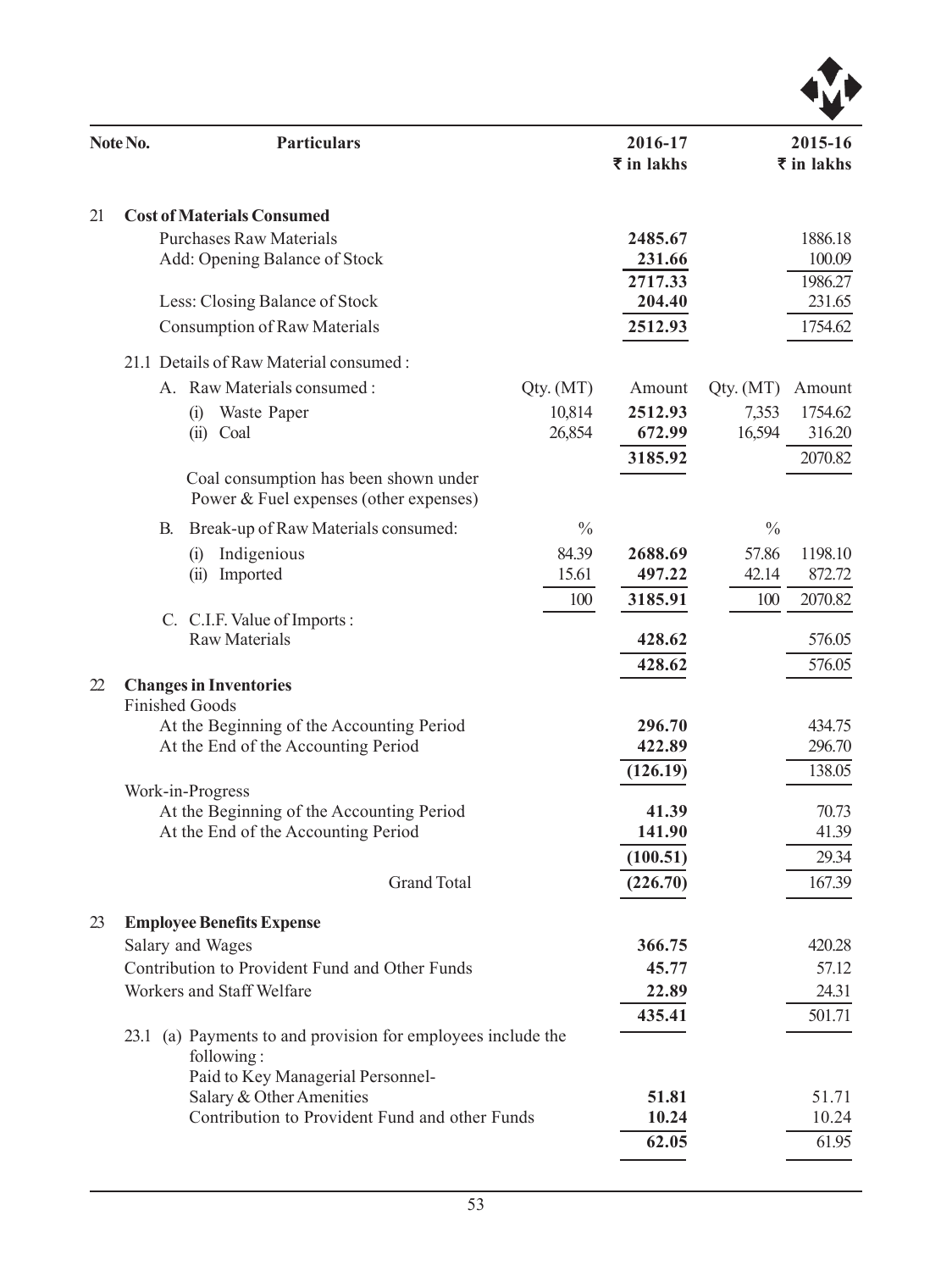|  |  | <b>Madhya Bharat Papers Limited</b> |  |
|--|--|-------------------------------------|--|
|  |  |                                     |  |

| Note No. | <b>Particulars</b>                                                                                                                                                                                                                                                                                                                                                                                                                                                                                                                                                                                                              |          | 2016-17<br>$\overline{\tau}$ in lakhs |          | 2015-16<br>$\overline{\tau}$ in lakhs |
|----------|---------------------------------------------------------------------------------------------------------------------------------------------------------------------------------------------------------------------------------------------------------------------------------------------------------------------------------------------------------------------------------------------------------------------------------------------------------------------------------------------------------------------------------------------------------------------------------------------------------------------------------|----------|---------------------------------------|----------|---------------------------------------|
|          | (b) Computation of net profit for the purpose of Directors'<br>remuneration under section 198 of the Companies Act,<br>2013 need not be enumerated since no commission has<br>been paid to the Directors. Fixed monthly remuneration<br>has been paid to the Directors as per Part II of Schedule<br>V to the Companies Act, 2013<br>23.2 The Company has adopted Accounting Standard 15 "Employee<br>Benefits" of Companies (Accounting Standards) Rules, 2006, as<br>amended by Companies (Accounting Standards) Amendment<br>Rules, 2008 dated 27 <sup>th</sup> March, 2008 with effect from 1 <sup>st</sup> April,<br>2007. |          |                                       |          |                                       |
|          | Defined Contribution Plan:<br>Employee benefits in the form of Provident Fund, Superannuation<br>Fund and Pension Scheme are considered as defined contribution<br>plan and the contributions are made in accordance with the relevant<br>statute and are recognized as expense when employee have<br>rendered service entitling them to the contributions. The<br>contribution to defined contribution plan, recognized as expense<br>for the year are as under:<br>Employers' Contribution to Provident Fund & Pension Fund<br>Employers' Contribution to Superannuation Fund                                                 |          | 25.42<br>0.31                         |          | 31.18<br>13.10                        |
|          | Defined Benefit Plan:<br>Post employment and other long-term employee benefits in the<br>form of gratuity, sick leave and earned leave encashment are<br>considered as defined obligation. The present defined value of<br>obligation is determined based on acturarial valuation using<br>projected unit credit method as at the balance sheet date. The<br>amount of defined benefits recognized in the balance sheet<br>represent the present value of the obligation as adjusted for<br>unrecognized past service cost and as reduced by the fair value<br>of plan assets.                                                  |          |                                       |          |                                       |
|          | Any asset resulting from this calculation is limited to the<br>discounted value of any economic benefits available in the form<br>of refunds from the plan or reductions in future contributions to<br>the plan. The amount recognized in the profit and loss account<br>for the year ended 31 <sup>st</sup> March, 2017 in respect of Employees<br>Benefit Schemes based on actuarial reports as on 31 <sup>st</sup> March,<br>2017 is as follows:                                                                                                                                                                             |          |                                       |          |                                       |
|          | Amounts recognized in the Balance Sheet are as                                                                                                                                                                                                                                                                                                                                                                                                                                                                                                                                                                                  |          |                                       |          |                                       |
|          | follows:                                                                                                                                                                                                                                                                                                                                                                                                                                                                                                                                                                                                                        | Gratuity | Leave                                 | Gratuity | Leave                                 |
|          | Present value of Defined Benefit obligation                                                                                                                                                                                                                                                                                                                                                                                                                                                                                                                                                                                     | 188.76   | 31.44                                 | 207.33   | 34.93                                 |
|          | Fair Value of Plan Assets                                                                                                                                                                                                                                                                                                                                                                                                                                                                                                                                                                                                       | 242.80   |                                       | 269.81   |                                       |
|          | Fund Status {Surplus/(deficit)}<br>Unrecognized past service cost                                                                                                                                                                                                                                                                                                                                                                                                                                                                                                                                                               | (54.04)  | 31.44                                 | (62.48)  | 34.93                                 |
|          | Net (Asset)/Liability recognized in Balance Sheet                                                                                                                                                                                                                                                                                                                                                                                                                                                                                                                                                                               | (54.04)  | 31.44                                 | (62.48)  | 34.93                                 |
|          |                                                                                                                                                                                                                                                                                                                                                                                                                                                                                                                                                                                                                                 |          |                                       |          |                                       |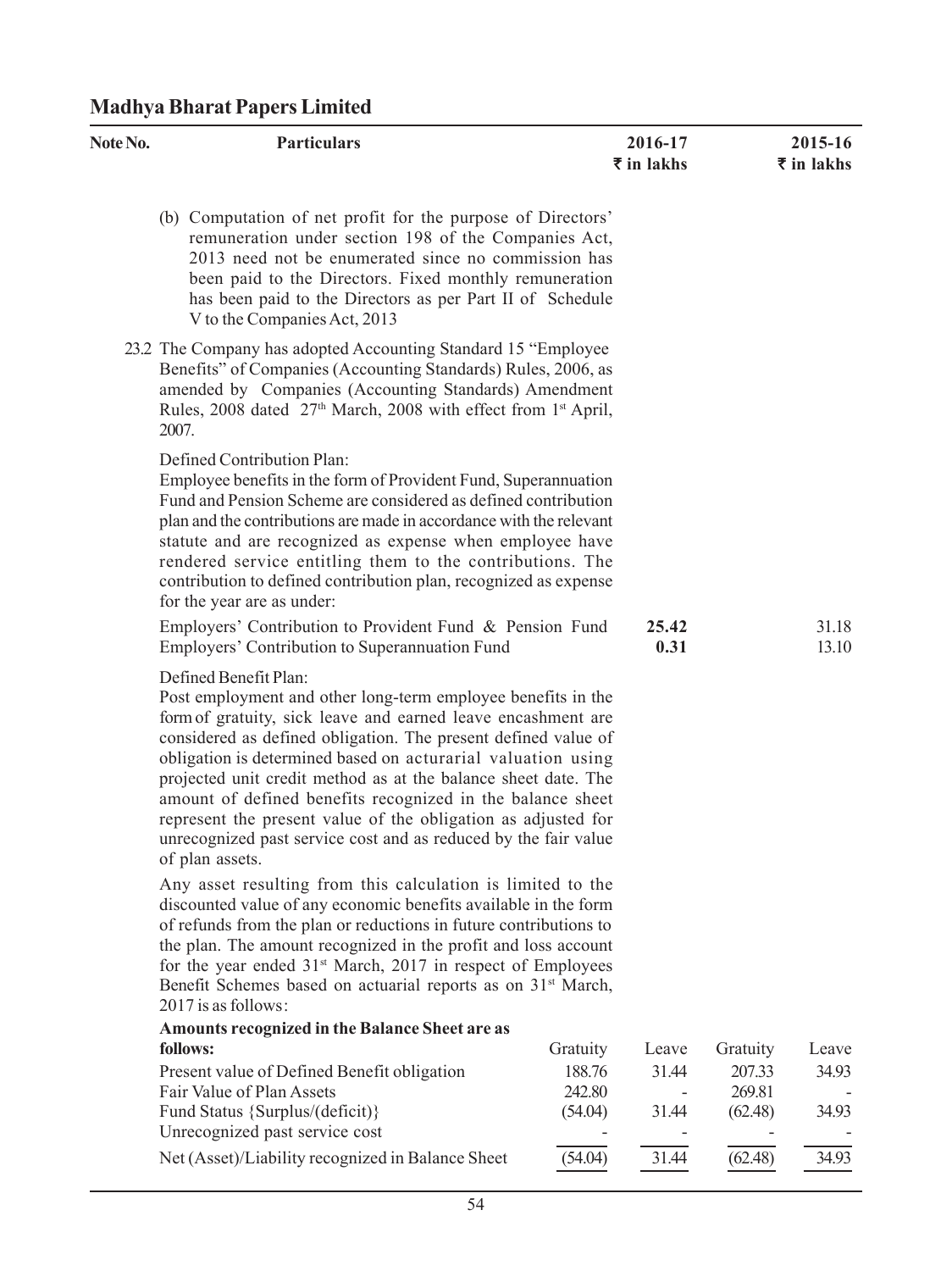| Note No. | <b>Particulars</b>                                                                                                                                    |                 | 2016-17<br>$\overline{\tau}$ in lakhs |         | 2015-16<br>$\overline{\tau}$ in lakhs |
|----------|-------------------------------------------------------------------------------------------------------------------------------------------------------|-----------------|---------------------------------------|---------|---------------------------------------|
|          | Amounts recognized in the Profit and Loss Account<br>and charges to Contribution to Funds, Staff Welfare<br>and Insurance Expenditure are as follows: |                 |                                       |         |                                       |
|          | <b>Current Service Cost</b>                                                                                                                           | 9.73            | 5.64                                  | 11.05   | 1.60                                  |
|          | Past Service Cost                                                                                                                                     |                 |                                       |         |                                       |
|          | Interest on obligation                                                                                                                                | 14.85           | 2.49                                  | 16.85   | 2.86                                  |
|          | Expected return on Plan Assets                                                                                                                        | (19.22)         |                                       | (21.78) |                                       |
|          | <b>Curtailment Cost</b>                                                                                                                               |                 |                                       |         |                                       |
|          | <b>Settlement Cost</b>                                                                                                                                |                 |                                       |         |                                       |
|          | Net Accrual Loss/(Gain)                                                                                                                               | 3.08            | (5.63)                                | (6.66)  | 2.49                                  |
|          | Total Expenses recognized in Profit & Loss                                                                                                            | 8.44            | 2.50                                  | (0.54)  | 6.95                                  |
|          | Reconciliation of opening and closing balances<br>of the present value of the obligations:                                                            |                 |                                       |         |                                       |
|          | Opening defined benefit obligation                                                                                                                    | 207.33          | 34.93                                 | 212.65  | 36.39                                 |
|          | <b>Acquisition Adjustment</b>                                                                                                                         |                 |                                       |         |                                       |
|          | <b>Current Service cost</b>                                                                                                                           | 9.73            | 5.64                                  | 11.05   | 1.60                                  |
|          | Past Service Cost                                                                                                                                     |                 |                                       |         |                                       |
|          | Interest cost                                                                                                                                         | 14.85           | 2.49                                  | 16.85   | 2.86                                  |
|          | <b>Curtailment Cost</b>                                                                                                                               |                 |                                       |         |                                       |
|          | Settlement Cost                                                                                                                                       |                 |                                       |         |                                       |
|          | <b>Expected Return</b>                                                                                                                                |                 |                                       |         |                                       |
|          | Accrual Loss/(Gain)<br><b>Benefit Paid</b>                                                                                                            | 3.91            | (5.63)                                | (6.71)  | 2.49<br>(8.42)                        |
|          |                                                                                                                                                       | (47.07)         | (5.98)                                | (26.50) |                                       |
|          | Closing Benefit obligation                                                                                                                            | 188.75          | 31.45                                 | 207.34  | 34.92                                 |
|          | <b>Change in Fair Value of Plan Asset</b>                                                                                                             |                 |                                       |         |                                       |
|          | Opening Fair value of Plan Assets                                                                                                                     | 269.81          | $\overline{\phantom{a}}$              | 274.59  |                                       |
|          | <b>Acquisition Adjustment</b>                                                                                                                         |                 |                                       |         |                                       |
|          | Settlement Cost                                                                                                                                       |                 |                                       |         |                                       |
|          | Expected return on Plan Assets                                                                                                                        | 19.22           |                                       | 21.78   |                                       |
|          | Actual company contribution                                                                                                                           |                 | 5.98                                  |         | 8.42                                  |
|          | <b>Benefits Paid</b>                                                                                                                                  | (47.07)<br>0.83 | (5.98)                                | (26.50) | (8.42)                                |
|          | Accrual Loss/(Gain)                                                                                                                                   |                 |                                       | (0.05)  |                                       |
|          | Planned Asset at the end of the year                                                                                                                  | 242.79          |                                       | 269.82  |                                       |
|          | Actual Return of Planned Assets (Amount)                                                                                                              | 19.22           |                                       | 21.78   |                                       |
|          | <b>Actuarial Assumptions</b>                                                                                                                          |                 |                                       |         |                                       |
|          | Discount Rate (per Annum) (%)                                                                                                                         | 8.00            | 8.00                                  | 8.00    | 8.00                                  |
|          | Expected rate of return on Plan Assets (per Annum)                                                                                                    | 8.00            | NA                                    | 8.00    | NA                                    |
|          | Salary Increases (%)                                                                                                                                  | 6.00            | 6.00                                  | 6.00    | 6.00                                  |
|          | Retirement / Superannuation Age                                                                                                                       | 58              |                                       | 58      |                                       |
|          | Mortality                                                                                                                                             | LICI            |                                       | LICI    |                                       |

 $\mathbf{A}$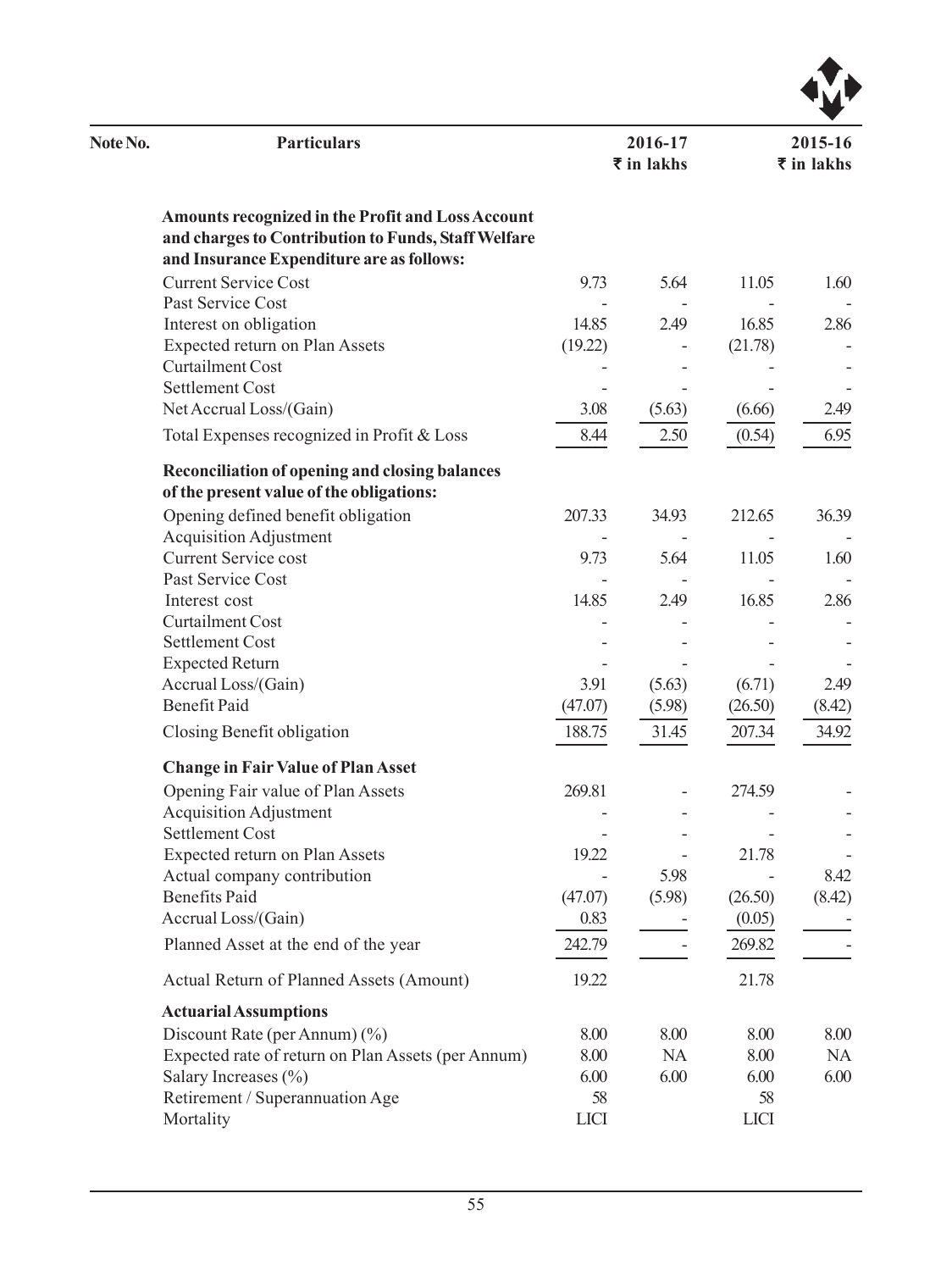| Note No. | <b>Particulars</b>                                                                                                                                                                                                                                                                                                                                                                                                                                                                                                                 | 2016-17<br>$\overline{\tau}$ in lakhs                                                                                                | 2015-16<br>$\overline{\tau}$ in lakhs |
|----------|------------------------------------------------------------------------------------------------------------------------------------------------------------------------------------------------------------------------------------------------------------------------------------------------------------------------------------------------------------------------------------------------------------------------------------------------------------------------------------------------------------------------------------|--------------------------------------------------------------------------------------------------------------------------------------|---------------------------------------|
|          | Major Categories of Plan Assets as a percentage of<br>fair value of the total plan assets:<br>Insurance managed Funds                                                                                                                                                                                                                                                                                                                                                                                                              | 100%                                                                                                                                 | 100%                                  |
|          | <b>Expected Employer's Contribution for next year</b>                                                                                                                                                                                                                                                                                                                                                                                                                                                                              | The expected contribution for Defined<br>Benefit Plan for the next financial year will be<br>in line with the Financial Year 2016-17 |                                       |
|          | Basis used to determine the Expected Rate of Return on Plan                                                                                                                                                                                                                                                                                                                                                                                                                                                                        |                                                                                                                                      |                                       |
|          | Assets:<br>The expected rate of return on plan assets is determined<br>considering several applicable factors, mainly the composition of<br>plan assets held, assesed risks, historical results of return on plan<br>assets and the Company's policy for plan assets management.                                                                                                                                                                                                                                                   |                                                                                                                                      |                                       |
|          | Basis of estimates of rate escalation in salary<br>The estimates of rate escalation in salary considered in actuarial<br>valuation has taken into account inflation, seniority, promotion<br>and other relevant factors including supply and demand in the<br>employment market. The above information is certified by the<br>actuary. The Gratuity Expenses have been recognized in<br>"Contribution to Provident & Other Funds" and provision for<br>Leave in "Salaries, Wages, Bonus and other amenities" under<br>Schedule 17. |                                                                                                                                      |                                       |
| 24       | <b>Finance Costs</b>                                                                                                                                                                                                                                                                                                                                                                                                                                                                                                               |                                                                                                                                      |                                       |
| (a)      | <b>Interest Expense</b>                                                                                                                                                                                                                                                                                                                                                                                                                                                                                                            |                                                                                                                                      |                                       |
|          | Interest to Bank                                                                                                                                                                                                                                                                                                                                                                                                                                                                                                                   | 67.96                                                                                                                                | 59.03                                 |
|          | Interest to Parties/Distributors                                                                                                                                                                                                                                                                                                                                                                                                                                                                                                   | 51.16                                                                                                                                | 52.62                                 |
|          | Interest to Unsecured Loan                                                                                                                                                                                                                                                                                                                                                                                                                                                                                                         | 232.45                                                                                                                               | 101.77                                |
|          | Interest to Bank on Vehicle Loan                                                                                                                                                                                                                                                                                                                                                                                                                                                                                                   | 0.52                                                                                                                                 | 0.83                                  |
|          | Interest to Others                                                                                                                                                                                                                                                                                                                                                                                                                                                                                                                 | 2.36                                                                                                                                 | 0.62                                  |
| (b)      | Other Finance Charges                                                                                                                                                                                                                                                                                                                                                                                                                                                                                                              | 2.62                                                                                                                                 | 2.41                                  |
| (c)      | Cash Discount                                                                                                                                                                                                                                                                                                                                                                                                                                                                                                                      | 60.98                                                                                                                                | 53.39                                 |
|          |                                                                                                                                                                                                                                                                                                                                                                                                                                                                                                                                    | 418.05                                                                                                                               | 270.67                                |
| 25       | <b>Depreciation and Amortization Expense</b>                                                                                                                                                                                                                                                                                                                                                                                                                                                                                       |                                                                                                                                      |                                       |
|          | Depreciation                                                                                                                                                                                                                                                                                                                                                                                                                                                                                                                       | 107.31                                                                                                                               | 110.86                                |
|          | Less: Transferred to revaluation reserve                                                                                                                                                                                                                                                                                                                                                                                                                                                                                           | 2.52                                                                                                                                 | 5.73                                  |
|          | (Refer Note 3.1)                                                                                                                                                                                                                                                                                                                                                                                                                                                                                                                   | 104.79                                                                                                                               |                                       |
| 26       |                                                                                                                                                                                                                                                                                                                                                                                                                                                                                                                                    |                                                                                                                                      | 105.13                                |
| (a)      | <b>Other Expenses</b><br><b>Manufacturing Expense</b>                                                                                                                                                                                                                                                                                                                                                                                                                                                                              |                                                                                                                                      |                                       |
|          | Stores and Spare Parts                                                                                                                                                                                                                                                                                                                                                                                                                                                                                                             | 45.07                                                                                                                                | 30.08                                 |
|          | Power and Fuel                                                                                                                                                                                                                                                                                                                                                                                                                                                                                                                     | 794.82                                                                                                                               | 440.43                                |
|          | Repair to Machinery                                                                                                                                                                                                                                                                                                                                                                                                                                                                                                                | 99.96                                                                                                                                | 95.35                                 |
|          | Repair to Building                                                                                                                                                                                                                                                                                                                                                                                                                                                                                                                 | 20.28                                                                                                                                | 24.65                                 |
|          | Dyes and Chemicals                                                                                                                                                                                                                                                                                                                                                                                                                                                                                                                 | 320.23                                                                                                                               | 273.90                                |
|          |                                                                                                                                                                                                                                                                                                                                                                                                                                                                                                                                    | 1280.36                                                                                                                              | 864.41                                |
|          |                                                                                                                                                                                                                                                                                                                                                                                                                                                                                                                                    |                                                                                                                                      |                                       |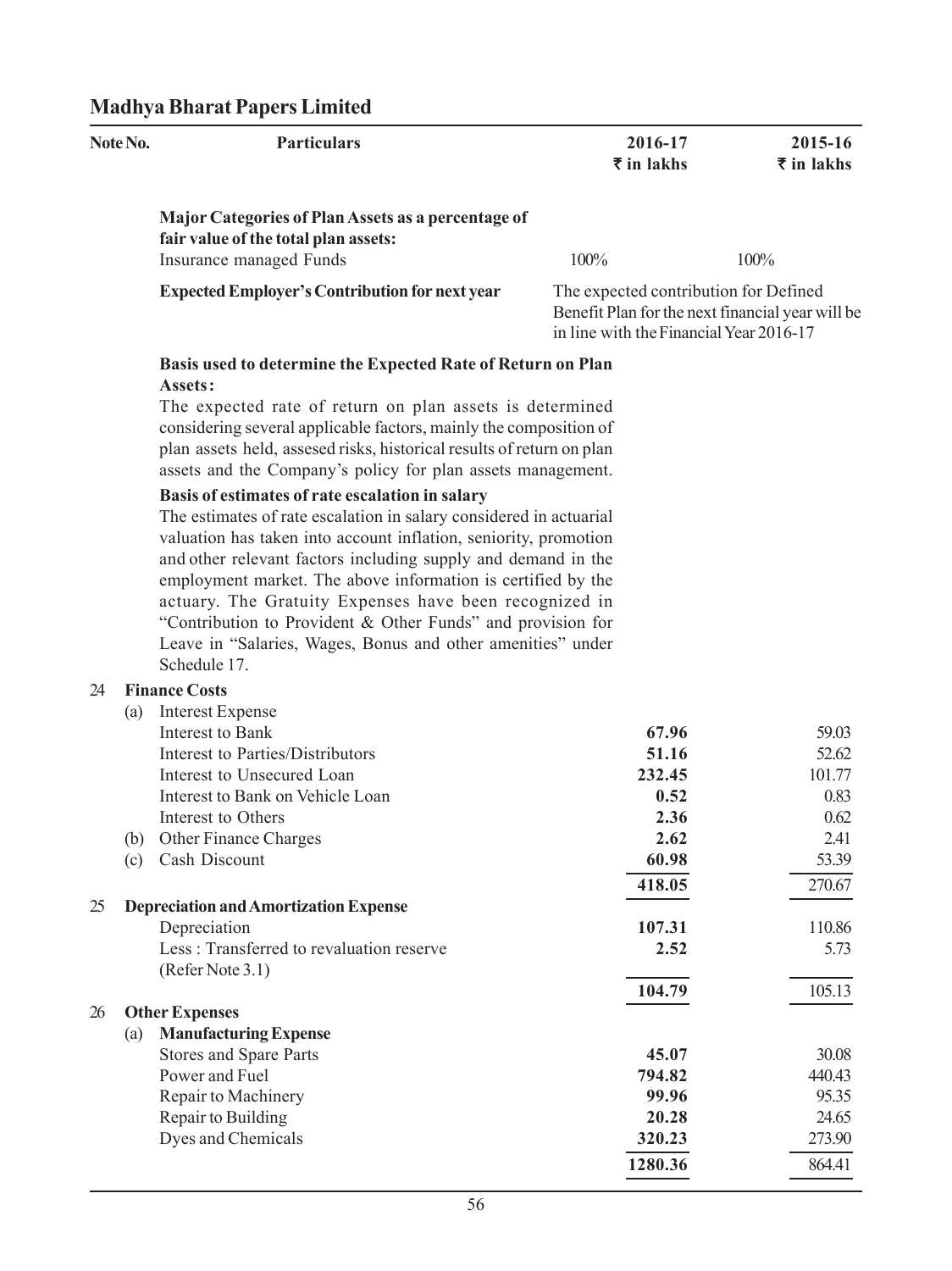| <b>Particulars</b><br>2016-17<br>2015-16<br>$\overline{\tau}$ in lakhs<br>$\overline{\tau}$ in lakhs<br>(b) Administrative Expense<br>4.15<br><b>Bank Charges</b><br>1.54<br>Donation<br>0.12<br>0.12<br>Subscription/Membership Fee<br>6.12<br>5.51<br>7.61<br>6.20<br>General Expenses<br>Interest on TDS and Other Taxes<br>0.05<br>20.05<br>Insurance<br>18.68<br>63.15<br>Legal and Professional Expenses<br>80.36<br>0.09<br>0.10<br>Newspaper and Periodicals<br>Prior Period Expenses<br>(2.70)<br>(5.33)<br>Payment to the Auditors<br>1.95<br>2.10<br>Printing and Stationery<br>3.21<br>1.83<br>2.82<br>2.04<br>Rent<br><b>Rates and Taxes</b><br>137.67<br>129.50<br>Repair to Other<br>14.89<br>18.97<br>Service Tax<br>3.60<br>58.69<br>Watch and Ward Expenses<br>61.70<br>Postage, Courier and Telephone Expenses<br>8.98<br>7.21<br>17.22<br><b>Travelling Expenses</b><br>12.53<br>(Including Directors' ₹5.49 lakhs; Previous Year ₹10.47 lakhs)<br>Vehicle Running Expenses<br>22.16<br>20.13<br>Miscellaneous Expenses<br>10.12<br>23.62<br>375.28<br>391.48<br><b>Selling and Distribution Expense</b><br>(c)<br>Advertisement and Publicity Expenses<br>0.73<br>1.35<br>Selling and Promotional Expenses<br>7.50<br>4.36<br>Freight and Cartage (Outward)<br>48.06<br>58.68<br>Packing Expenses<br>83.53<br>74.50<br>Sales Commission and Incentives<br>24.97<br>26.13<br>2.39<br>Sales Tax<br>2.04<br>178.61<br>155.63<br>1850.45<br>1395.32<br><b>Grand Total</b><br>26.1 Break-up of Dyes, Chemicals<br>$\frac{0}{0}$<br>$\frac{0}{0}$<br>and Stores & Spares consumed :<br>Indigenous<br>99.67<br>663.99<br>99.80<br>464.99<br>(i)<br>Imported<br>2.23<br>0.20<br>0.94<br>(ii)<br>0.33<br>666.22<br>100<br>100<br>465.93<br>26.2 C.I.F. Value of Imports :<br><b>Spare Parts</b><br>1.86<br>1.68<br>26.3 Expenditure in Foreign Currency:<br>Travelling<br>3.12<br>3.01<br>2.23<br>Others<br>1.28 |          |                 |      |      |
|------------------------------------------------------------------------------------------------------------------------------------------------------------------------------------------------------------------------------------------------------------------------------------------------------------------------------------------------------------------------------------------------------------------------------------------------------------------------------------------------------------------------------------------------------------------------------------------------------------------------------------------------------------------------------------------------------------------------------------------------------------------------------------------------------------------------------------------------------------------------------------------------------------------------------------------------------------------------------------------------------------------------------------------------------------------------------------------------------------------------------------------------------------------------------------------------------------------------------------------------------------------------------------------------------------------------------------------------------------------------------------------------------------------------------------------------------------------------------------------------------------------------------------------------------------------------------------------------------------------------------------------------------------------------------------------------------------------------------------------------------------------------------------------------------------------------------------------------------------------------------------------------------------------------------|----------|-----------------|------|------|
|                                                                                                                                                                                                                                                                                                                                                                                                                                                                                                                                                                                                                                                                                                                                                                                                                                                                                                                                                                                                                                                                                                                                                                                                                                                                                                                                                                                                                                                                                                                                                                                                                                                                                                                                                                                                                                                                                                                              | Note No. |                 |      |      |
|                                                                                                                                                                                                                                                                                                                                                                                                                                                                                                                                                                                                                                                                                                                                                                                                                                                                                                                                                                                                                                                                                                                                                                                                                                                                                                                                                                                                                                                                                                                                                                                                                                                                                                                                                                                                                                                                                                                              |          |                 |      |      |
|                                                                                                                                                                                                                                                                                                                                                                                                                                                                                                                                                                                                                                                                                                                                                                                                                                                                                                                                                                                                                                                                                                                                                                                                                                                                                                                                                                                                                                                                                                                                                                                                                                                                                                                                                                                                                                                                                                                              |          |                 |      |      |
|                                                                                                                                                                                                                                                                                                                                                                                                                                                                                                                                                                                                                                                                                                                                                                                                                                                                                                                                                                                                                                                                                                                                                                                                                                                                                                                                                                                                                                                                                                                                                                                                                                                                                                                                                                                                                                                                                                                              |          |                 |      |      |
|                                                                                                                                                                                                                                                                                                                                                                                                                                                                                                                                                                                                                                                                                                                                                                                                                                                                                                                                                                                                                                                                                                                                                                                                                                                                                                                                                                                                                                                                                                                                                                                                                                                                                                                                                                                                                                                                                                                              |          |                 |      |      |
|                                                                                                                                                                                                                                                                                                                                                                                                                                                                                                                                                                                                                                                                                                                                                                                                                                                                                                                                                                                                                                                                                                                                                                                                                                                                                                                                                                                                                                                                                                                                                                                                                                                                                                                                                                                                                                                                                                                              |          |                 |      |      |
|                                                                                                                                                                                                                                                                                                                                                                                                                                                                                                                                                                                                                                                                                                                                                                                                                                                                                                                                                                                                                                                                                                                                                                                                                                                                                                                                                                                                                                                                                                                                                                                                                                                                                                                                                                                                                                                                                                                              |          |                 |      |      |
|                                                                                                                                                                                                                                                                                                                                                                                                                                                                                                                                                                                                                                                                                                                                                                                                                                                                                                                                                                                                                                                                                                                                                                                                                                                                                                                                                                                                                                                                                                                                                                                                                                                                                                                                                                                                                                                                                                                              |          |                 |      |      |
|                                                                                                                                                                                                                                                                                                                                                                                                                                                                                                                                                                                                                                                                                                                                                                                                                                                                                                                                                                                                                                                                                                                                                                                                                                                                                                                                                                                                                                                                                                                                                                                                                                                                                                                                                                                                                                                                                                                              |          |                 |      |      |
|                                                                                                                                                                                                                                                                                                                                                                                                                                                                                                                                                                                                                                                                                                                                                                                                                                                                                                                                                                                                                                                                                                                                                                                                                                                                                                                                                                                                                                                                                                                                                                                                                                                                                                                                                                                                                                                                                                                              |          |                 |      |      |
|                                                                                                                                                                                                                                                                                                                                                                                                                                                                                                                                                                                                                                                                                                                                                                                                                                                                                                                                                                                                                                                                                                                                                                                                                                                                                                                                                                                                                                                                                                                                                                                                                                                                                                                                                                                                                                                                                                                              |          |                 |      |      |
|                                                                                                                                                                                                                                                                                                                                                                                                                                                                                                                                                                                                                                                                                                                                                                                                                                                                                                                                                                                                                                                                                                                                                                                                                                                                                                                                                                                                                                                                                                                                                                                                                                                                                                                                                                                                                                                                                                                              |          |                 |      |      |
|                                                                                                                                                                                                                                                                                                                                                                                                                                                                                                                                                                                                                                                                                                                                                                                                                                                                                                                                                                                                                                                                                                                                                                                                                                                                                                                                                                                                                                                                                                                                                                                                                                                                                                                                                                                                                                                                                                                              |          |                 |      |      |
|                                                                                                                                                                                                                                                                                                                                                                                                                                                                                                                                                                                                                                                                                                                                                                                                                                                                                                                                                                                                                                                                                                                                                                                                                                                                                                                                                                                                                                                                                                                                                                                                                                                                                                                                                                                                                                                                                                                              |          |                 |      |      |
|                                                                                                                                                                                                                                                                                                                                                                                                                                                                                                                                                                                                                                                                                                                                                                                                                                                                                                                                                                                                                                                                                                                                                                                                                                                                                                                                                                                                                                                                                                                                                                                                                                                                                                                                                                                                                                                                                                                              |          |                 |      |      |
|                                                                                                                                                                                                                                                                                                                                                                                                                                                                                                                                                                                                                                                                                                                                                                                                                                                                                                                                                                                                                                                                                                                                                                                                                                                                                                                                                                                                                                                                                                                                                                                                                                                                                                                                                                                                                                                                                                                              |          |                 |      |      |
|                                                                                                                                                                                                                                                                                                                                                                                                                                                                                                                                                                                                                                                                                                                                                                                                                                                                                                                                                                                                                                                                                                                                                                                                                                                                                                                                                                                                                                                                                                                                                                                                                                                                                                                                                                                                                                                                                                                              |          |                 |      |      |
|                                                                                                                                                                                                                                                                                                                                                                                                                                                                                                                                                                                                                                                                                                                                                                                                                                                                                                                                                                                                                                                                                                                                                                                                                                                                                                                                                                                                                                                                                                                                                                                                                                                                                                                                                                                                                                                                                                                              |          |                 |      |      |
|                                                                                                                                                                                                                                                                                                                                                                                                                                                                                                                                                                                                                                                                                                                                                                                                                                                                                                                                                                                                                                                                                                                                                                                                                                                                                                                                                                                                                                                                                                                                                                                                                                                                                                                                                                                                                                                                                                                              |          |                 |      |      |
|                                                                                                                                                                                                                                                                                                                                                                                                                                                                                                                                                                                                                                                                                                                                                                                                                                                                                                                                                                                                                                                                                                                                                                                                                                                                                                                                                                                                                                                                                                                                                                                                                                                                                                                                                                                                                                                                                                                              |          |                 |      |      |
|                                                                                                                                                                                                                                                                                                                                                                                                                                                                                                                                                                                                                                                                                                                                                                                                                                                                                                                                                                                                                                                                                                                                                                                                                                                                                                                                                                                                                                                                                                                                                                                                                                                                                                                                                                                                                                                                                                                              |          |                 |      |      |
|                                                                                                                                                                                                                                                                                                                                                                                                                                                                                                                                                                                                                                                                                                                                                                                                                                                                                                                                                                                                                                                                                                                                                                                                                                                                                                                                                                                                                                                                                                                                                                                                                                                                                                                                                                                                                                                                                                                              |          |                 |      |      |
|                                                                                                                                                                                                                                                                                                                                                                                                                                                                                                                                                                                                                                                                                                                                                                                                                                                                                                                                                                                                                                                                                                                                                                                                                                                                                                                                                                                                                                                                                                                                                                                                                                                                                                                                                                                                                                                                                                                              |          |                 |      |      |
|                                                                                                                                                                                                                                                                                                                                                                                                                                                                                                                                                                                                                                                                                                                                                                                                                                                                                                                                                                                                                                                                                                                                                                                                                                                                                                                                                                                                                                                                                                                                                                                                                                                                                                                                                                                                                                                                                                                              |          |                 |      |      |
|                                                                                                                                                                                                                                                                                                                                                                                                                                                                                                                                                                                                                                                                                                                                                                                                                                                                                                                                                                                                                                                                                                                                                                                                                                                                                                                                                                                                                                                                                                                                                                                                                                                                                                                                                                                                                                                                                                                              |          |                 |      |      |
|                                                                                                                                                                                                                                                                                                                                                                                                                                                                                                                                                                                                                                                                                                                                                                                                                                                                                                                                                                                                                                                                                                                                                                                                                                                                                                                                                                                                                                                                                                                                                                                                                                                                                                                                                                                                                                                                                                                              |          |                 |      |      |
|                                                                                                                                                                                                                                                                                                                                                                                                                                                                                                                                                                                                                                                                                                                                                                                                                                                                                                                                                                                                                                                                                                                                                                                                                                                                                                                                                                                                                                                                                                                                                                                                                                                                                                                                                                                                                                                                                                                              |          |                 |      |      |
|                                                                                                                                                                                                                                                                                                                                                                                                                                                                                                                                                                                                                                                                                                                                                                                                                                                                                                                                                                                                                                                                                                                                                                                                                                                                                                                                                                                                                                                                                                                                                                                                                                                                                                                                                                                                                                                                                                                              |          |                 |      |      |
|                                                                                                                                                                                                                                                                                                                                                                                                                                                                                                                                                                                                                                                                                                                                                                                                                                                                                                                                                                                                                                                                                                                                                                                                                                                                                                                                                                                                                                                                                                                                                                                                                                                                                                                                                                                                                                                                                                                              |          |                 |      |      |
|                                                                                                                                                                                                                                                                                                                                                                                                                                                                                                                                                                                                                                                                                                                                                                                                                                                                                                                                                                                                                                                                                                                                                                                                                                                                                                                                                                                                                                                                                                                                                                                                                                                                                                                                                                                                                                                                                                                              |          |                 |      |      |
|                                                                                                                                                                                                                                                                                                                                                                                                                                                                                                                                                                                                                                                                                                                                                                                                                                                                                                                                                                                                                                                                                                                                                                                                                                                                                                                                                                                                                                                                                                                                                                                                                                                                                                                                                                                                                                                                                                                              |          |                 |      |      |
|                                                                                                                                                                                                                                                                                                                                                                                                                                                                                                                                                                                                                                                                                                                                                                                                                                                                                                                                                                                                                                                                                                                                                                                                                                                                                                                                                                                                                                                                                                                                                                                                                                                                                                                                                                                                                                                                                                                              |          |                 |      |      |
|                                                                                                                                                                                                                                                                                                                                                                                                                                                                                                                                                                                                                                                                                                                                                                                                                                                                                                                                                                                                                                                                                                                                                                                                                                                                                                                                                                                                                                                                                                                                                                                                                                                                                                                                                                                                                                                                                                                              |          |                 |      |      |
|                                                                                                                                                                                                                                                                                                                                                                                                                                                                                                                                                                                                                                                                                                                                                                                                                                                                                                                                                                                                                                                                                                                                                                                                                                                                                                                                                                                                                                                                                                                                                                                                                                                                                                                                                                                                                                                                                                                              |          |                 |      |      |
|                                                                                                                                                                                                                                                                                                                                                                                                                                                                                                                                                                                                                                                                                                                                                                                                                                                                                                                                                                                                                                                                                                                                                                                                                                                                                                                                                                                                                                                                                                                                                                                                                                                                                                                                                                                                                                                                                                                              |          |                 |      |      |
|                                                                                                                                                                                                                                                                                                                                                                                                                                                                                                                                                                                                                                                                                                                                                                                                                                                                                                                                                                                                                                                                                                                                                                                                                                                                                                                                                                                                                                                                                                                                                                                                                                                                                                                                                                                                                                                                                                                              |          |                 |      |      |
|                                                                                                                                                                                                                                                                                                                                                                                                                                                                                                                                                                                                                                                                                                                                                                                                                                                                                                                                                                                                                                                                                                                                                                                                                                                                                                                                                                                                                                                                                                                                                                                                                                                                                                                                                                                                                                                                                                                              |          |                 |      |      |
|                                                                                                                                                                                                                                                                                                                                                                                                                                                                                                                                                                                                                                                                                                                                                                                                                                                                                                                                                                                                                                                                                                                                                                                                                                                                                                                                                                                                                                                                                                                                                                                                                                                                                                                                                                                                                                                                                                                              |          |                 |      |      |
|                                                                                                                                                                                                                                                                                                                                                                                                                                                                                                                                                                                                                                                                                                                                                                                                                                                                                                                                                                                                                                                                                                                                                                                                                                                                                                                                                                                                                                                                                                                                                                                                                                                                                                                                                                                                                                                                                                                              |          |                 |      |      |
|                                                                                                                                                                                                                                                                                                                                                                                                                                                                                                                                                                                                                                                                                                                                                                                                                                                                                                                                                                                                                                                                                                                                                                                                                                                                                                                                                                                                                                                                                                                                                                                                                                                                                                                                                                                                                                                                                                                              |          |                 |      |      |
|                                                                                                                                                                                                                                                                                                                                                                                                                                                                                                                                                                                                                                                                                                                                                                                                                                                                                                                                                                                                                                                                                                                                                                                                                                                                                                                                                                                                                                                                                                                                                                                                                                                                                                                                                                                                                                                                                                                              |          |                 |      |      |
|                                                                                                                                                                                                                                                                                                                                                                                                                                                                                                                                                                                                                                                                                                                                                                                                                                                                                                                                                                                                                                                                                                                                                                                                                                                                                                                                                                                                                                                                                                                                                                                                                                                                                                                                                                                                                                                                                                                              |          |                 |      |      |
|                                                                                                                                                                                                                                                                                                                                                                                                                                                                                                                                                                                                                                                                                                                                                                                                                                                                                                                                                                                                                                                                                                                                                                                                                                                                                                                                                                                                                                                                                                                                                                                                                                                                                                                                                                                                                                                                                                                              |          | Prepaid/Advance | 0.39 | 0.36 |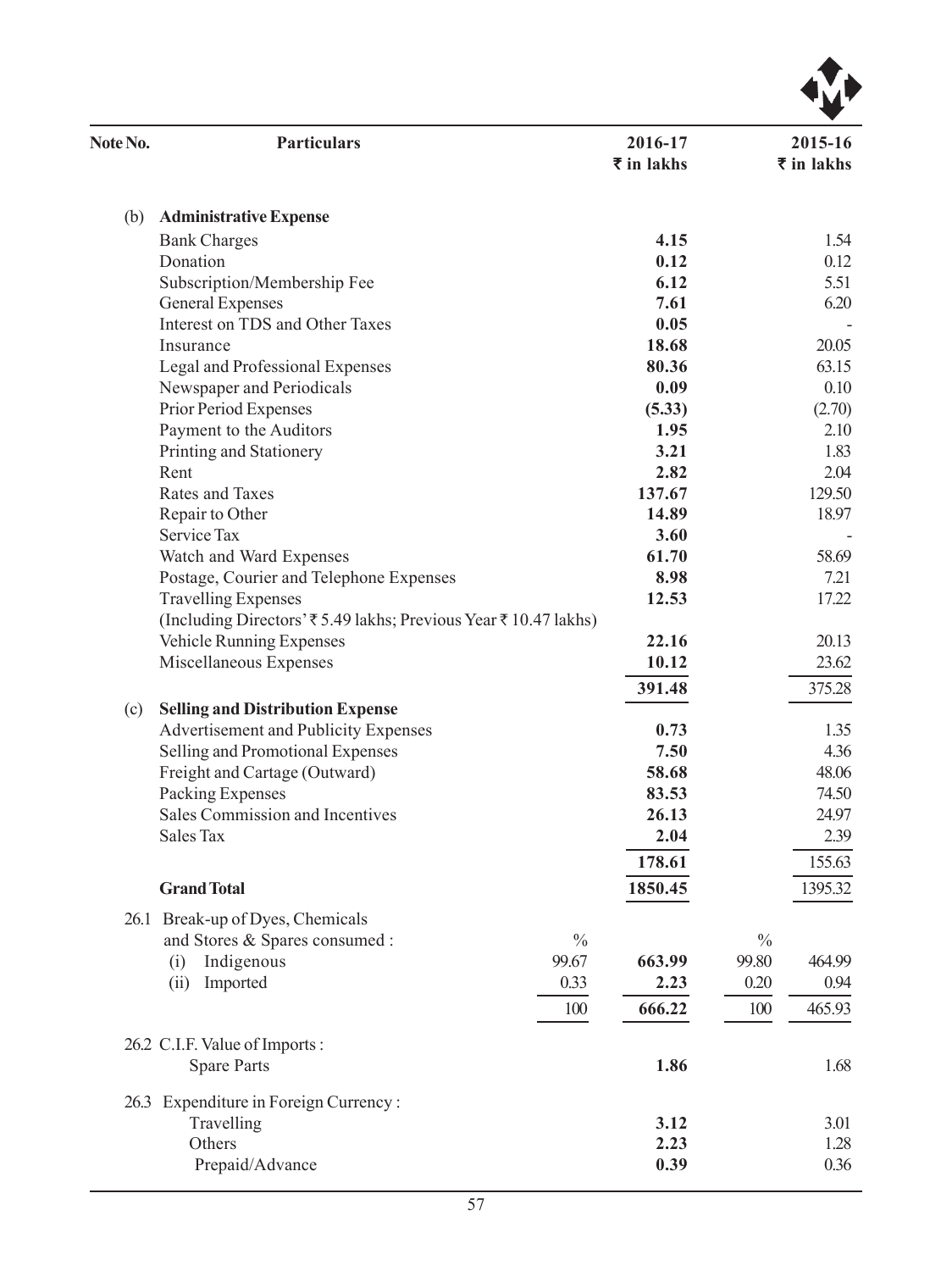# **Note No. Particulars 2016-17 2015-16** ` **in lakhs** ` **in lakhs** 26.4 Miscellaneous Expenses includes : (i) Auditors' Remuneration : As Audit Fees **1.00** 1.00 In Other Capacity- For Tax Audit **0.25** 0.25 For Others **6.25 -** 0.25 (ii) Cost Auditors' Remuneration **-** 0.10 (iii) Internal Auditors' Remuneration **0.60** 0.60 0.60 (iv) Directors' Sitting Fees **2.15** 2.53 27 Disclosure pursuant to AS-29 on Provisions, Contingent Liabilities and Contingent Assets: (a) No provision for Liabilities was made during the year and no provision was outstanding at the beginning and at the end of the year (b) The Contingent liabilities mentioned in Sl.No.27(c) are dependent upon Court decision/out of court settlement/ disposal of appeals etc. (c) Demand raised by Government Authorities in respect of Taxes and Duties and contested by the Company. **68.22** 32.52 (d) Guarantee issued by Company's bankers on behalf of the Company(Margin money  $\overline{\zeta}$  7.45 lakhs; Previous Year  $\overline{\zeta}$  14.44 lakhs) **37.27** 27.87 28 Estimated amount of contracts remaining to be executed on Capital Account (Net of Advances) and not provided for. 29 Section 80 IA of Income Tax Act is not applicable under the prevailing circumstances to the Company and in view of the the same the Management has decided not to maintain separate records for Power division. 30 Earning per Share (EPS) (a) Net profit available for equity shareholders **(893.20)** (659.78) (Numerator used for calculation) (b) Number of equity shared used as denominator **3,410,000** 3,410,000 for calculating EPS. (c) Weighted average number of equity shares used as denominator for calculating EPS. **3,410,000** 3,410,000 (d) Nominal Value per share  $(\bar{\tau})$  **10** 10 (e) Basic Earning per share (`) **(26.19)** (19.35) (f) Diluted Earning per share (`) **(26.19)** (19.35) 31 Income tax assessments have been completed upto assessment year 2015-16 and refunds have been shown as net provision of taxes, if any.

# **Madhya Bharat Papers Limited**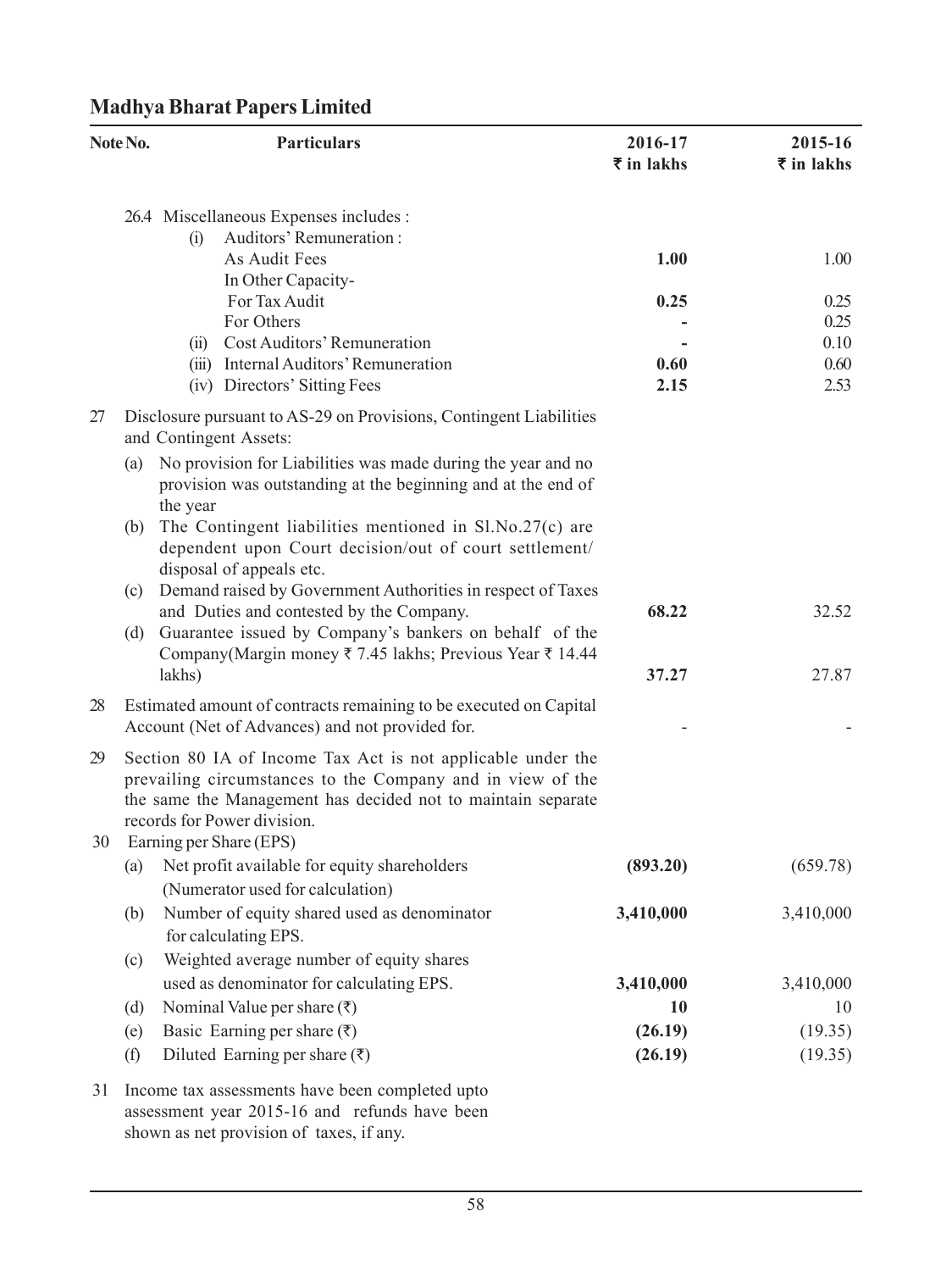| Note No. |            | <b>Particulars</b>                                                                                                                                                                                       | 2016-17<br>$\overline{\tau}$ in lakhs                                                                         | 2015-16<br>$\overline{\tau}$ in lakhs            |
|----------|------------|----------------------------------------------------------------------------------------------------------------------------------------------------------------------------------------------------------|---------------------------------------------------------------------------------------------------------------|--------------------------------------------------|
| 32       | (a)<br>(b) | Details of court cases-<br>Against the Company<br>For the Company                                                                                                                                        | 31.15<br>69.95                                                                                                |                                                  |
| 33       | (a)        | Related party disclosure<br>List of related parties<br>Associates<br>Enterprises over which KMP and his relatives<br>have significant influence                                                          | Chitperi Farm Pvt.Ltd.<br>Kinship Commercial Pvt.Ltd<br>Limelight Housing Pvt.Ltd.<br>Poushali Sales Pvt Ltd. |                                                  |
|          |            |                                                                                                                                                                                                          | Pro Sports Managament Ltd.<br>Sanskriti Trade Link Pvt. Ltd.<br>Sarda Plywood Industries Ltd.                 |                                                  |
|          |            | Key Mangement Personnel                                                                                                                                                                                  | Shri Jaydeep Chitlangia (Managing Director)<br>Shri Vinod Kumar Khanna (Wholetime Director)                   |                                                  |
|          | (b)        | Transaction<br>Income:<br><b>Rent Received</b><br>Sarda Plywood Industries Ltd                                                                                                                           | 0.12                                                                                                          | 0.12                                             |
|          |            | <b>Expenditure</b>                                                                                                                                                                                       |                                                                                                               |                                                  |
|          |            | Purchase<br>Sanskriti Trade Link Pvt. Ltd.<br>Rent Paid                                                                                                                                                  | 1.73                                                                                                          | 3.52                                             |
|          |            | Sarda Plywood Industries Ltd<br><b>Interest Paid</b>                                                                                                                                                     | 0.66                                                                                                          | 0.06                                             |
|          |            | Kinship Commercial Pvt.Ltd.<br>Limelight Housing Pvt. Ltd.<br>Poushali Sales Pvt Ltd<br>Sanskriti Trade Link Pvt. Ltd.<br>Chitperi Farm Pvt.Ltd.                                                         | 5.64<br>5.12<br>82.55<br>1.90<br>13.38                                                                        | 3.25<br>2.58<br>56.29<br>2.68<br>9.18            |
|          |            | Paid to Key Management Personnel<br>Salary & Other Amenities<br>Contribution to Provident Fund and other Funds                                                                                           | 51.81<br>10.24                                                                                                | 51.71<br>10.25                                   |
|          |            | (c) Finance & Investment<br>Loan Paid<br>Chitperi Farm Pvt.Ltd.<br>Kinship Commercial Pvt. Ltd<br>Limelight Housing Pvt. Ltd.<br>Poushali Sales Pvt Ltd<br>Sanskriti Trade Link Pvt.Ltd.<br>Varun Khanna | 62.05<br>29.60<br>20.56<br>15.51<br>100.85<br>36.09                                                           | 61.96<br>5.55<br>9.67<br>29.82<br>43.31<br>50.50 |

 $\mathbf{A}$